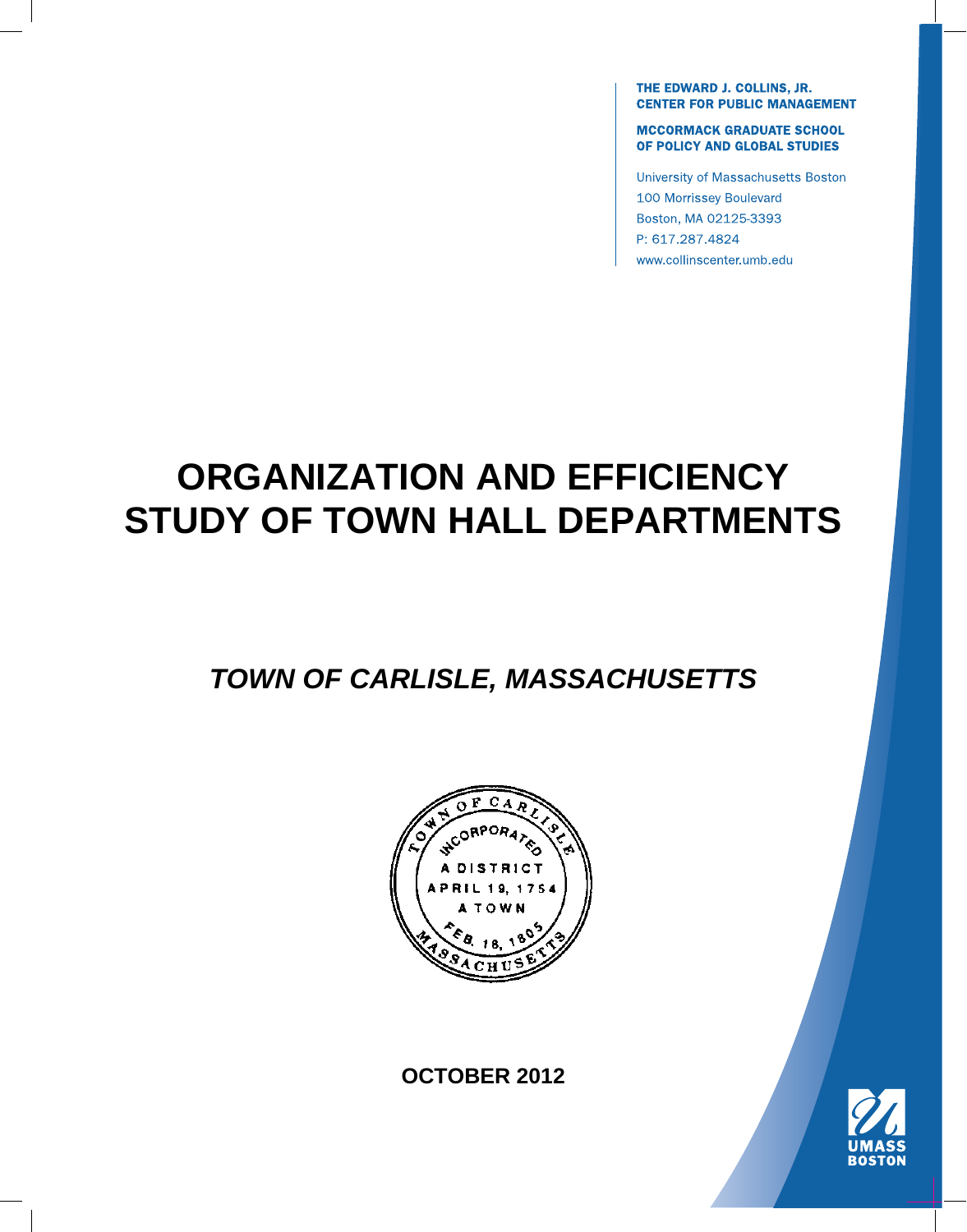## **TABLE OF CONTENTS**

| А. | <b>INTRODUCTION AND EXECUTIVE SUMMARY</b> |    |
|----|-------------------------------------------|----|
| В. | <b>OPERATIONAL ISSUES</b>                 | 6  |
| C. | <b>ORGANIZATIONAL ISSUES</b>              | 30 |

**APPENDIX A CURRENT TOWN ADMINISTRATOR JOB DESCRIPTION**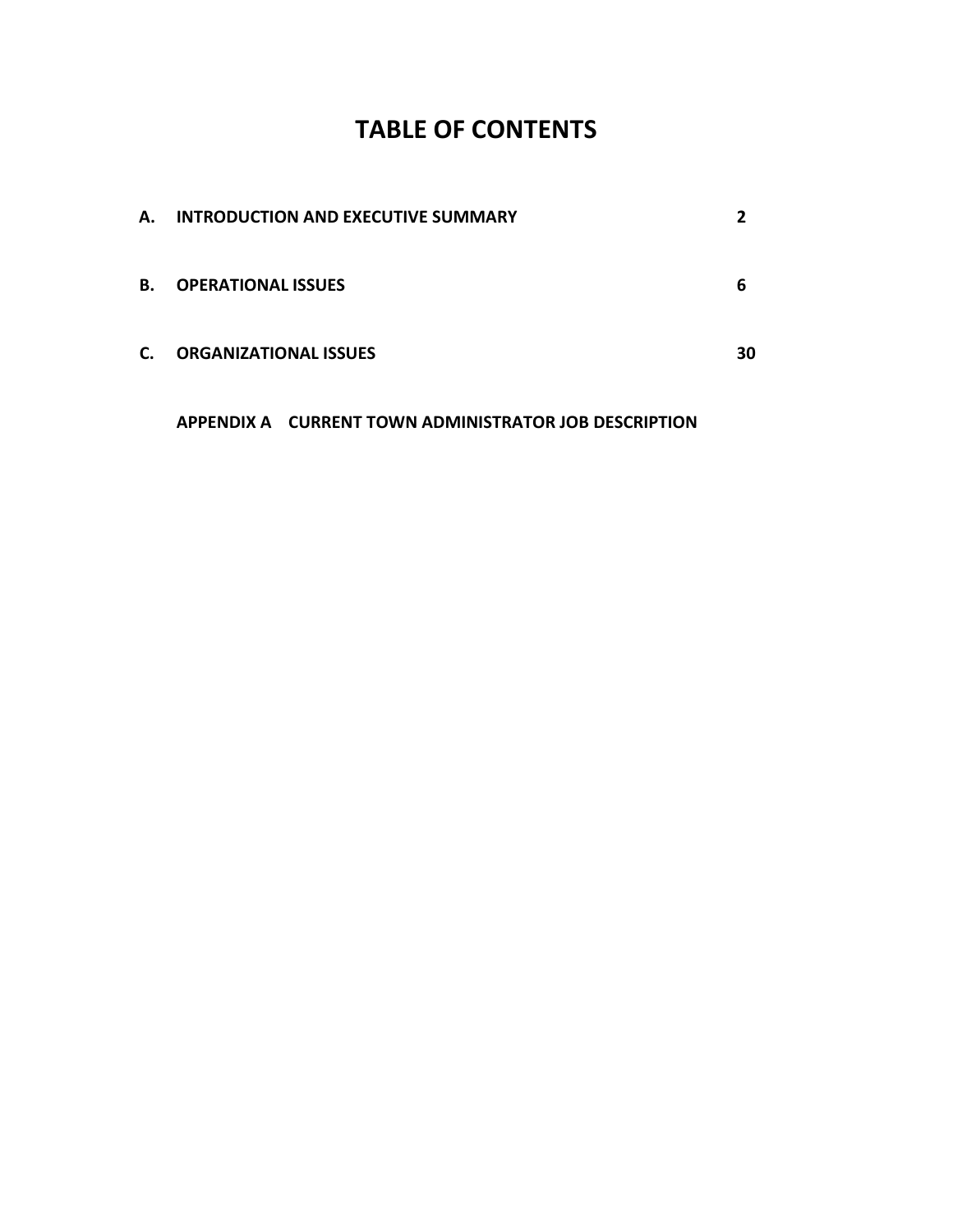### **A.INTRODUCTION AND EXECUTIVE SUMMARY**

The Edward J. Collins, Jr. Center for Public Management (the Center) was retained by the Town of Carlisle to conduct an analysis of government operations for departments located at Town Hall. This analysis included the following departments.

- Town Accountant
- Treasurer/Collector
- Assessor
- Town Clerk
- Council on Aging
- Recreation
- Planning Board
- Conservation Commission
- Building Commissioner
- **•** Housing Authority
- Board of Health

This report presents the results of the study, which began in June 2012, and was designed to provide an assessment of the efficiency and effectiveness of Town operations, identifying strengths and improvement opportunities relating to organization, staffing, and management.

In this concluding point of the study, the project team has assembled this report which summarizes our findings, conclusions, and recommendations.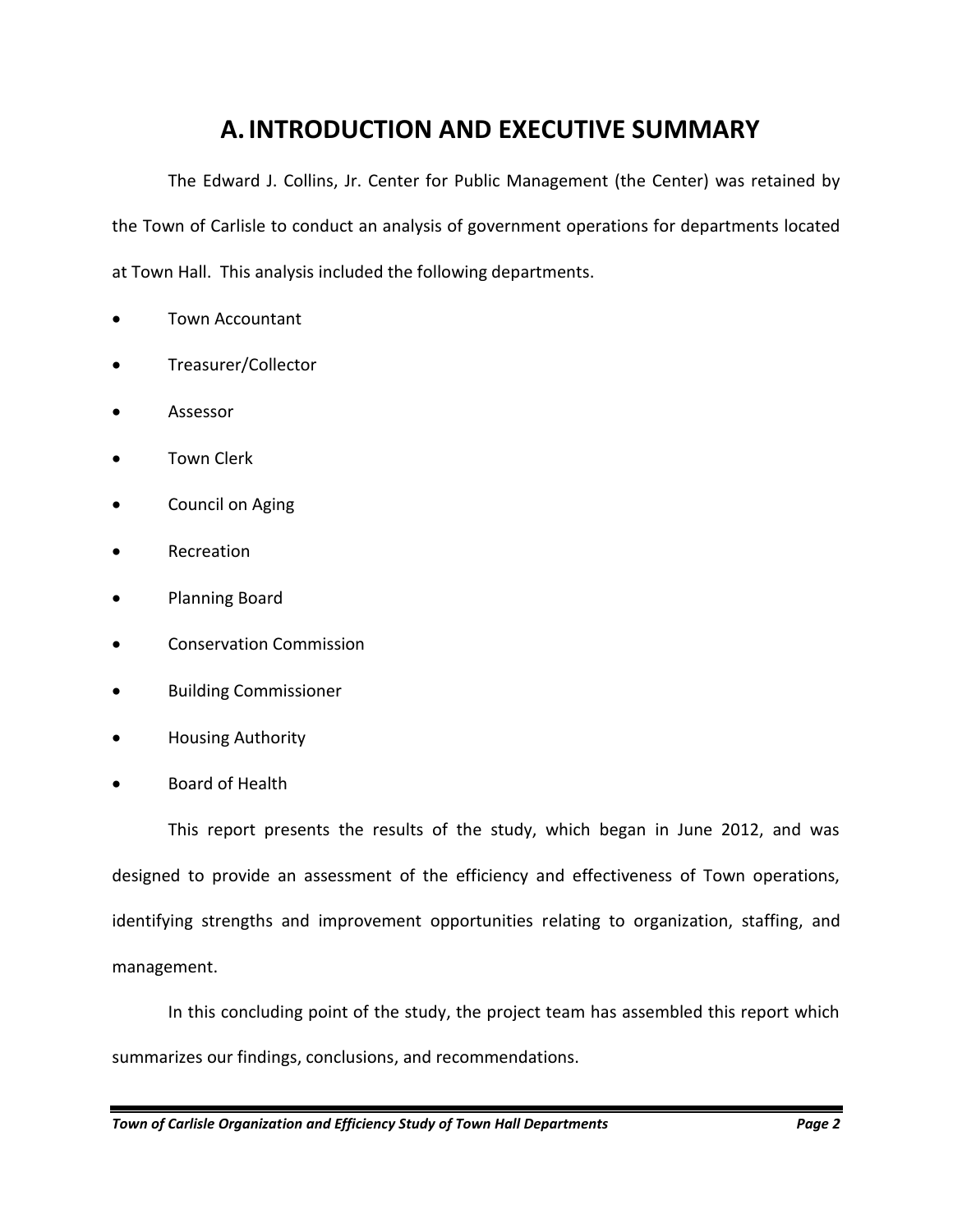#### **1. STUDY METHODOLOGY**

In this Organizational Efficiency and Effectiveness Study for Carlisle, the Center utilized a

variety of data collection and analytical techniques. The project team conducted the following

data collection and analytical activities:

- At the outset of the project, the study team interviewed the Town Administrator. The purpose of this interview was to develop an initial understanding of the issues and background which led to this study, as well as to establish the steering committee composition and to determine milestones for accomplishment.
- The project team conducted interviews of department heads in each department in the study.
- While on site, the project team collected a variety of data designed to document workloads, costs, service levels, and operating practices. This was supplemented by data and information collected from the Town's website.
- The project team developed descriptive summaries, or profiles, of each department in the study – reflecting organizational structure, staffing, workloads, service levels and programmatic objectives. This profile is included as an attachment to the report.

This report focuses on the most significant organization, staffing, and management

issues facing Carlisle.

The next section provides an overall summary of the project's findings, conclusions and

recommendations.

#### **2. STRENGTHS OF CARLISLE'S OPERATING DEPARTMENTS**

It is important to place any analysis such as this into a complete context. A study such as this one necessarily focuses much of its attention on improvement opportunities which need to be addressed in a client agency. However, this study process has also identified positive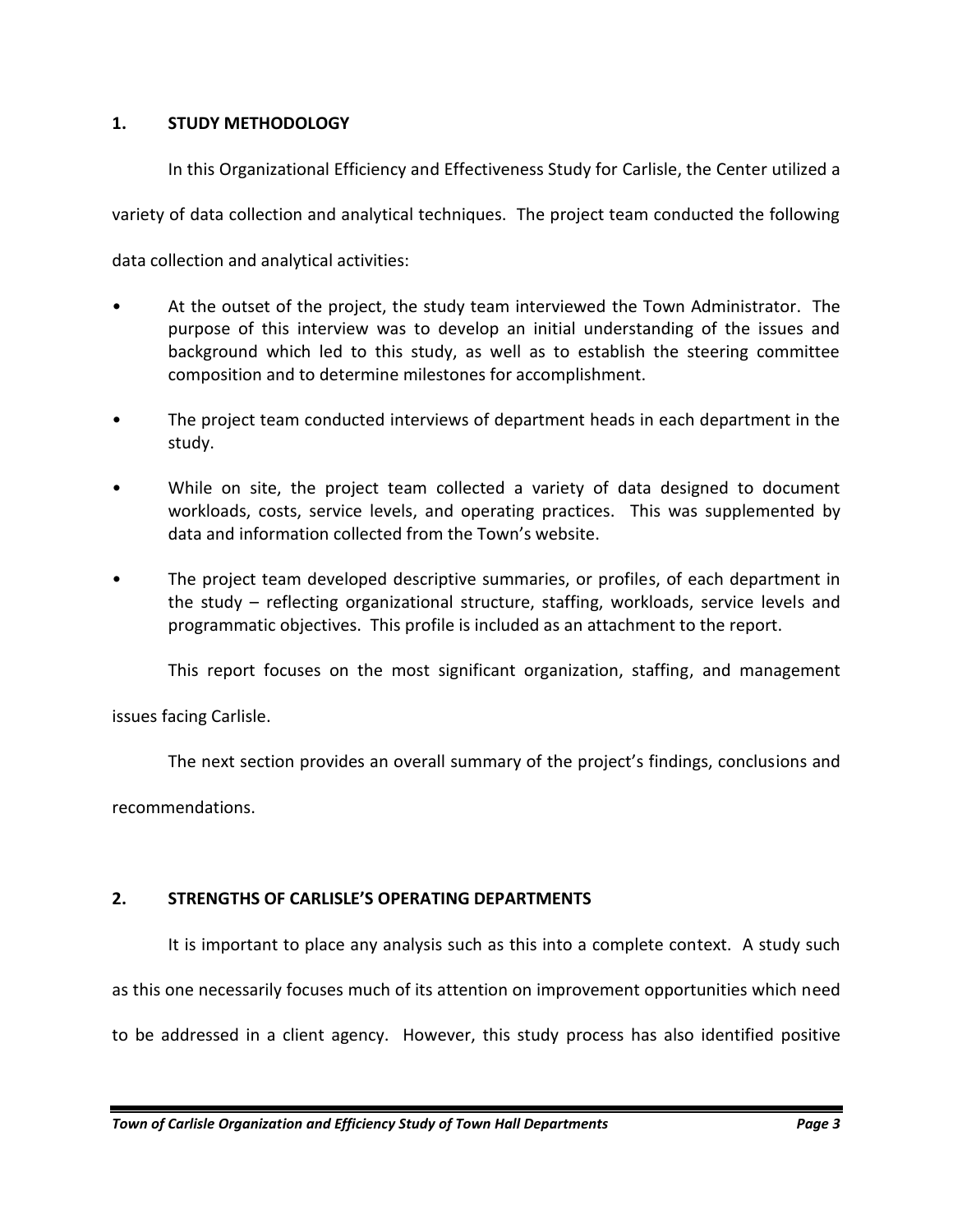characteristics for the Town of Carlisle. For example, the Town is exemplary in the sharing of clerical and administrative staff among the departments in Town Hall. The Town of Carlisle, with a population under 5,000 residents, has a relatively small staff, and has economized by sharing clerical staff among two and three departments in some cases. Also, department managers and staff work hours that are, in some cases, well beyond the posted hours of Town Hall, attending evening meetings, assisting customers, and other events.

Pervading these department-specific positive attributes is good communication between departments. This is true for all departments with which the project team interacted, but it is especially true of the departments with necessary interactions. These include the financial functions of Treasurer/Collector, Accounting, and Assessor, as well as the development-related functions of Building, Housing, Conservation, and Recreation, and the Council on Aging.

#### **3. SUMMARY OF RECOMMENDATIONS**

The following exhibit provides a list of the principal recommendations made in this report.

| Page<br><b>ANALYSIS OF OPERATIONAL ISSUES</b> | Recommendation                                                                                                                                                                                                          |
|-----------------------------------------------|-------------------------------------------------------------------------------------------------------------------------------------------------------------------------------------------------------------------------|
|                                               |                                                                                                                                                                                                                         |
| 9                                             | The Town should begin to develop, adopt, and implement a five-year IT Strategic Plan.                                                                                                                                   |
| 11                                            | The Town should capitalize on its GIS asset to a much greater degree than is currently the<br>case, and should begin the process, in the near term, by assigning "ownership" of the system<br>to a specific department. |
|                                               | The Town should purchase and install an automated information system for the COA that                                                                                                                                   |
| 14                                            | will collect data related to senior attendance at programs and activities.                                                                                                                                              |
| 15                                            | The Recreation Department should acquire a software package that records critical                                                                                                                                       |

#### **Summary of Recommendations**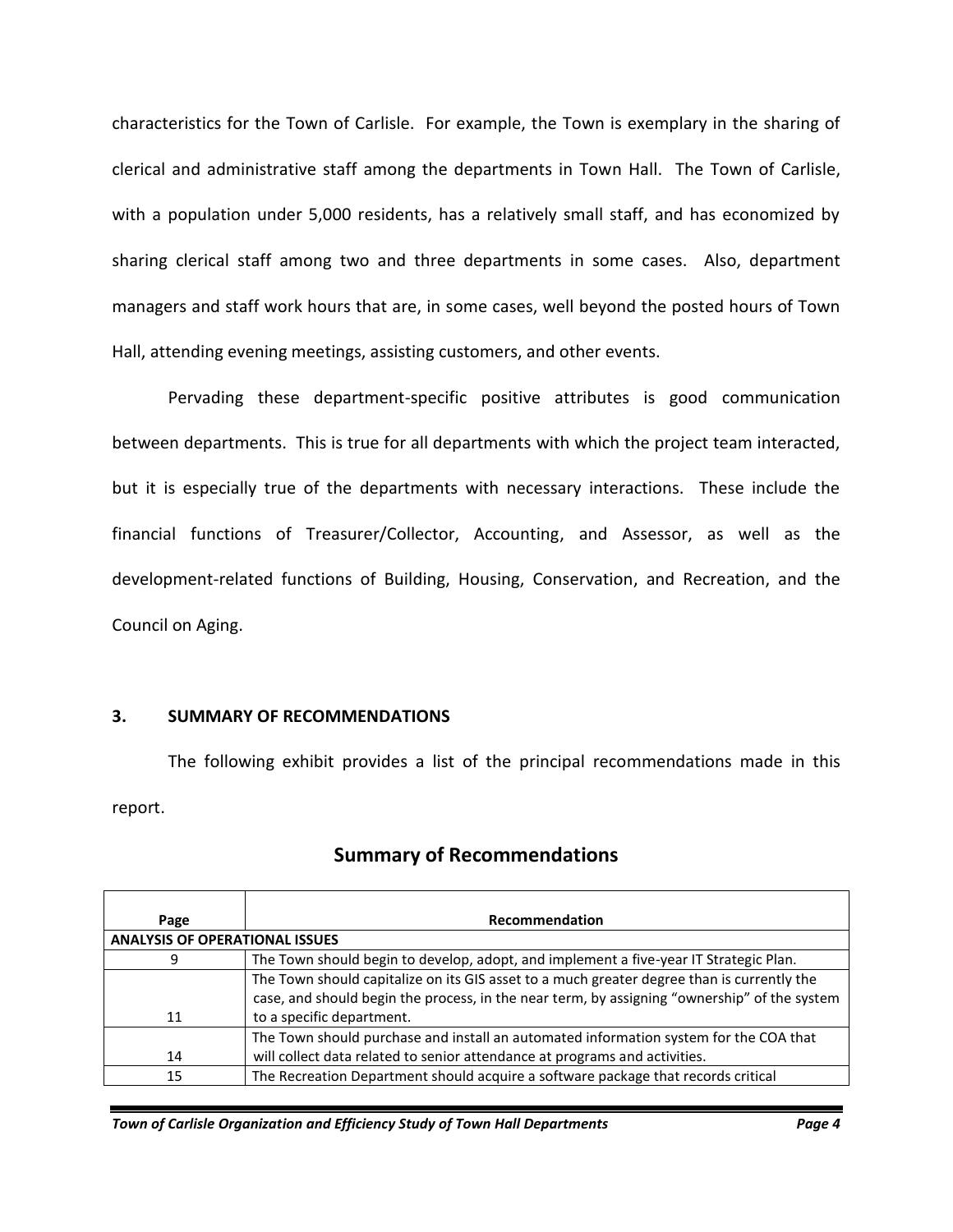| Page                                                                                         | Recommendation                                                                                   |  |  |
|----------------------------------------------------------------------------------------------|--------------------------------------------------------------------------------------------------|--|--|
|                                                                                              | information regarding its program participants.                                                  |  |  |
|                                                                                              | The departments in Town Hall should enhance their web pages to provide residents with a          |  |  |
|                                                                                              | wider variety of information, in addition to, in some cases, organizing the web pages in a       |  |  |
| 19                                                                                           | more user-friendly manner.                                                                       |  |  |
|                                                                                              | The departments located at Town Hall should ensure that all office hours are posted on their     |  |  |
|                                                                                              | individual web pages. Further, the project team recommends that individuals be cross-            |  |  |
|                                                                                              | trained in the basic operating elements of other departments in order to be able to assist       |  |  |
| 22                                                                                           | visitors in cases in which departmental staff are absent from their work stations.               |  |  |
|                                                                                              | The Finance Department should develop a financial plan that covers multiple years and            |  |  |
|                                                                                              | evaluates the Town's current and projected financial condition based on projected                |  |  |
| 25                                                                                           | scenarios.                                                                                       |  |  |
|                                                                                              | The Board of Selectmen should assess the potential of strengthening the position of Town         |  |  |
|                                                                                              | Administrator in order to consolidate daily supervision over operations and performance of       |  |  |
| 26                                                                                           | staff.                                                                                           |  |  |
| 28                                                                                           | The Council on Aging and the Recreation Department should strengthen their cash handling         |  |  |
|                                                                                              | The Town should consider the "insourcing" of the payroll function that is currently              |  |  |
|                                                                                              | performed by a third-party provider. The estimated payback of five years makes the               |  |  |
| 29                                                                                           | investment attractive if the payroll software has a useful life of at least this period of time. |  |  |
| <b>ANALYSIS OF ORGANIZATIONAL ISSUES</b>                                                     |                                                                                                  |  |  |
|                                                                                              | The Town should consider the consolidation of the Carlisle Council on Aging and the              |  |  |
| 32                                                                                           | Recreation Department, into a newly-formed Community Services Department.                        |  |  |
| The Town should consider the creation of the position of Chief Information Officer in the    |                                                                                                  |  |  |
| 34                                                                                           | Town, reporting to the Town Administrator.                                                       |  |  |
|                                                                                              | The Town should consider the conversion of the Town Clerk position from an elected to an         |  |  |
| 37                                                                                           | appointed one.                                                                                   |  |  |
|                                                                                              | The Town should consider relocating the departments of Building, Planning, Housing, Health       |  |  |
|                                                                                              | and Conservation to the Highland Building on School Street creating a One Stop shop for          |  |  |
| 39<br>permitting and plan review while also addressing space needs for multiple departments. |                                                                                                  |  |  |
|                                                                                              | The Town should identify critical managers and employees who are nearing retirement age          |  |  |
|                                                                                              | and begin the transfer of knowledge and skills through hiring employees at lower levels to       |  |  |
| 41                                                                                           | work with these individuals.                                                                     |  |  |

The following sections provide analysis for each of the recommendations provided in

the table above.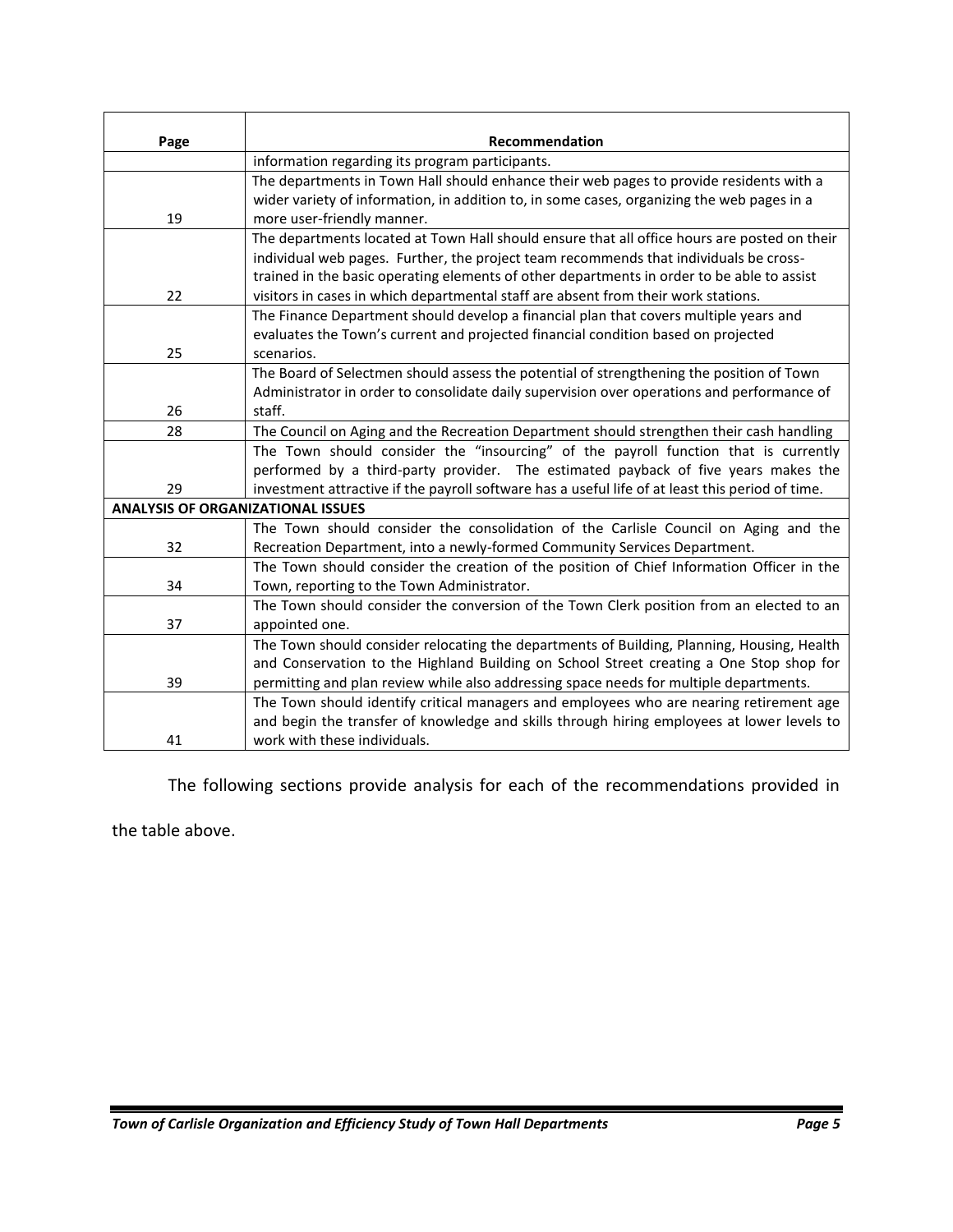### **B. OPERATIONAL ISSUES**

The following sections provide analyses and recommendations related to operational issues in Town Hall Departments.

#### **1. THE TOWN SHOULD DEVELOP A FIVE-YEAR INFORMATION TECHNOLOGY STRATEGIC PLAN**

The Town of Carlisle, as a relatively small town with limited numbers of governmental personnel, has historically relied upon outside vendors for the provision of information technology maintenance, repairs and training. This is currently the case, with a private contractor being on-call for any limited, maintenance-related, IT services needed by Town Departments.

The Town does not currently have a centralized approach to information technology, even as it regards approval for technology purchases by the various Town departments.

The Town budgeted \$12,300 in FY 2012 for "Computer Maintenance", and has increased this budget for the upcoming fiscal year to approximately \$25,000, an increase of \$12,700, or about 103%.

There has not been, however, any comprehensive strategic focus by the Town on its information technology needs. The absence of a Strategic Plan for information technology leaves the Town without consistent guidance on the use of information technology as a management and customer service tool.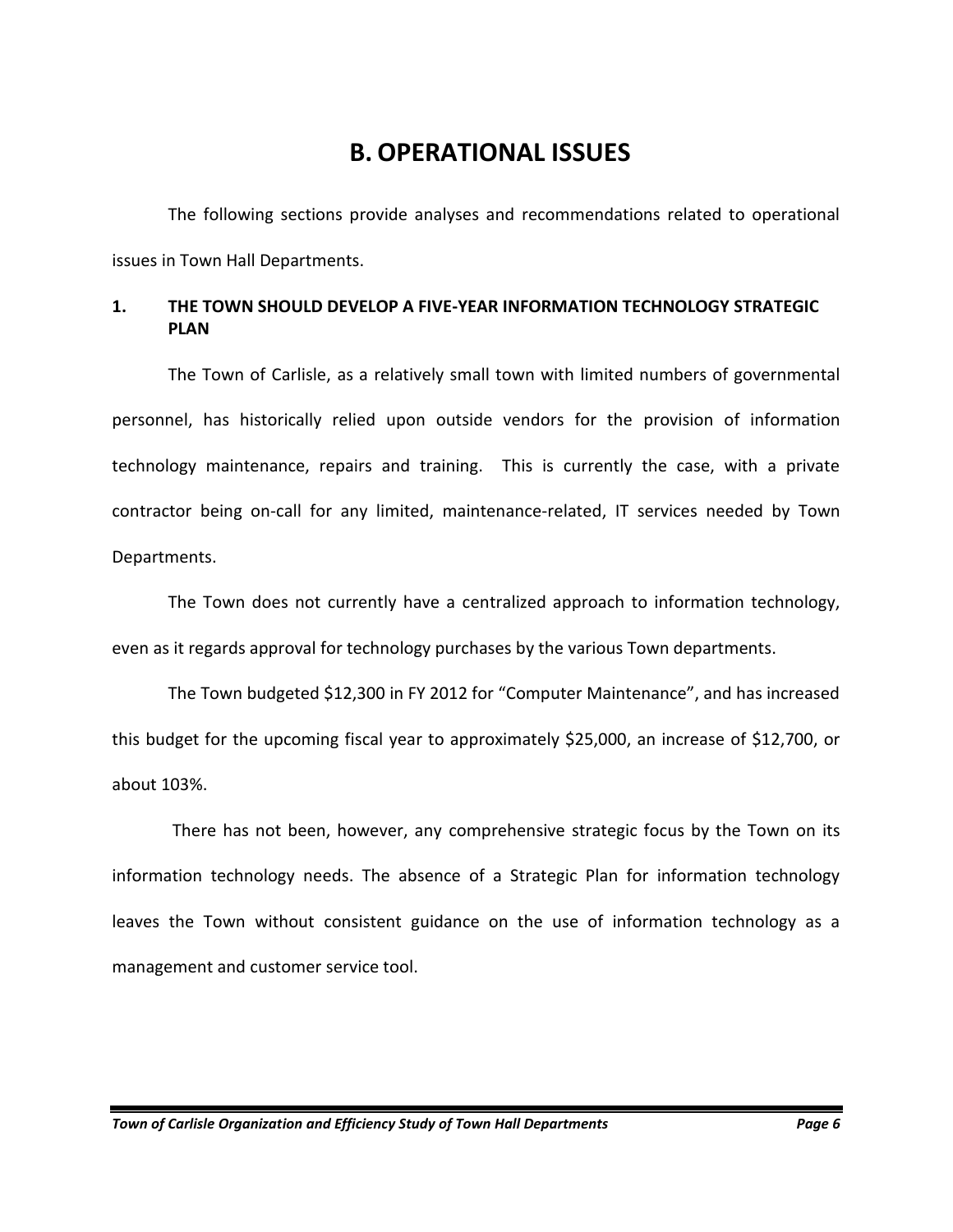The above factors have several operating impacts for the Town, including the following:

- **•** There is no vehicle by which to develop and measure effective provision for, and coordination of, information technology services, applications, training, repair, maintenance, etc.
- **•** There is no consistent means for the establishment of priorities for hardware and software acquisitions or replacement and no long-range guide for financial planning and investment.
- **•** Technology decisions appear to be largely reactive to immediate situations rather than planned and driven by standards of customer service.

As a supplement to the current method of calling an IT consultant for each specific IT

need, the Town should strategically address its longer-term information technology

requirements through the establishment of an IT strategic plan. The plan should include the

following:

- **• Well-Defined Planning Model.** The plan should start with a specific work plan for accomplishment of the immediate planning task as well as provide the vehicle for annual planning reviews and updates. The model should include creation of a planning committee (which could become an on-going Town-wide Strategic Information Policy Committee) consisting of user representatives, formal staffing assignments, a specific work plan and timetable, and measurable goals and performance, which would likely focus, at least initially, on the shared information needs of Town departments.
- **• Organizational and Governance Structure.** The plan should establish the structure of the Information Technology function in the Town, and provide for policy and priority oversight through users. The plan should detail the current and future state organization and any potential staffing of the IT function. This element should also detail the skill sets needed by the technology staff and provide the planning and the vehicle to assure that employee(s) receive the proper training and support.
- **• Applications Planning.** The plan should inventory all existing applications and establish a priority listing for future applications, both new applications and significant upgrades. The listing needs to be based on objective standards relating to customer service, demonstrable improvements in work efficiency and effectiveness, responsiveness to industry or vendor decisions, and cost-benefit.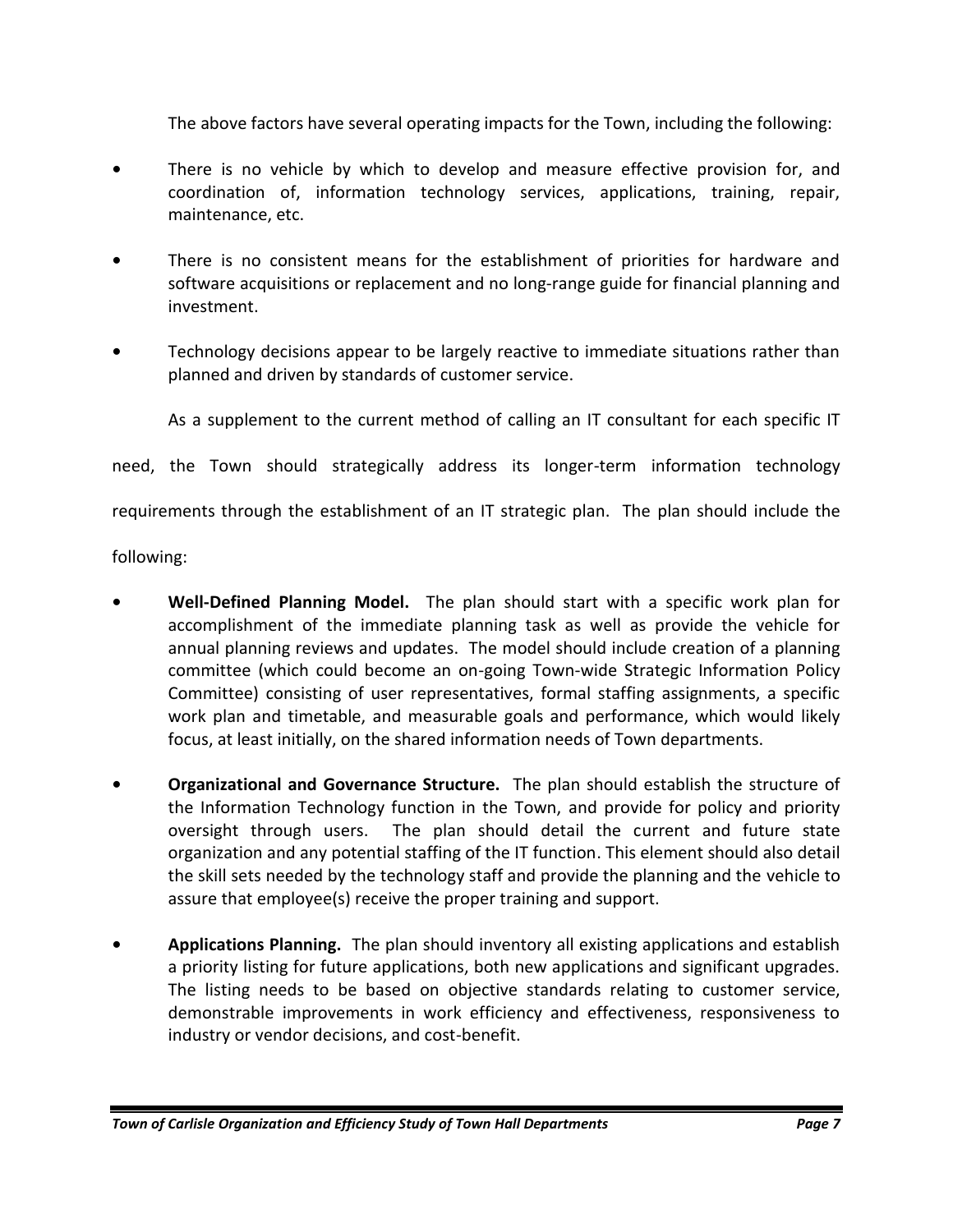- **• Hardware Planning.** Hardware planning should follow applications planning. Pricing should be incorporated into applications planning. This should include initial acquisition, annual operations, maintenance, and replacement. One of the immediate needs noted by the project team was in the area of handheld technology, for example the use of tablets for issuance of real-time field inspection status updates.
- **• Financial Planning.** The plan should include reasonable cost estimates for annual operations of information technology, assignment of costs and recovery from user agencies, capital acquisition and replacement funding. The plan should include identification of funding resources. New capital should be incorporated into the Town's annual Capital Improvement Plan; replacements should be paid for through dedicated replacement funds.

**Recommendations: The Town should begin to develop, adopt, and implement a five-year IT Strategic Plan. This plan should be one that includes all systems needs and support requirements. The project team suggests that the Finance Department take the lead in the establishment of the Plan, however its development should be a collaborative effort, involving multiple departments, under the guidance of an ad hoc strategic planning committee composed of Town employees and residents.**

#### **2. THE TOWN SHOULD ENHANCE THE UTILITY OF ITS GEOGRAPHICAL INFORMATION SYSTEM (GIS).**

A GIS is a computerized system that holds and stores geographical information for the purposes of managing, analyzing and observing relationships between the Town's geographical features and the data that describe it. Typically, a Town's parcel data, tax information, underground infrastructure, political boundaries, and other features will reside in the GIS database, and can be used to reflect assessed values, building permits issued (open and closed) by parcel, land use designations, age and maintenance histories of water line, buildings, Town trees, and many other features.

The Town of Carlisle has a GIS system, however it is under-utilized, and there is no "owner" of the data that reside on it. The project team recommends that the Town assign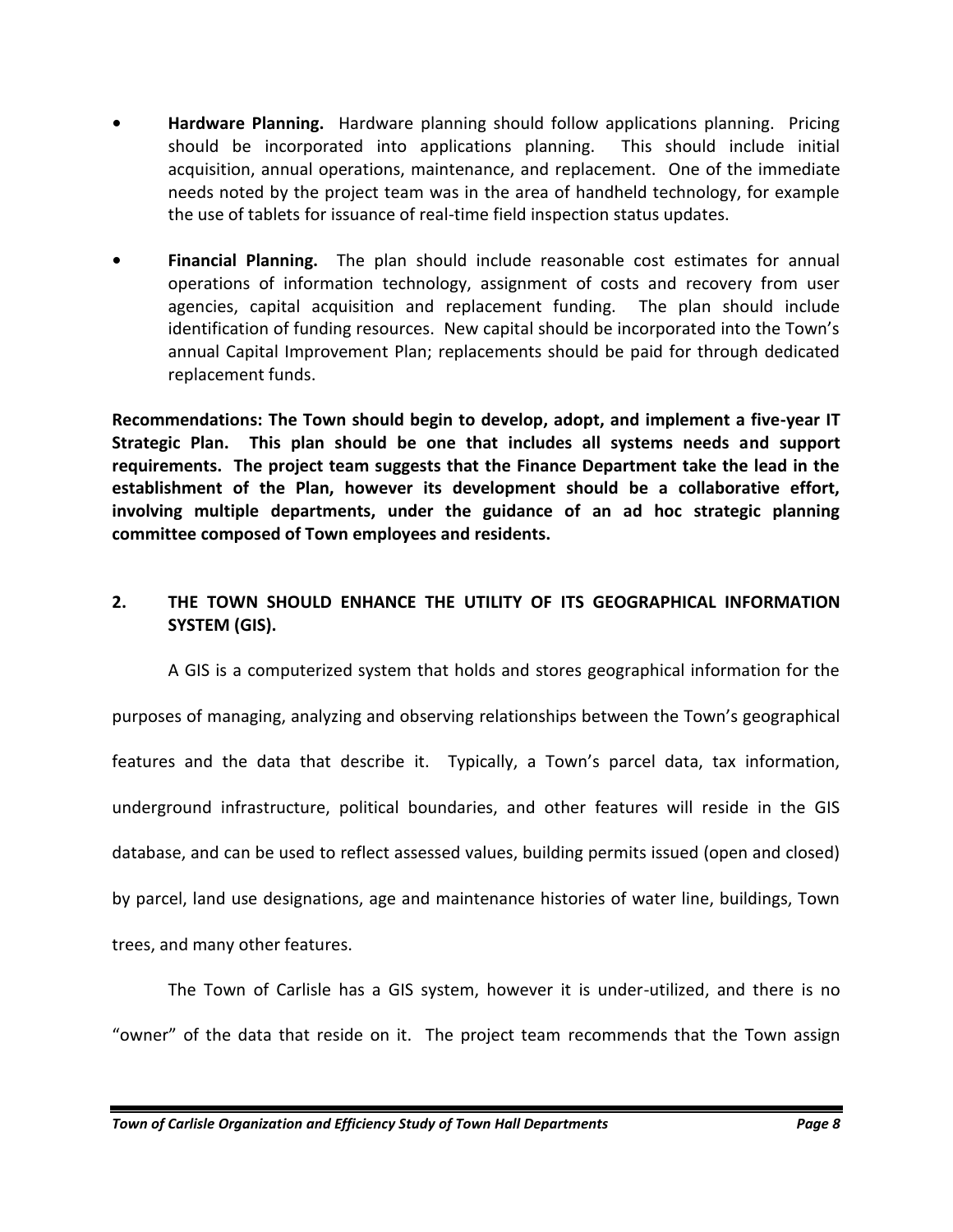ownership of the data that reside on the GIS to a specific department such as Planning or Assessor. The nominal owner of the system would ensure the accuracy, synchronization and integration of the data that reside on it, and would ensure that updates are made in accordance with established policy.

The potential benefits available to the Town through an enhanced GIS include the following:

- The delineation of neighborhoods by geographical boundary
- A method of checking for structures that have been added, remodeled, improved or removed, through comparison of updated aerial photography to work performed in the field.
- The viewing of shape and orientation of parcels for the purpose of adjusting land valuations.
- The viewing of where sales have occurred, and where there are trends in land sales.
- The viewing of growth trends in specific types of properties over time.
- Facilitation of environmental review of projects.
- Facilitation of development review, analysis and compliance by ensuring the simultaneous distribution of plan sets to affected departments, and the assemblage of all plan comments in a single file for all reviewers to view in real time.
- The presentation of more informative mapping data to Town residents, Board of Selectmen, and others.

The Town of Carlisle has a relatively affluent and technologically-sophisticated residential population, and for this reason, the inclusion of GIS into an expanded role could have other benefits as well, such as online mapping, fee payments, application submissions, licensing, permitting and other benefits that could provide residents the convenience of avoiding unnecessary trips to Town Hall for services that could be obtained on-line.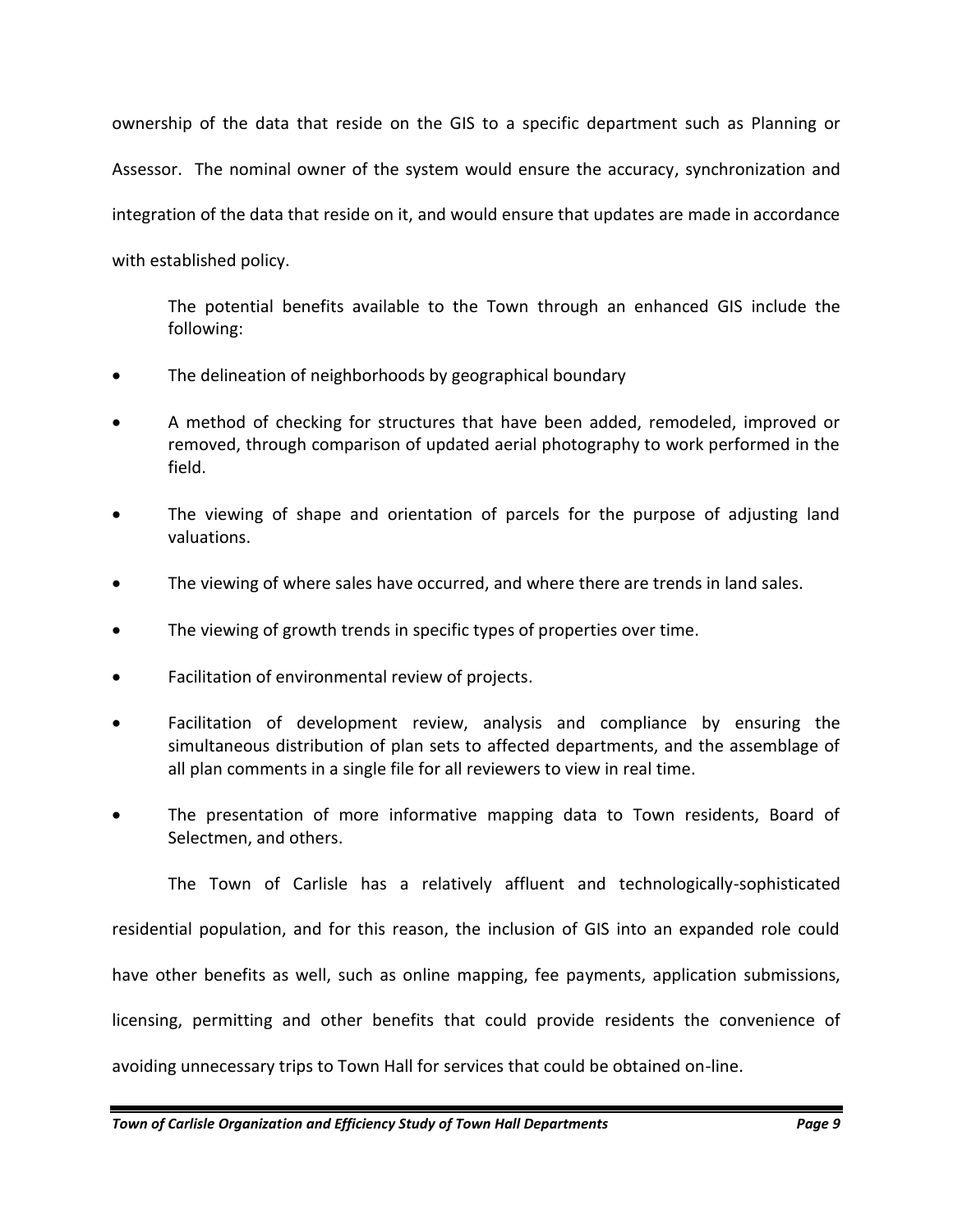Although the scope of services of this current project include only the departments located within Town Hall, a GIS does, in fact, have an enterprise-wide impact, as is indicated pictorially below.



**Information and Communication Distribution Wheel**

The Town should recognize the cross-departmental uses of the GIS, and these should be

instrumental in shaping the development of the Information Technology strategic plan,

recommended previously.

**Recommendation: The Town should capitalize on its GIS asset to a much greater degree than is currently the case, and should begin the process, in the near term, by assigning "ownership" of the system to a specific department. Currently, no single department has this ownership, and as a result, the system has languished, and it not being fully used for internal Town departmental purposes such as facilitating development review, or for the residents of the Town who could benefit from enhanced E-Government services available through the GIS. The project team recommends the establishment of an ad hoc committee, appointed by the Board of Selectmen, that includes representatives from the Assessor, Planning, Conservation, Building, and, although not a part of this study, the Public Works Department and Police and Fire Departments.**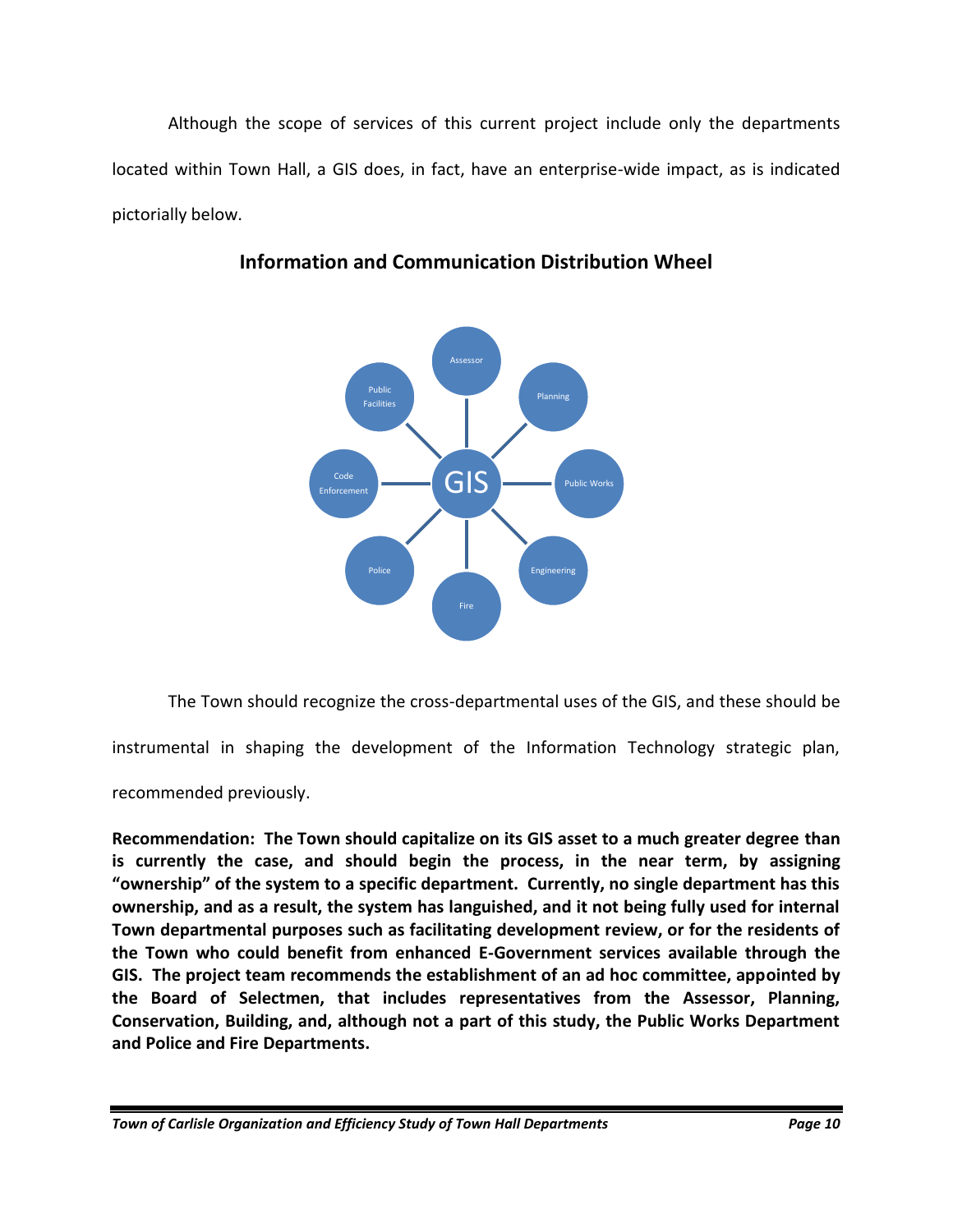#### **3. THE TOWN SHOULD ENHANCE THE INFORMATION SYSTEMS CAPABILITIES OF THE COUNCIL ON AGING.**

Chapter 40, Section 8B of Massachusetts General Laws establishes Councils on Aging (COA), and requires each to carry out "programs to meet the problems of the aging in coordination with the Department of Elder Affairs." The Carlisle COA provides a wide array of services to its growing senior population at 11 different venues. These services include the senior tax worker program, food assistance, fuel assistance, caregiver support, Friendly Visitor services, informational services and referrals, transportation, cultural arts programs and lectures, social programs, fitness and exercise, health screening and more.

Interviews with the COA staff indicate that there is a large and growing senior population in Carlisle, as is the case in most municipalities across the country, as "baby boomers" are reaching retirement age. Departmental data indicate that in 2008, there were 943 seniors (defined as age 60 and older), which represented 16.8% of the Town's population. In 2011, there were 1,184 seniors, representing 21.1% of the Town's population. Clearly, with over one of every five residents being in the "senior" age group, and with this ratio climbing each year, meeting the needs of this population should be an important focus of the Town.

Historically, senior centers have been viewed as facilities at which visitors engaged in primarily passive activities such as card games, crafts, health screening, information referrals, and others. Increasingly, however, seniors are demanding a wider set of options. The Carlisle COA has many provided many of these needs, however, in discussions with the staff, data related to the numbers of participants in each program are difficult to obtain, making the task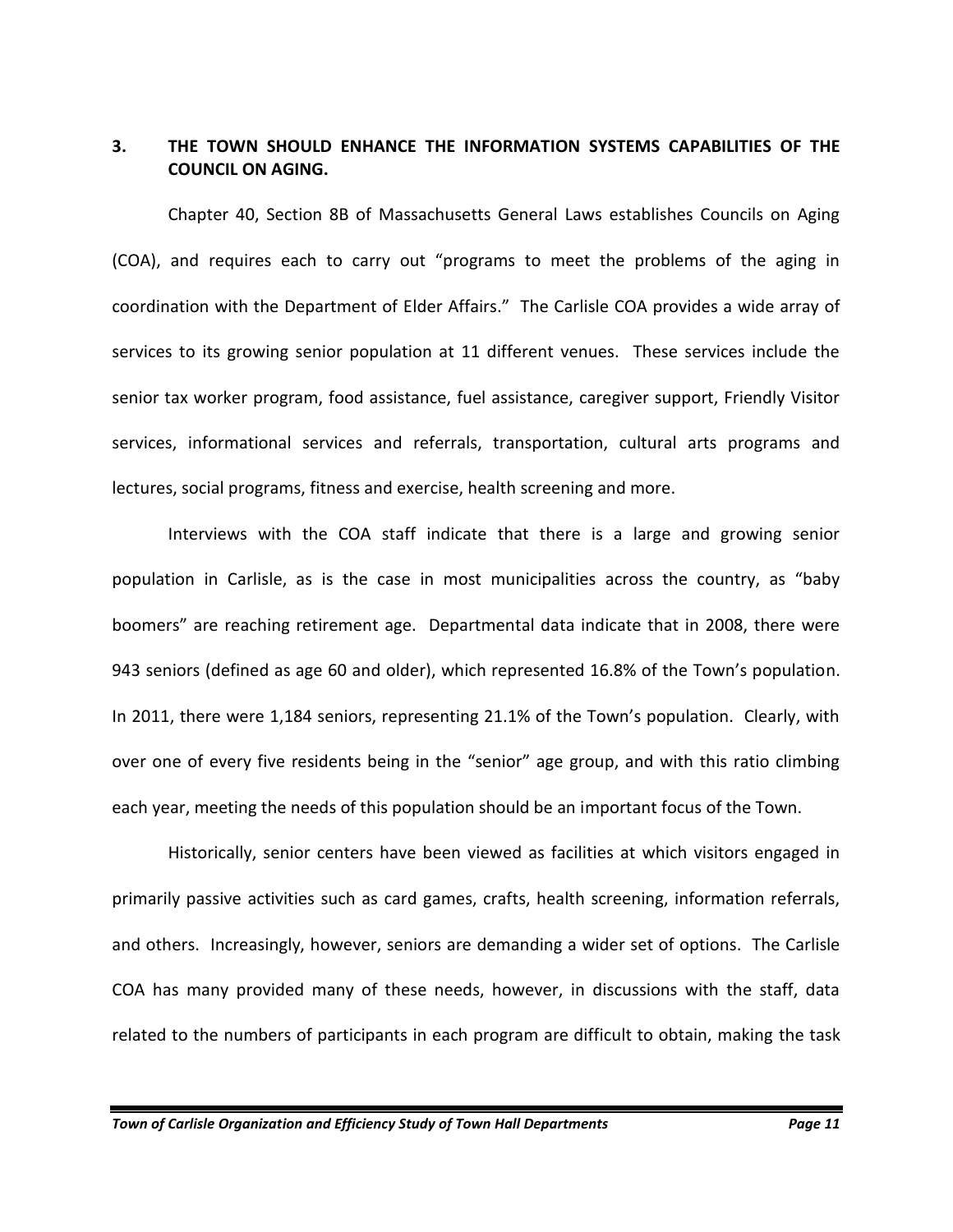of determining the most popular programs difficult, and forces a reliance upon memory or anecdotal evidence.

In 2008, the Town of Carlisle administered a town-wide survey in which it asked questions related to many topics of interest to the general population in the Town, however few of these questions related specifically to the preferences of seniors regarding their preferences for programmatic services through the COA. Therefore, although there was some useful information regarding the needs for socialization, exercise frequencies and methods, and other factors, it did not define specific programs that the senior population desired.

The project team recommends that the COA institute a method of data collection that will allow it to analyze the programs and services that are most important, and most-utilized, by its senior population. To the extent that senior centers collect these data at all, it is generally by requiring visitors to sign in for each service in which they engage. This can be an annoyance to visitors, and can also create lines waiting to sign in. However, there are software programs with which the project team is familiar that facilitate the sign-in process, and, if utilized properly, will allow the analysis of data related to attendance at each programmatic activity. Utilizing a coded identification card, seniors "swipe" the card into the terminal, typically located in the lobby, and they select the activities in which they intend to engage while at the facility that day. This allows the COA to assimilate the information in near-real time, and to determine the attendance at each program, and to help to maximize attendance at future programs. At the end of the reporting period, the information can be easily assimilated by program and activity, as well as the numbers of duplicated and non-duplicated attendees. Further, the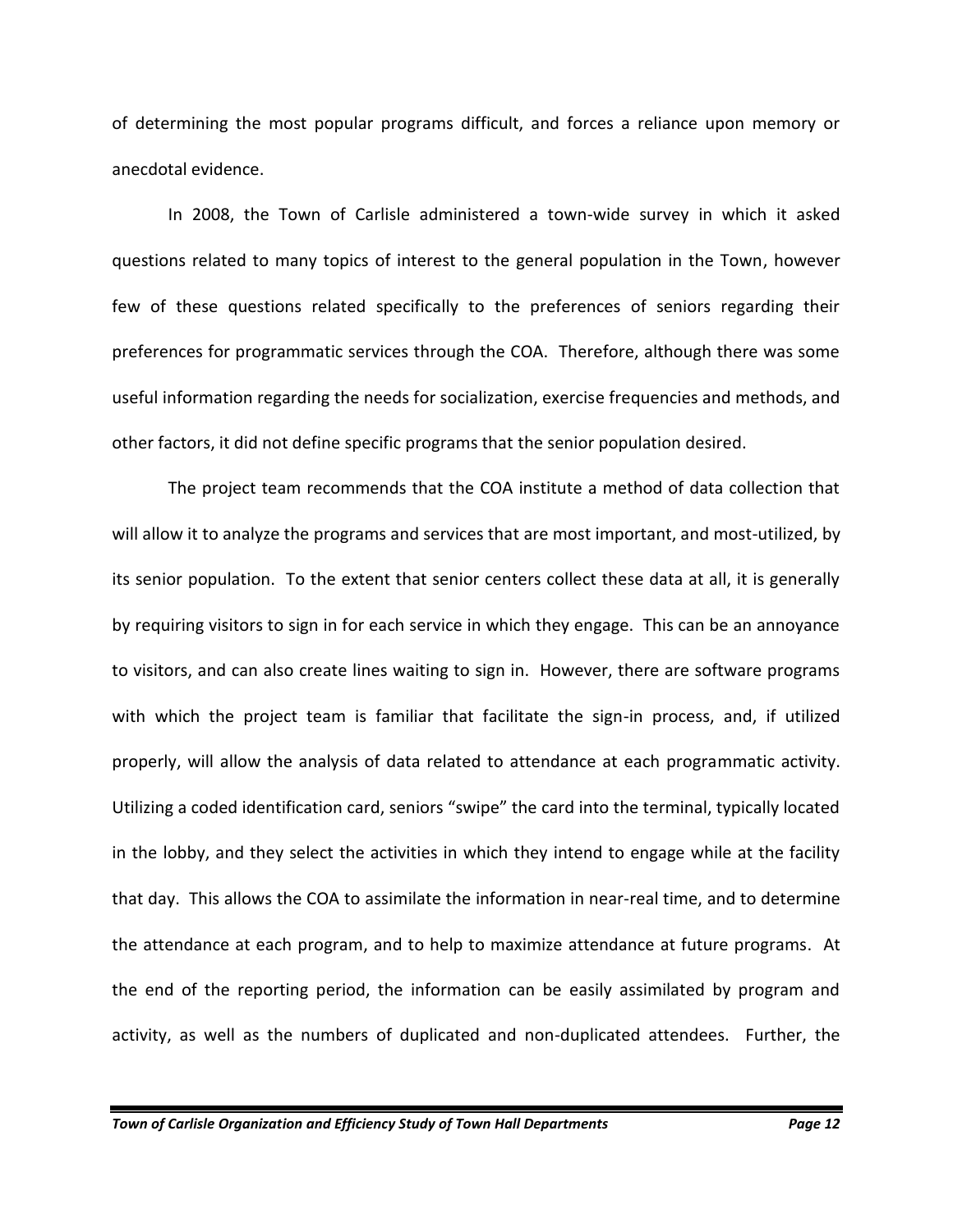system holds valuable information related to each individual senior's profile, including preferences, address, emergency contact information, relatives, and other important information.

The project team does not make a recommendation here for any specific information

#### system.

**Recommendation: Purchase and install an automated information system for the COA that will collect data related to senior attendance at programs and activities. This system will likely cost approximately \$10,000, with ongoing maintenance of about \$100 per month. The Carlisle COA may need to invest somewhat more in this system, however, given that it has no dedicated facility at which it can install the system. Rather, it should investigate the availability and costs associated with portable scanners that may be transported to event sites, wherever they occur.**

#### **4. THE TOWN SHOULD ENHANCE THE INFORMATION SYSTEMS CAPABILITIES OF THE RECREATION DEPARTMENT**

The Recreation Department, like the Council on Aging, has no automated records of participants in its programs. Therefore, each time a Town resident enrolls in a programmatic offering, critical identifying information is re-entered for each event, thus creating a multitude of separate and unrelated databases of participant information which is duplicative in its consumption of staff time, and ineffective in targeting potential participants in offered programs who have participated in similar programs in the past.

The entry of participant information into a single database that is updated each time an individual participates in a program is vital in the targeting of potential participants who may have interests in programmatic offerings that are similar to those in which he or she has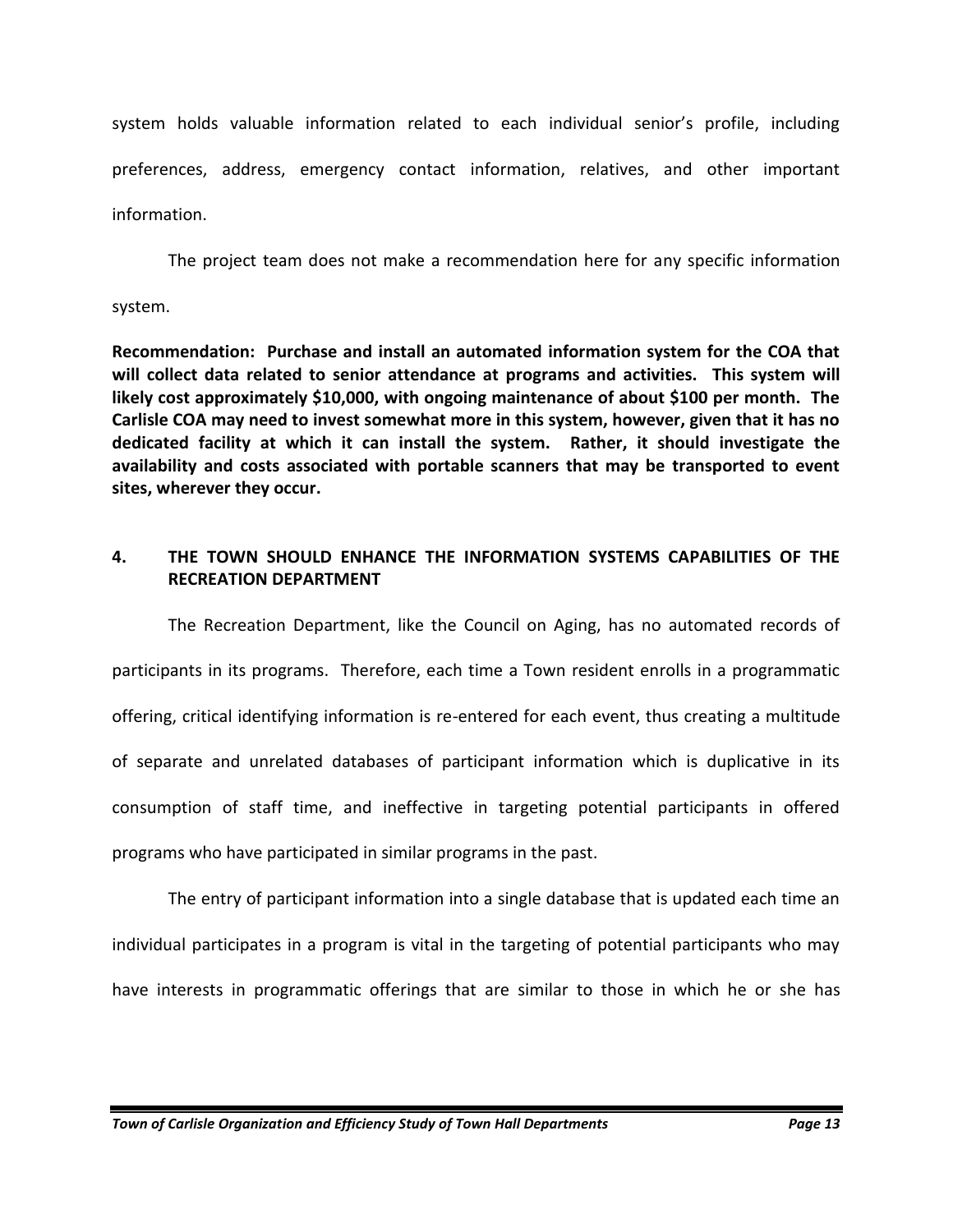participated in the past. Further, the capture of personal information about the participant in a

single database will eliminate the need for duplicative data entry in the future.

**Recommendation: The project team recommends that the Recreation Department acquire,(or develop, a new software package that records critical information regarding its program participants. Any new package include the following data elements:**

- **• Participant name, age (to be updated automatically on birth date), gender, address, phone**
- **• Parent(s) name (if under 18), and alternate contact**
- **• Program identification numbers in which the individual has participated**
- **• Personal Identification Number (PIN)**
- **• Allergies**
- **• Medications needed**
- **• Other medical conditions or assistance needed**
- **• Resident/Non-Resident**
- **• Permission (Y/N) to photograph/video participant**

**In addition, the Department should integrate the participant information with the Town's GIS once that information system is more mature.**

#### **5. THE TOWN SHOULD ENHANCE THE FUNCTIONALITY OF ITS WEBSITE TO CONFORM TO BEST PRACTICES IN THE INDUSTRY.**

Residents today expect that their governments' web sites will be informative,

interactive, and easily navigated. In fact, "web surfers" throughout the country and the world

scan websites for information, and a well-designed website says much about a municipality,

just as does a poorly-designed one.

The project team has made numerous visits to the Town's website throughout the course of this project, and there are several facets of its content and design that perhaps could be refined and enhanced to provide a more informative and useful experience for visitors, whether they are residents, other governmental entities, or simply interested viewers.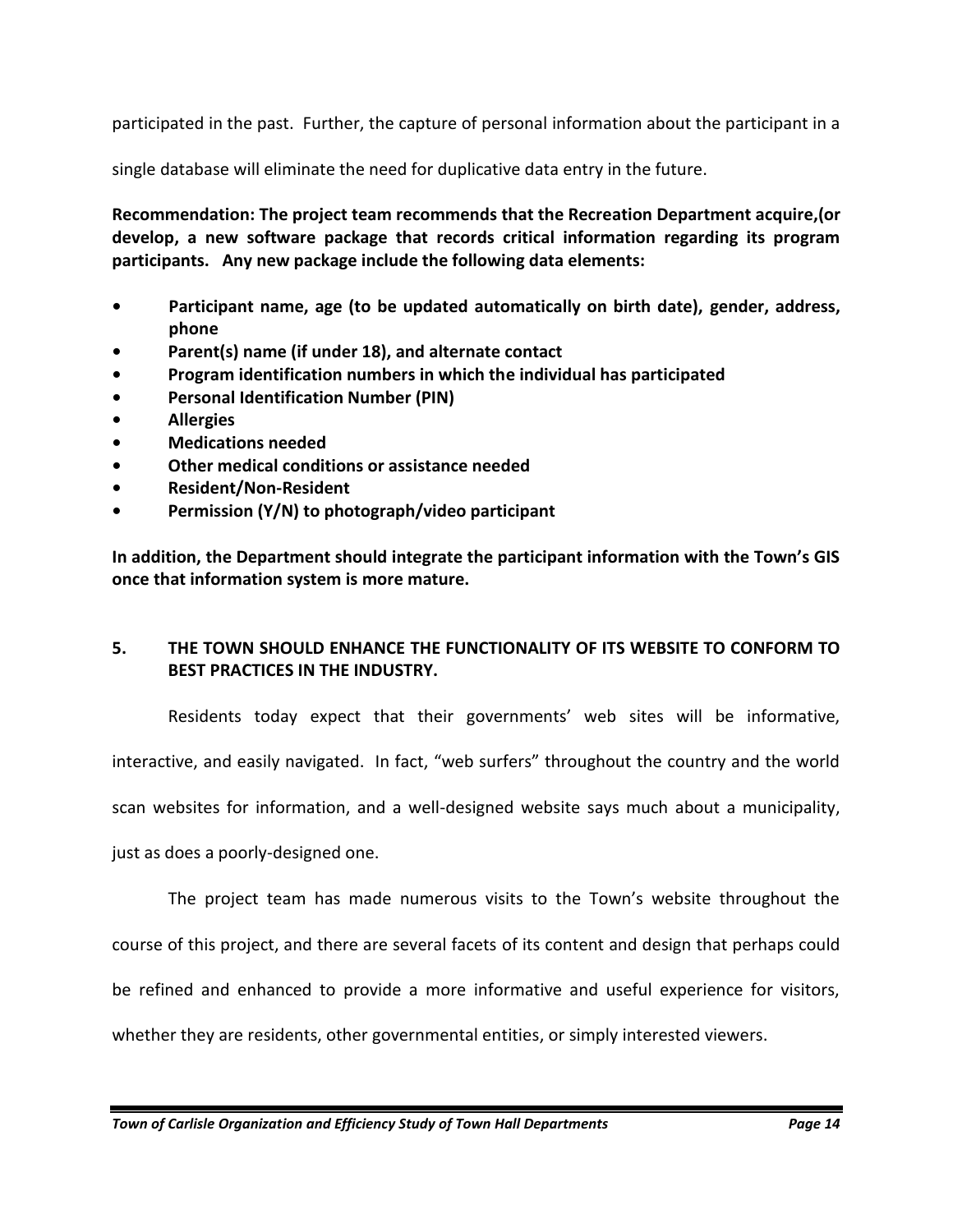Darrell West, of the Brookings Institute, in his book, Digital Government: Technology and Public Sector Performance, describes four stages of government websites that progress from the "billboard style," that simply houses information, up to the "interactive democracy style," that offers residents services and a variety of ways to communicate with public officials and to accomplish tasks. It is this latter style that West says that governments should aspire to in order to develop a more knowledgeable, engaged and empowered citizenry.

Although the Town of Carlisle's website is more than a simple "billboard" of information, it falls short of being truly interactive. Further, it does not provide certain information that the project team believes should be shared with visitors to the site. The project team noted several areas in which the departmental websites should be enhanced and has listed these in the table below. Although not noted in the table, all departmental web pages should state the mission and purpose of their respective organizations, as well as specific performance metrics that relate to the operations of the departments, with a particular emphasis on those that directly impact residents.

| <b>Town Clerk</b><br>$\bullet$<br>Clerk should:<br>Departments)<br>$\overline{\phantom{a}}$<br>$\blacksquare$<br>clinics<br>nature | As the issuance of dog licenses is one of the<br>most voluminous activities of the Office, the<br>Allow for the on-line payment of license<br>fees (the Town has made the on-line<br>payment option available in other<br>Provide dog (and pet) safety tips<br>Provide references and/or links to any<br>ordinances related to dog ownership<br>Provide information on rabies shots and<br>Provide access to Town archives of a public<br>Provide birth, death and marriage indexes |
|------------------------------------------------------------------------------------------------------------------------------------|-------------------------------------------------------------------------------------------------------------------------------------------------------------------------------------------------------------------------------------------------------------------------------------------------------------------------------------------------------------------------------------------------------------------------------------------------------------------------------------|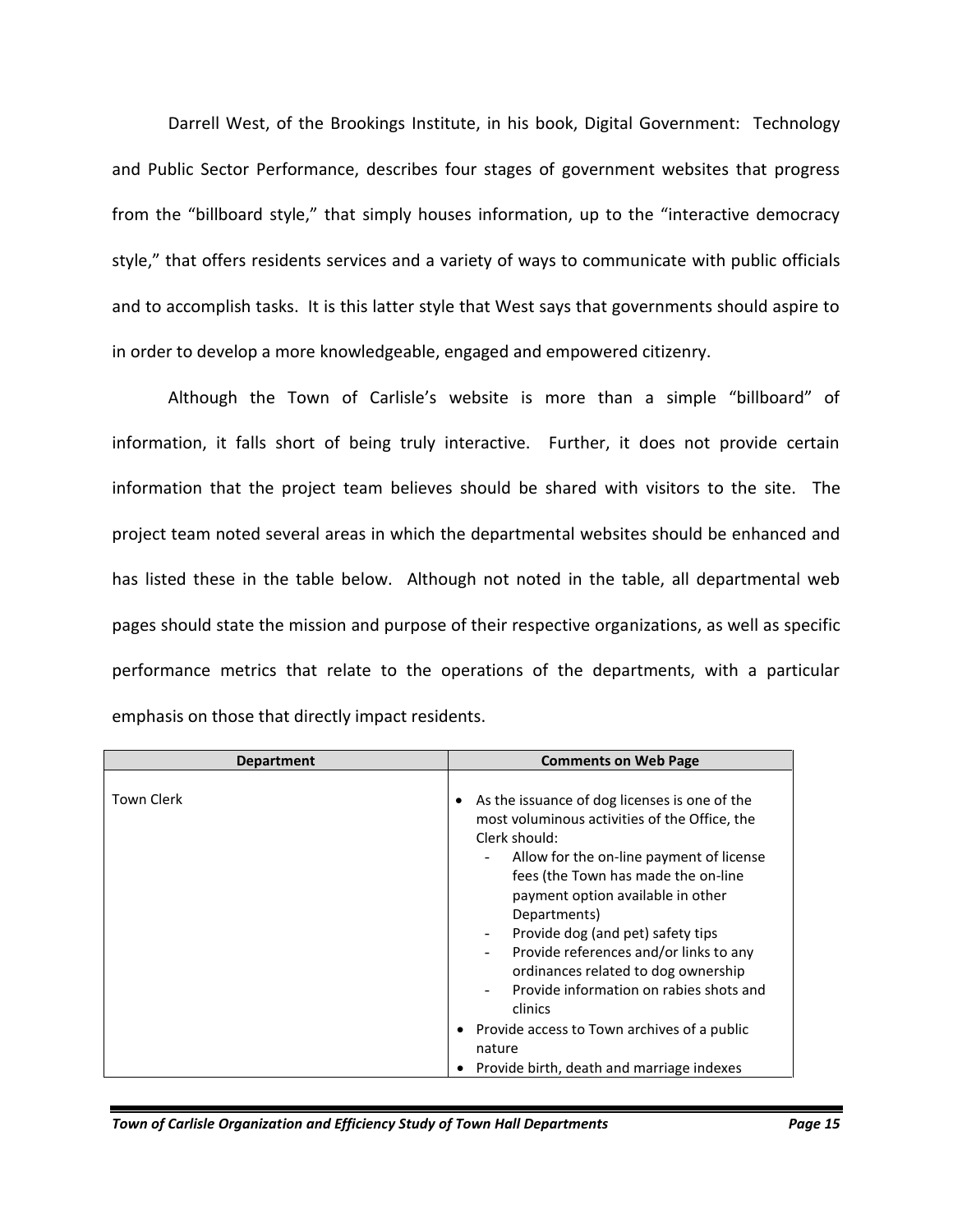| <b>Department</b>                      | <b>Comments on Web Page</b>                                                                                                                                                                                                                                                                                                                                              |
|----------------------------------------|--------------------------------------------------------------------------------------------------------------------------------------------------------------------------------------------------------------------------------------------------------------------------------------------------------------------------------------------------------------------------|
| Assessor                               | • Provide clickable search on street or parcel<br>identifier, owner name, for assessed values, lot<br>size, assessment history, building sketch, home<br>area, year built.                                                                                                                                                                                               |
|                                        | FAQs                                                                                                                                                                                                                                                                                                                                                                     |
|                                        | Description of appeals process                                                                                                                                                                                                                                                                                                                                           |
|                                        | The Assessor web page contains several references<br>to links that are inactive, such as for abatement<br>applications, change of address, motor vehicle<br>excise tax, exemptions, form of list and personal<br>property tax.                                                                                                                                           |
| <b>Building</b>                        | • Provide demolition permit application<br>Allow for on-line payment of fees<br>Allow for electronic submittal of plans, sketches<br>Provide status of application/inspection                                                                                                                                                                                            |
| Treasurer/Collector                    | Provide current and previous operating budgets<br>Provide current and previous capital<br>improvement plans<br>Provide budget message to Board of Selectmen<br>Provide financial forecasts                                                                                                                                                                               |
| <b>Conservation Commission</b>         | This site is generally very informative, however it<br>should include certain general information related<br>to FAQs, such as the following:                                                                                                                                                                                                                             |
|                                        | What does a Conservation Commission do?<br>What is the Wetlands Protection Act, and how<br>do I know if there is a wetland on my property?<br>Why does my project need to be reviewed if<br>there is no pond or marsh on my property?<br>Does the Conservation Commission ever permit<br>$\bullet$<br>construction within 100 feet of wetland?<br>What is a vernal pool? |
| Planning Board/Zoning Board of Appeals | Need FAQs on basic functions, including:<br>$\bullet$<br>What is a conditional use permit or<br>variance?<br>What do I need to do to file for an<br>application for a hearing?<br>Are there fees and what do they cover?<br>How long does it take to process a<br>conditional use permit or variance?<br>What is the process after an application is                     |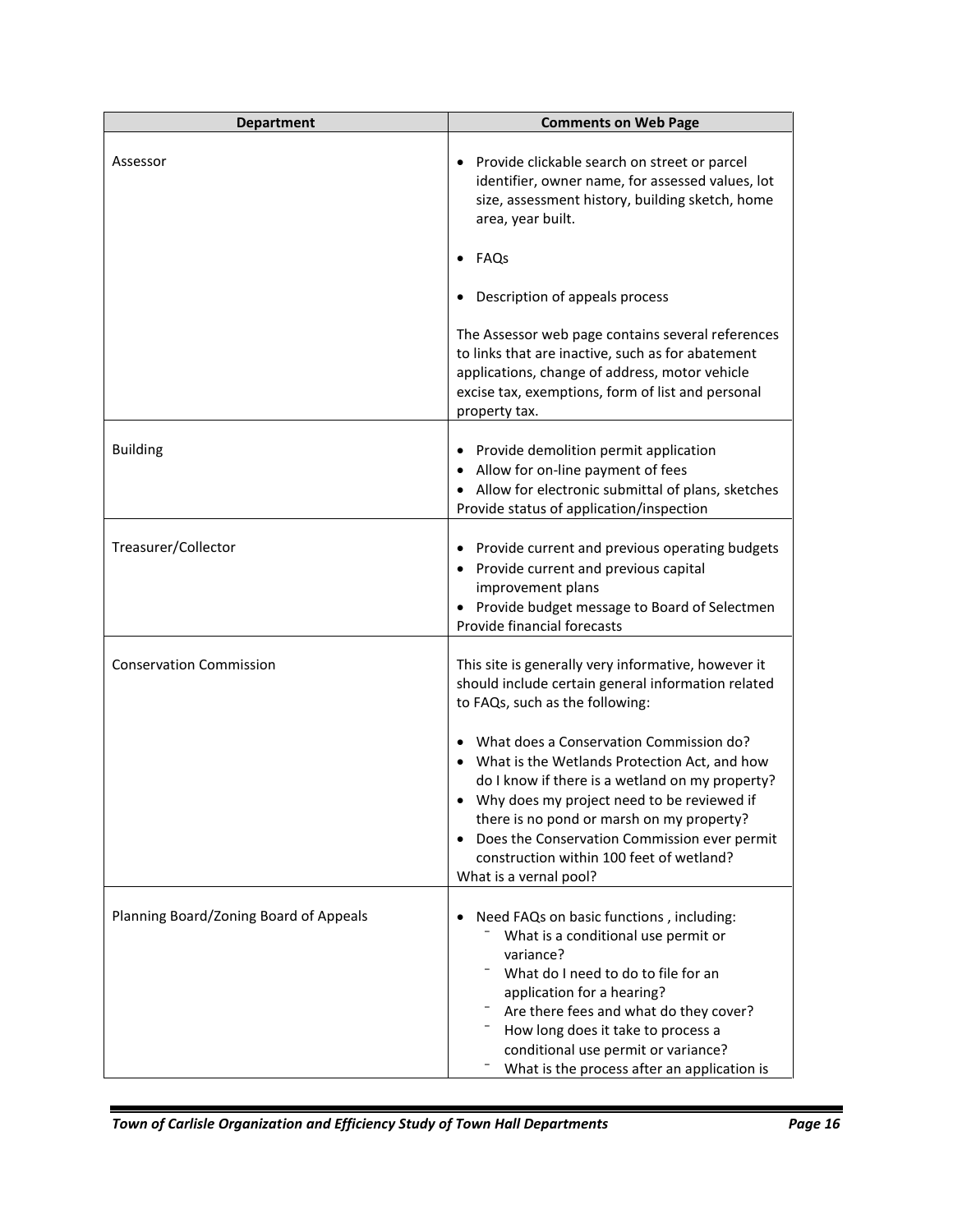| <b>Department</b>        | <b>Comments on Web Page</b>                                                                                                                                                                                                                                                                                                                                                                        |
|--------------------------|----------------------------------------------------------------------------------------------------------------------------------------------------------------------------------------------------------------------------------------------------------------------------------------------------------------------------------------------------------------------------------------------------|
|                          | filed?<br>How does one file an appeal?<br>The site would benefit from the provision of a flow<br>chart for the zoning application and review process.                                                                                                                                                                                                                                              |
| <b>Housing Authority</b> | Several useful links to information, however the<br>site would benefit from a listing of FAQs for quick<br>reference, such as:                                                                                                                                                                                                                                                                     |
|                          | Locations of housing developments<br>How do I get on the wait list?<br>How do I apply for affordable housing?<br>How long will it be before I know if my<br>application is accepted?<br>What are the income limits for affordable<br>housing?<br>How do I make a complaint?                                                                                                                        |
| Recreation               | • Good listing of programs and services in the<br>quarterly program guides.<br>Site would benefit from listing of fields and<br>amenities available on the Recreation home page.<br>Color photographs of parks would enhance the<br>appeal of the site, as these are typically<br>centerpieces of the Town.                                                                                        |
| Council on Aging         | is comprehensive<br>provides<br>Web<br>page<br>and<br>numerous links to helpful information.                                                                                                                                                                                                                                                                                                       |
| Health                   | Many useful links to local and state regulations,<br>well testing, guides to obtaining permits, vegetable<br>composting guidelines, sharps and needle disposal,<br>and other items of general interest. In addition,<br>there is a useful and important alert regarding EEE<br>and West Nile virus in the "News and Alerts"<br>section of the page.                                                |
|                          | The web page follows the same format as others in<br>the Town, however, this is not as conducive to<br>quick reference as perhaps the site should be, given<br>that visitors to Public Health web pages generally<br>are interested in emergency response. The project<br>team believes that the site could be benefit from a<br>better organization of information under the<br>following topics: |
|                          | Seasonal Trends (Flu preparation, breast cancer<br>awareness, natural disaster preparations, etc.)<br>Health Centers and Treatment (Locations of<br>$\bullet$<br>health centers, immunization, alcohol and drug                                                                                                                                                                                    |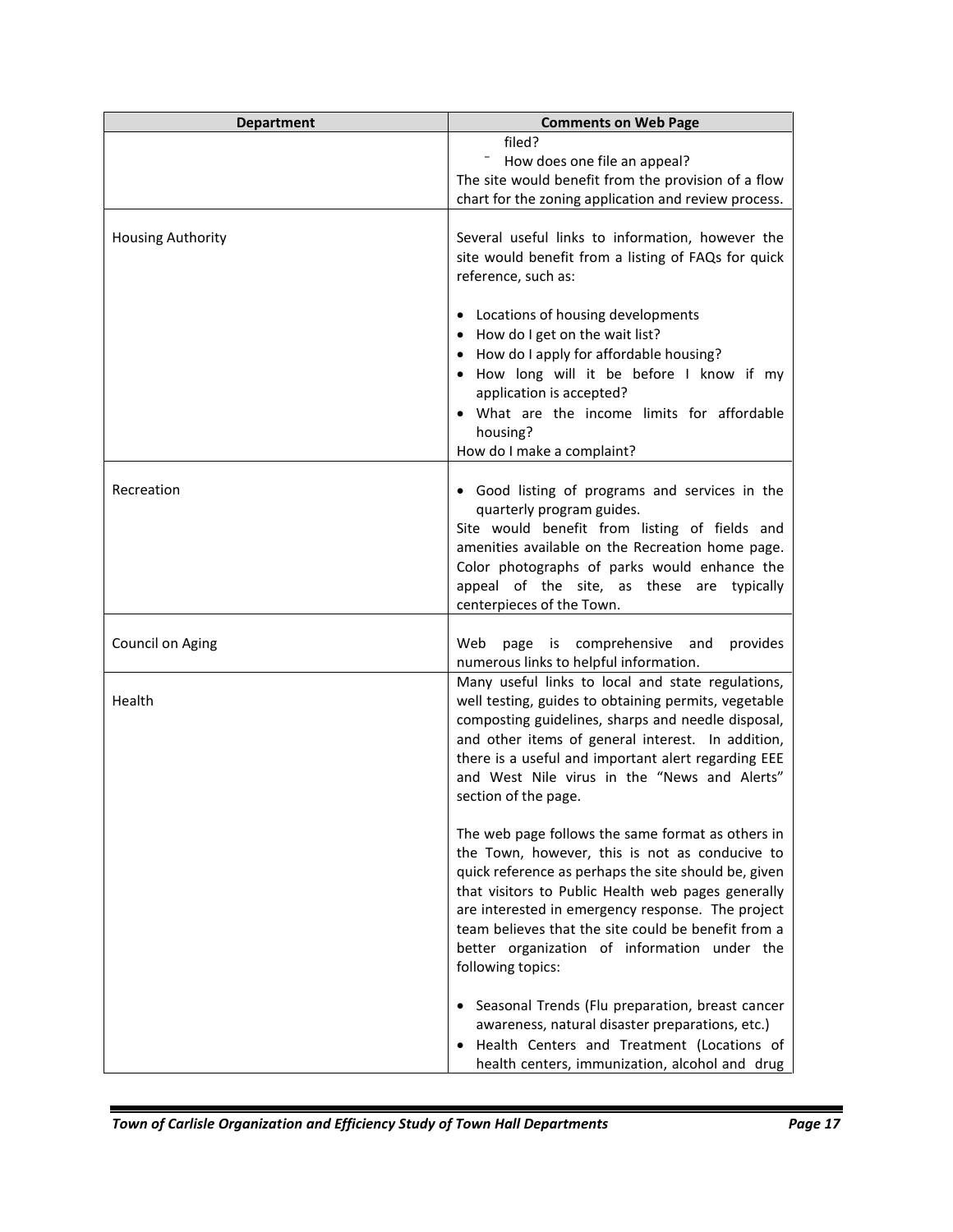| <b>Department</b> | <b>Comments on Web Page</b>                          |
|-------------------|------------------------------------------------------|
|                   | help, mental health, etc.)                           |
|                   | Inspections and Enforcement (Restaurant<br>$\bullet$ |
|                   | database, children's campgrounds, tobacco            |
|                   | violations and inspections, etc.)                    |
|                   | Emergency Preparedness (Bioterrorism, Home           |
|                   | heating assistance, etc.)                            |
|                   | Healthy Living (Healthy eating, food allergies,      |
|                   | WIC, smoking cessation classes, minority health)     |
|                   | Environment (Waterways, pollution, vector            |
|                   | control, hazardous waste, recycling information,     |
|                   | etc.)                                                |
|                   | Diseases and Illnesses (Flu, West Nile, Lyme         |
|                   | Disease, EEE, etc.)                                  |
|                   | Business Resources (Food Manager classes,            |
|                   | education,<br>tobacco vendor<br>body<br>art          |
|                   | certification, etc.)                                 |
|                   | Complaint process and reporting of violations        |
|                   | Travel clinics-immunization                          |
|                   | Radon information                                    |
|                   | Organ donation information                           |
|                   | AED information                                      |
|                   | Medication safety and poison control                 |

**Recommendation: The departments in Town Hall should enhance their web pages to provide residents with a wider variety of information, in addition to, in some cases, organizing the web pages in a more user-friendly manner. The Town's staff is small, and at times, department staff are unavailable to visitors to Town Hall. The addition of Frequently Asked Questions (FAQs) to each web page could answer some residents' questions and needs for information, which may eliminate the need to make a personal visit to Town Hall. The Board of Selectmen should establish minimum criteria for each department to include on their respective web pages, and ensure that each department posts these criteria.**

#### **6. THE POSTED BUSINESS HOURS AT TOWN HALL MAY BE FAILING TO ADEQUATELY SERVE RESIDENTS OF THE TOWN**

The posted business hours at Carlisle Town Hall are from 9:00 a.m. through 3:00 p.m.,

Monday through Friday. However, not all offices are actually open during these hours. To

some extent, this is a function of the relatively few numbers of staff members available within

each department to provide a customer service presence at all posted hours. However, it is

also true that the absence of any staff member to provide basic information regarding the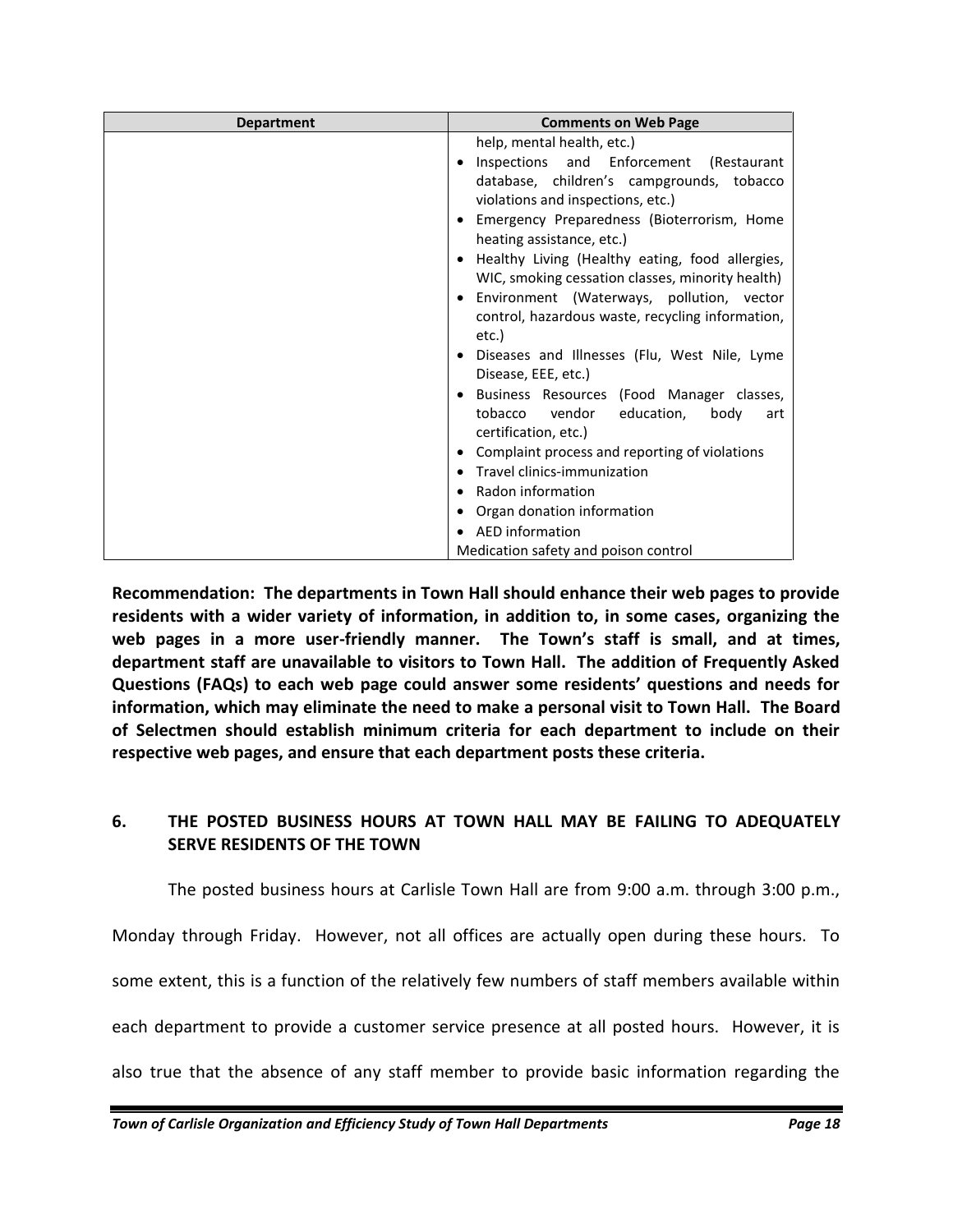operations of a particular department can be a frustrating experience for a customer who makes a trip to Town Hall during the posted business hours with the expectation that they will be able to complete their business.

The project team surveyed a sample of towns with similar populations as that of Carlisle, and found that almost without exception, the posted Town Hall business hours are greater than those posted at Carlisle Town Hall. The following table provides a summary of the hours of the eight towns with populations similar to Carlisle's.

| <b>Town</b>      | <b>Hours</b>                                                                                                                                                                                                                                                                                                                 |  |  |
|------------------|------------------------------------------------------------------------------------------------------------------------------------------------------------------------------------------------------------------------------------------------------------------------------------------------------------------------------|--|--|
| Rochester        | 8:30 am to 4:30 pm M-F. Posted on web site home page.                                                                                                                                                                                                                                                                        |  |  |
| Marion           | 8:00 am t0 4:30 pm M-Th. 8:00 am to 3:30 pm Fri                                                                                                                                                                                                                                                                              |  |  |
| Lenox            | Departments vary in availability, and no hours are posted on web site.<br>However, availability is posted on individual departmental web pages and<br>varies from a low of five hours daily (Assessor, from 8:00 am to 1:00 pm) to<br>nine hours (Town Manager, from 8:00 am to 5:00 pm. Town Clerk hours are<br>not posted. |  |  |
| Boxborough       | Great variability in available hours. The Town's home page of the web site<br>does post Town Hall hours as 8:00 am to 4:00 pm.                                                                                                                                                                                               |  |  |
| Warren           | The Town's web site has a button on the home page to go directly to the<br>available hours for each department. Although they vary by department,<br>these hours are generally in the range of 8:00 am to 3:00 pm or, for some<br>departments, 4:00 pm                                                                       |  |  |
| <b>Carlisle</b>  | Hours posted at Town Hall are from 9:00 am to 3:00 pm. There is no notation<br>on the Town's web site regarding Town Hall office hours, however, most<br>departmental web pages list these hours. It should be noted that there are no<br>hours posted for the Assessor, Town Administrator, Accounting or Planning.         |  |  |
| North Brookfield | There are no hours posted on the web site, either on the home page or in<br>individual departmental web pages.                                                                                                                                                                                                               |  |  |
| Hadley           | Office hours are generally between 9:00 am and 4:00 pm. Building Inspector<br>is available from 10:00 am to 2:00 pm, M-F, and additionally from 7:10 pm to<br>9:00 pm on Tuesdays.                                                                                                                                           |  |  |
| Deerfield        | Office hours are not posted on the Town's home page, but are generally 9:00<br>am to 4:00 pm M-F, as posted on departmental web pages.                                                                                                                                                                                       |  |  |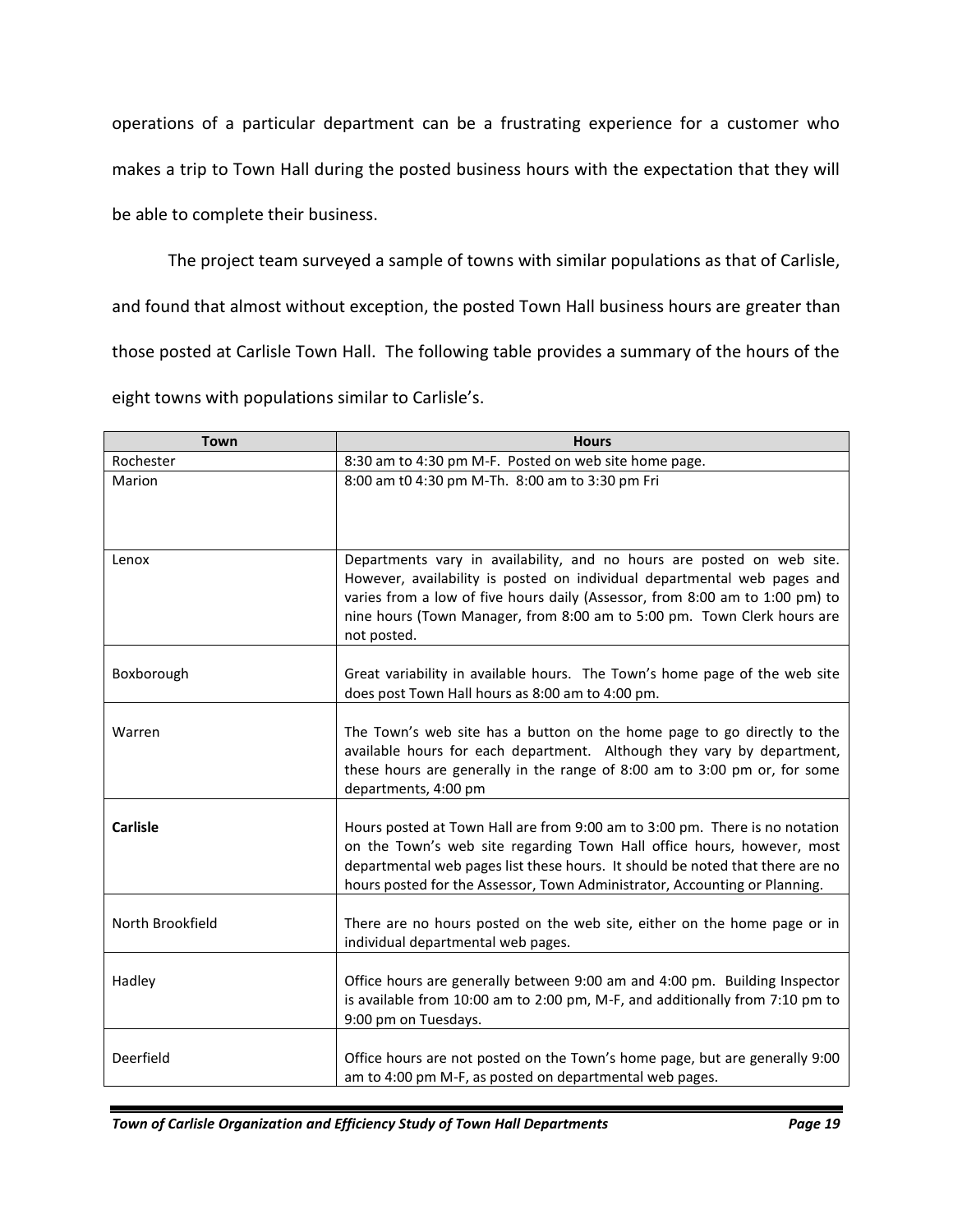There are variations among the similarly-sized towns regarding their posted business hours, and further, there are variations even within the departments of each of these towns. However, it is also clear that most posted hours provide for more than the six posted by Carlisle. The project team does not possess information regarding the number of staff within the departments in these towns, so it is at least possible that they do, in fact, have greater staffing levels than Carlisle, which would allow for a greater overall availability.

One simple means of increasing exposure, if not physical presence, of departments to the public is through the virtual force-multiplier effect of providing a comprehensive set of frequently-asked questions (FAQ) on departmental web sites, with the objective being to minimize the need for residents to make physical visits to Town Hall. The project team has, in a separate discussion in this report, made recommendations in this area, and we reiterate these here.

Another method of increasing the availability of Town Hall staff to Carlisle residents is to "trade" hours of low visitation for potentially higher ones. Many Massachusetts cities and towns now close Town Hall during hours of historically low visitation hours, and stay open for extended hours on late afternoons and evenings. A typical scenario is one in which Town Hall stays open till 6:30 - 7:00 p.m. on Thursdays, and closes at noon on Fridays. These hours may or may not be optimal for Carlisle. The project team suggests that each of the departments in Town Hall begin the process of documenting the numbers of visitors (and time spent) at their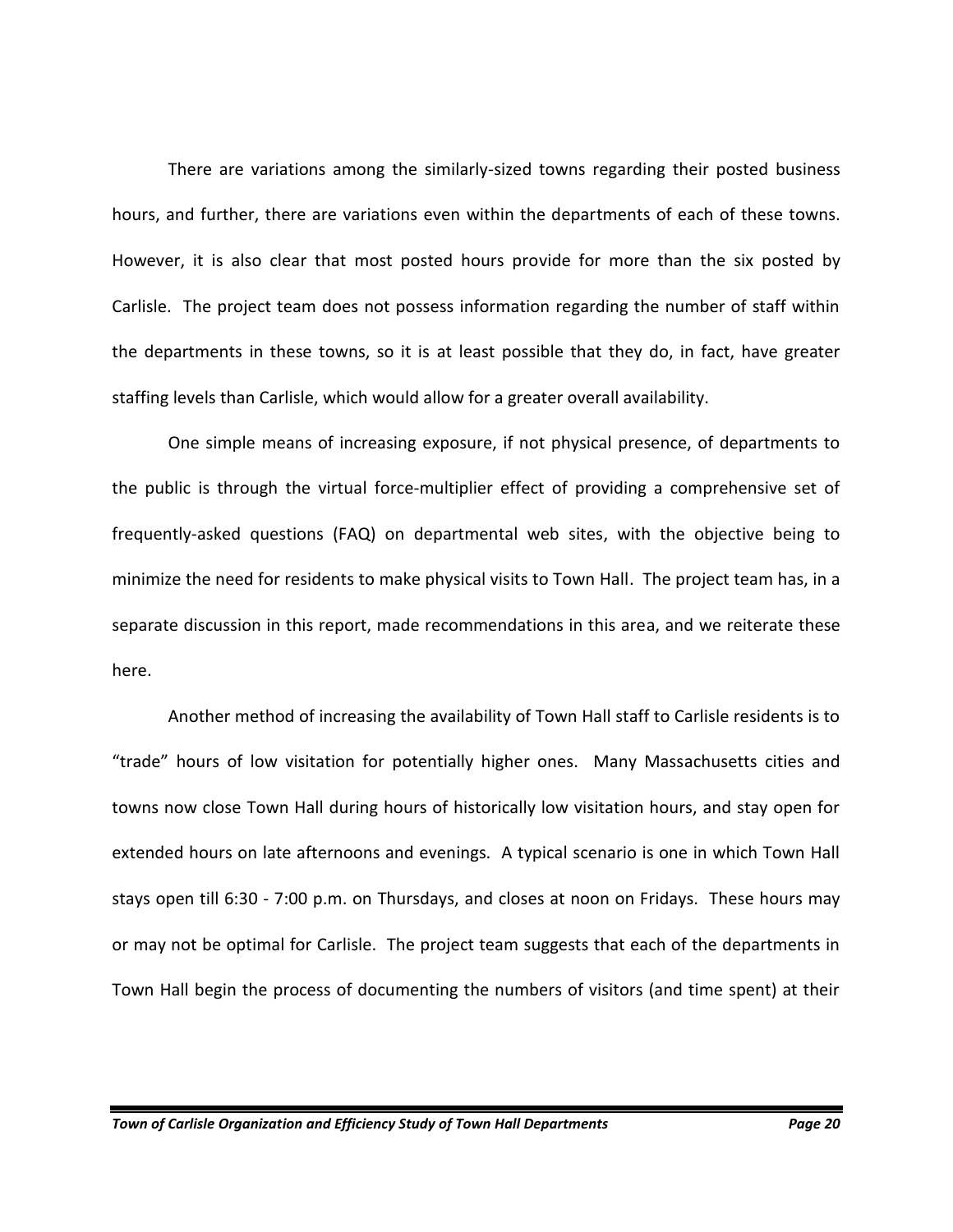individual counters and offices in order to determine whether there are common patterns of low visitation.

Finally, the project team recommends that each department in Town Hall begin a more extensive cross-training effort in order to be at least minimally able to assist visitors to departments that have no available staff on particular days. This is not to suggest that any employee of another department should make decisions related to policy, however having multiple staff members in the open office setting at Town Hall who are able to, for example, answer permit and regulatory requirements, site plan submittal requirements, fee-related issues, and others, can only be beneficial, and may reduce frustration on the parts of visitors to

Town Hall.

**Recommendation: The departments located at Town Hall should initially ensure that all office hours are posted on their individual web pages. Further, the web site's home page should be modified to include an option for "Office Hours", that lists each department and their normal operating hours, outlining periods of each day and week during which they are routinely unavailable, and also any hours during which they have staff who are routinely available during non-normal Town Hall operating hours. The project team also recommends that FAQs be added to each department's web page (a recommendation that may, in fact, be advisable for departments not within the scope of this particular study) in order to potentially be able to answer questions that may obviate the need for residents to make trips to Town Hall. Finally, although Town Hall staff members are currently able to assist residents to some degree with questions not specifically related to their own departments, the project team recommends that this cross-training effort be formalized, and that each department head and clerical and administrative staff member train to be fluent in the permitting, regulatory, programmatic and financial requirements of at least one other department in Town Hall.**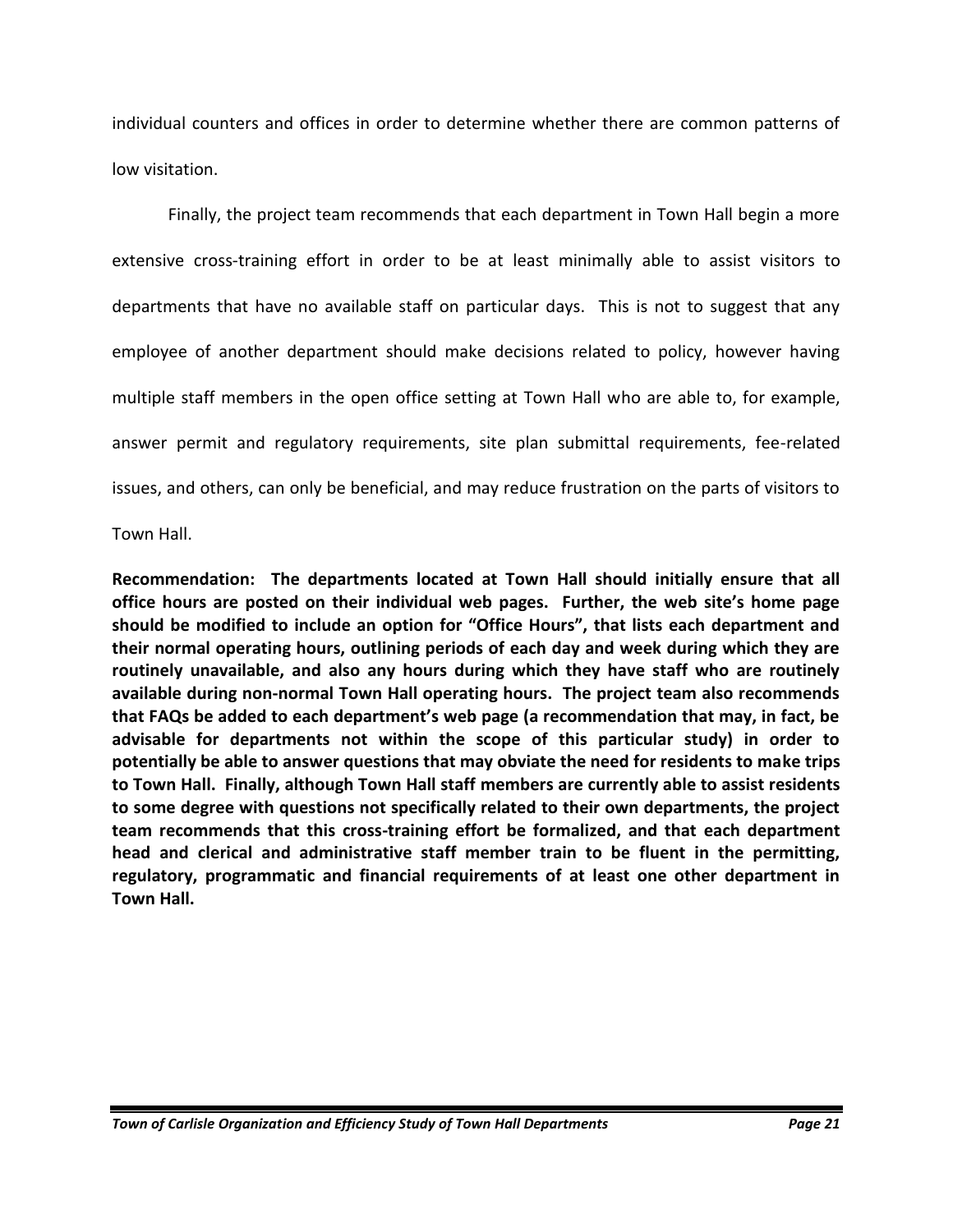#### **7. THE TOWN SHOULD BEGIN TO FORMALLY DEVELOP AND ADOPT A LONG TERM FINANCIAL PLAN**

Although the Town has gone through a recent process of planning for the construction and renovation of its public schools, the Finance Department has not formalized its financial planning to develop any significant documents such as a Long-term Master Financial Plan. **T**he Department should develop this plan as a tool to evaluate its fiscal health, ensure its fiscal strength and stability in the near-term, and evaluate various methods for financing major capital projects. This Master Plan should address at least the following issues:

- Financial trend analysis
- Performance measurements
- Five-year financial plan of revenues and expenditures
- Analysis and projection of major revenue accounts as specified by Town staff
- Fund balance scenarios
- General obligation capital improvement project and debt service analysis
- Evaluation using Brown (GFOA) 10-point test and ICMA's Factors of Financial Condition, or a suitable combination of the aspects of both monitoring systems
- Evaluation of program and service costs
- Scenarios for setting ad valorem tax rates for maintenance and operations and debt service

Other issues that might be addressed in the plan include:

• Classification of any revenue shortfalls as cyclical (short-term, based upon specific economic circumstances that are not likely to continue over the long-term) or structural (long term and requiring either additional revenues or expenditure reductions).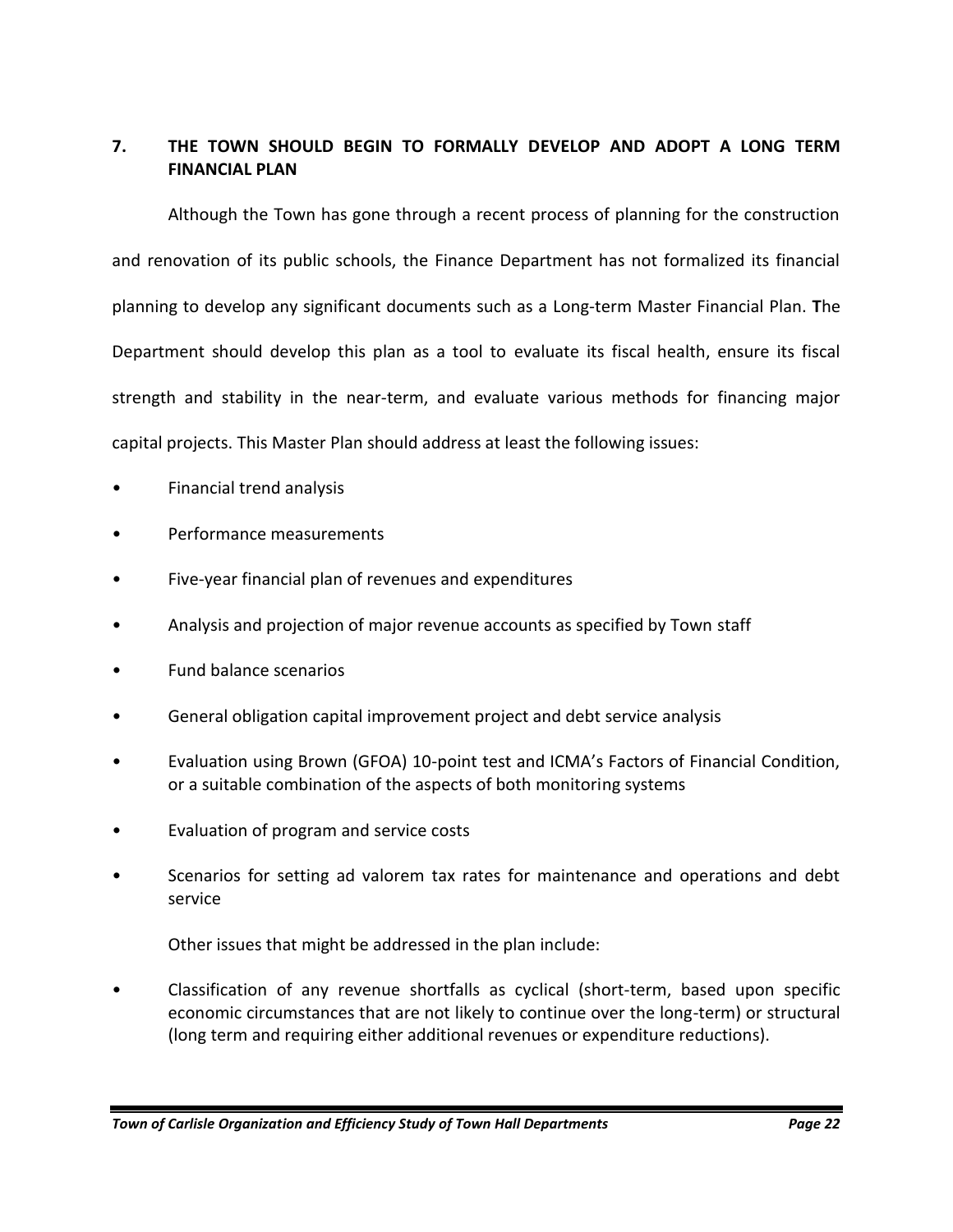- Development of financial policies regarding such items as debt and a percentage of general fund, goals for free cash, etc.
- Relationship between the use of fund balance and classified shortfalls (e.g., it is safer to use fund balances when shortfalls are cyclical).
- Ratio of government costs (e.g., local revenues plus intergovernmental revenues) to personal income. This analysis is known as "determining the price of government."
- Impacts of specific legal issues (e.g., if litigation requires specific expenditures, those expenditures need to be included and specifically identified in developing expenditure forecasts).
	- Impacts of increases in pension and health insurance costs.

These are some examples of the components of a comprehensive strategic financial

plan. The development of a long-range financial plan will provide benefits to the Town, but the

plan should not be developed by the Board of Selectmen or Finance Committee in isolation

from the stakeholders, who include residents, employees, Town officials, and others. The

involvement of these stakeholders can have many positive benefits, including:

- **Refining the forecast made by Town staff.**Involving stakeholders in financial planning can help make forecasting more realistic. Operating departments can improve the qualitative judgments while elected officials can review critical assumptions.
- **Sharing of necessary sacrifices.**Stakeholders will be more likely to make sacrifices if there is open dialogue and clear communication of budgetary challenges. Towns that regularly share budgetary projections with all employees and other stakeholders find that the openness of the dialogue of budgetary priorities, and the financial circumstances of the Town are able to gain a broader base of agreement that sacrifices are necessary and that they are shared.
- **Institutionalizing financial planning.**The involvement of elected officials provides legitimacy to the process. In addition, formal financial policies adopted by the legislative body can help preserve practices through changes in leadership. Engagement of residents can generate grassroots support for financial planning within the community so that it becomes a routine and expected government practice.
- **Promoting strategic decision-making.** A long-term financial plan helps promote strategic thinking as it makes "the long-term consequences of decisions apparent.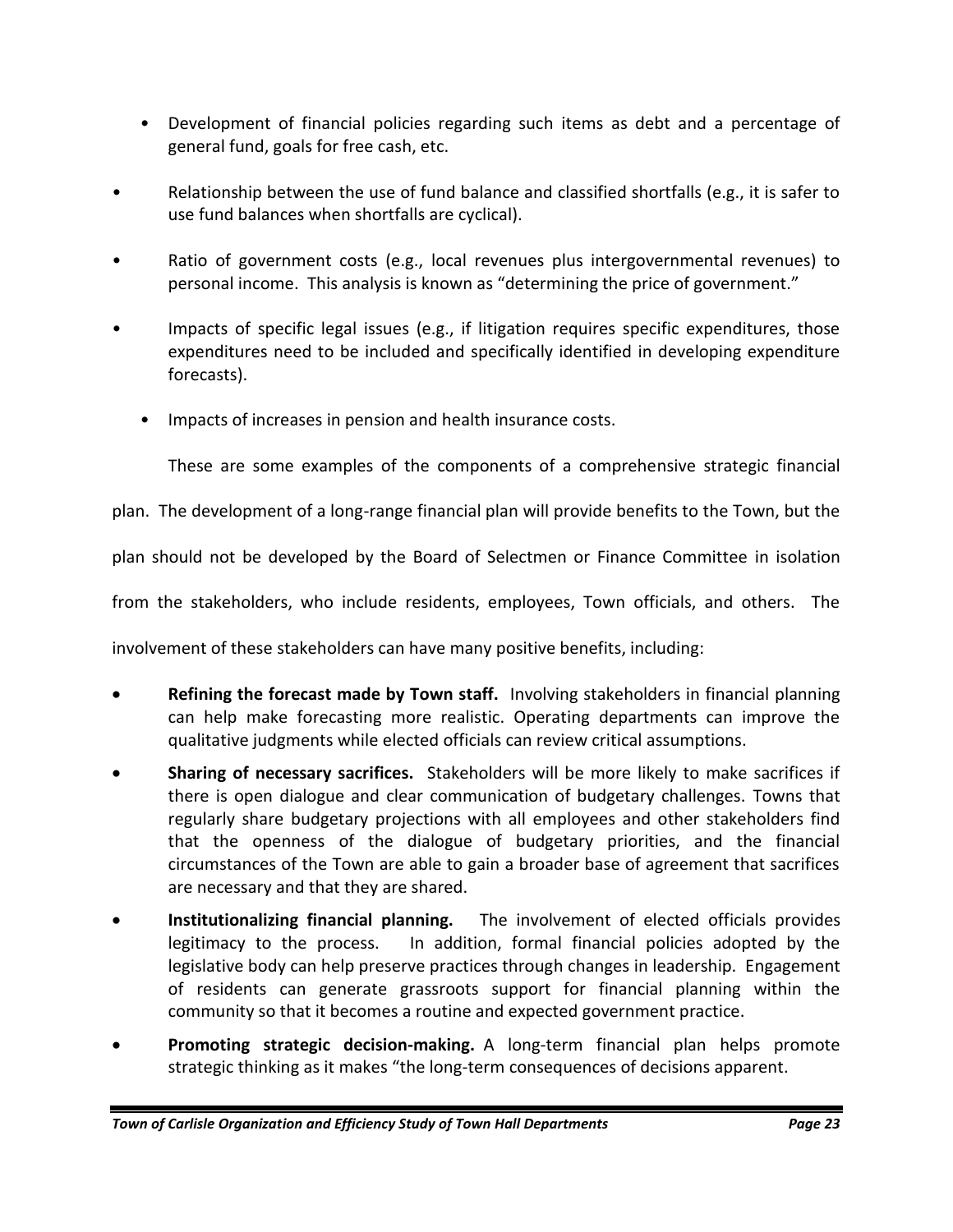- **Prioritizing services.** Input from the public is critical in effective prioritization. The longterm planning process is an opportunity to communicate the cost of services and available resources. The long-term financial plan should consider the preferences and policy outcomes that the Town desires. As Carlisle is increasingly faced with difficult decisions it should seek public input regarding appropriate service and taxation levels. In addition, using the long-term planning process can help provide guidance to departments that are implementing budget reductions.
- **Implementing the plan.** The involvement of all stakeholders results in a long-term financial plan that better reflects the interests of various groups and will therefore garner more support for the plan's implementation.

**Recommendation: The Finance Department should develop a financial plan that covers multiple years and evaluates the Town's current and projected financial condition based on projected scenarios. The Town should involve multiple stakeholders in the development of the plan.**

#### **8. THE TOWN SHOULD CONSIDER ENHANCE THE ADMINISTRATIVE SCOPE OF THE POSITION OF TOWN ADMINISTRATOR**

The establishment of the position of Town Administrator, with its duties and responsibilities, is not addressed in the Town's General Bylaws, however the Town has developed a position description for Town Administrator, and this is provided in the Appendix to this report.

The position of Town Administrator in Carlisle has the responsibility for coordinating the

activities of the departments under the authority of the Board of Selectmen, and is further

responsible for executing the policies of the Board in areas of municipal management,

administration, coordination, and supervision, as well as exercising administrative authority

over town departments, commissions, boards, committees, and officers under the jurisdiction

of the Board.

As can be seen by a review of the full position description in the appendix, the authority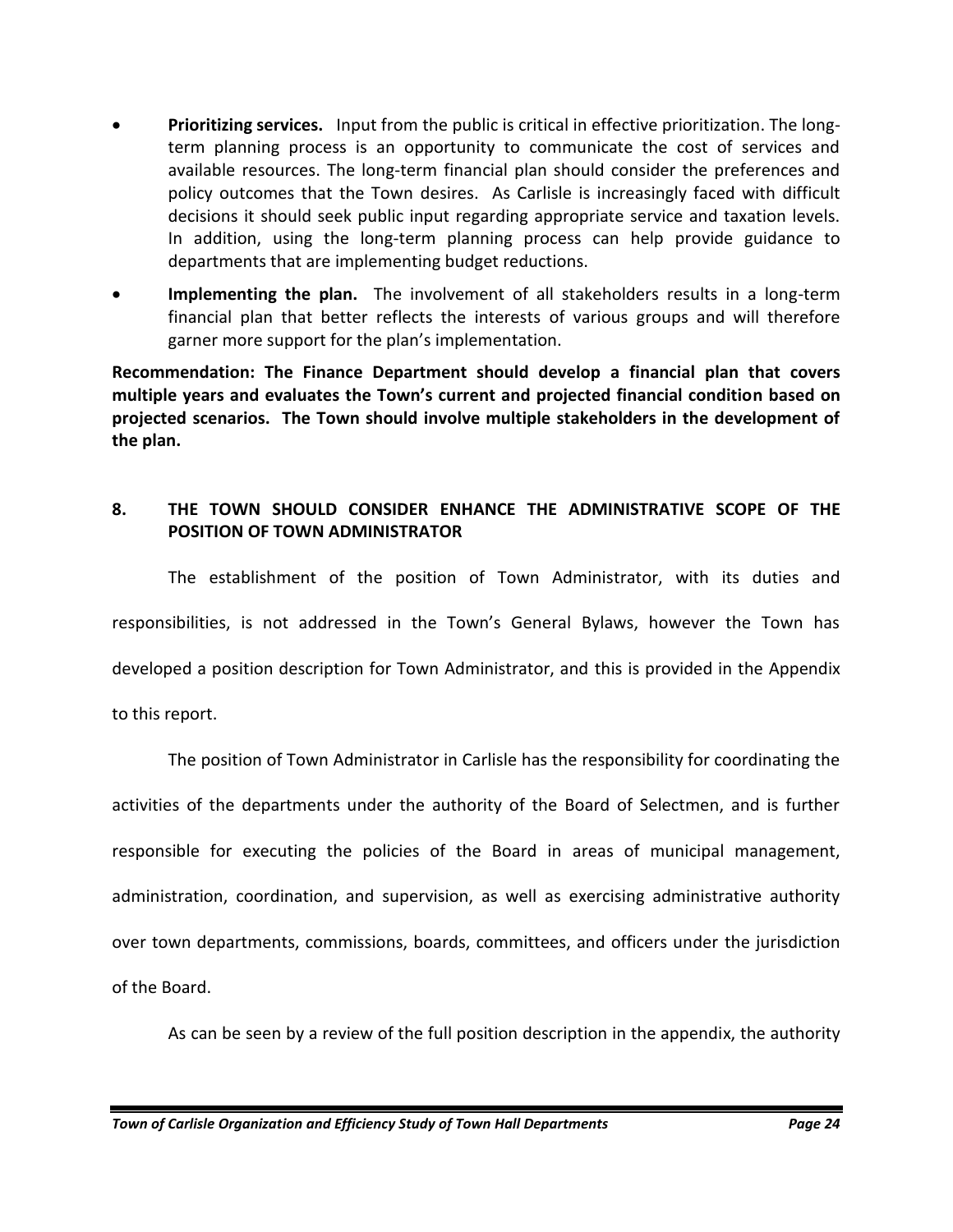of the position of Town Administrator in Carlisle is limited, and does not align with the responsibility of the position. The project team noted in several internal and external interviews the use of the term "silos" when referring to the operations of the departments in Town Hall, meaning that the various departments operated in isolation from one another in certain aspects. This was notable if only because of the relatively small size of the staff, and the open design of the space at Town Hall.

The project team has noted certain issues in this report that are related to the lack of centralized authority over Town Hall operations, such as the non-standard business hours and the lack of cohesive information technology systems. These issues may be addressed most efficiently by a strong Town Administrator or Town Manager position that would also be responsible for evaluating the performance of Town Hall personnel, either directly, or by providing input to the individual Boards to which Town Hall personnel report.

The duties and responsibilities, as well as the overall authority, given to the position of Town Administrator are clearly within the purview of the Board of Selectmen, and the degree to which the Board delegates its daily oversight of staff and operations is also its prerogative. However, the project team suggests that the Board begin to reassess the role of the Town Administrator in view of the issues raised in this report.

**Recommendation: The Board of Selectmen should assess the potential of strengthening the position of Town Administrator in order to consolidate daily supervision over operations and performance of staff. This may be effected either by strengthening in the current supervisory roles of the Town Administrator or by making the transition to a Town Manager form of government, and could be accomplished by either changing the bylaws or through a Special Act of the legislature. In either case, the position would have input into performance reviews of Town Hall staff as well as authority to coordinate facility hours, vacation coverage, and other personnel matters. This role is intended to augment, not supersede, the authority of**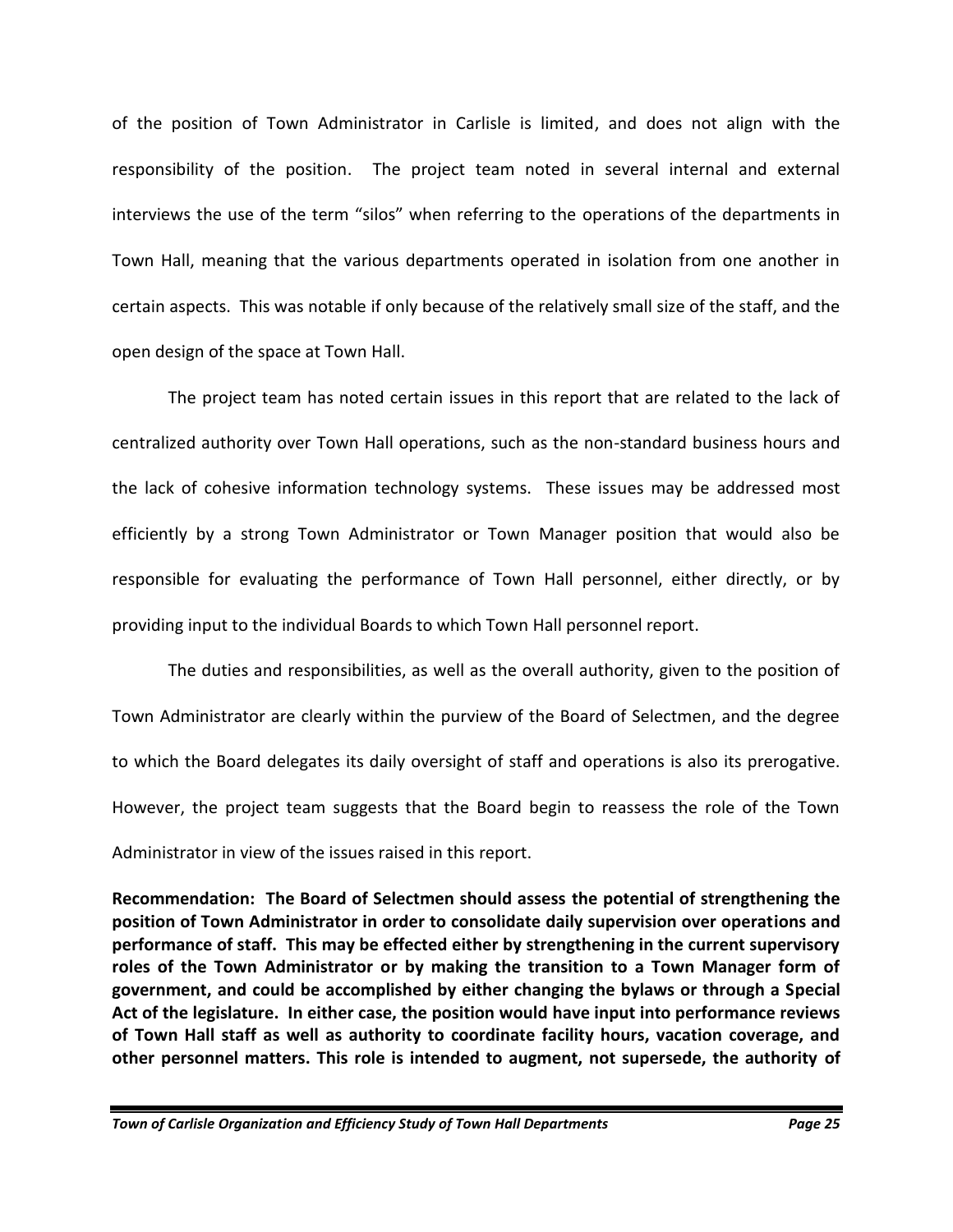**the Board of Selectmen, which remain the head of the Town's executive branch regardless of the authority granted to a Town Administrator or Town Manager.**

#### **9. CASH HANDLING PROCEDURES SHOULD BE IMPROVED**

During interviews and observations, the project team noted that cash handling procedures were not as strong as is necessary in the Council on Aging and in the Recreation Department. In the Council on Aging, van drivers receive cash from seniors for trips and return the cash to the Council's administrative offices as trips are completed. In the Recreation Department, cash for program and activity registrations are received in person at the offices when the Director is present, however, during times of the Director's absence, residents insert registration fees inside a small unsecured box on the front desk in the office.

Stronger internal controls for cash collection are necessary to prevent mishandling of Town funds and should be designed to safeguard and protect Town employees from inappropriate charges of mishandling funds by defining their responsibilities in the cash handling process. Ideally, a receipt for payment should be issued immediately for any cash received. These should be on pre-numbered receipts, and should include the method of payment (e.g., cash, check, credit card), as well as the department and the identification of the person issuing the receipt. In the case of the Council's van drivers, the project team recommends that no cash be accepted for trips, but rather the drivers should note on a ledger the person transported, their home address, the origination and destination of the trip, and the date and time of the trip. The Council staff should ensure that riders are billed periodically for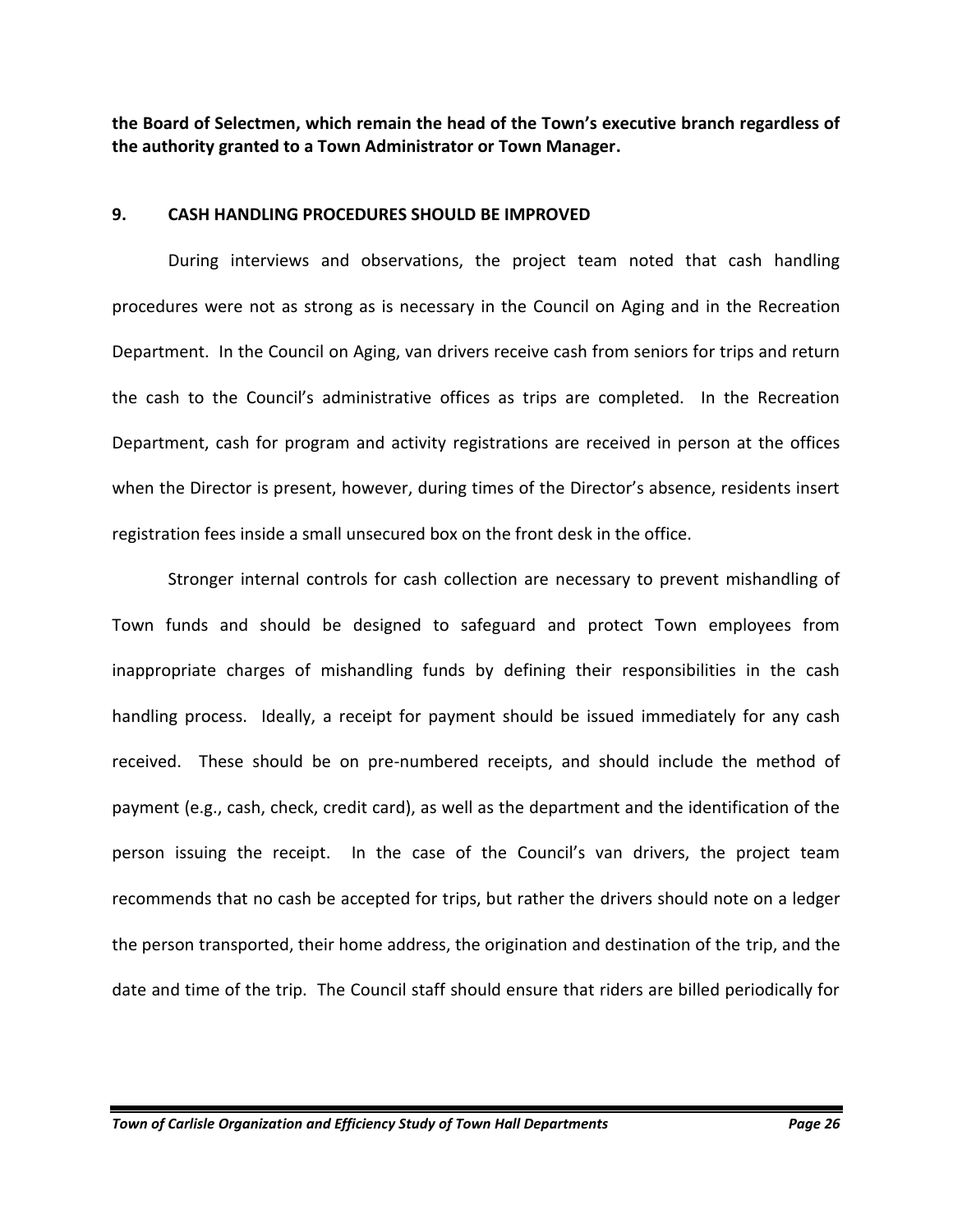the trips taken, with cash or check payments forwarded to the Treasurer's Office as they are received.

The project team also recommends that the Recreation Department discontinue the provision of the unsecured box in the office for payments for registration fees. During times when the Director is absent from the office, residents should be directed to the Treasurer's office to pay these fees.

#### **Recommendation: Strengthen cash handling procedures in the Council on Aging and the Recreation Department.**

#### **10. THE TOWN SHOULD CONSIDER INSOURCING ITS PAYROLL PROCESSING FUNCTION**

The Town currently expends approximately \$8,000 annually to process payroll for about 250 full and part time staff. The function is reportedly outsourced due to the fact that the Town did not initially purchase the payroll module of the Munis system.

Purchase of the payroll module would cost the Town a one-time amount of approximately \$15,000. The Clerk position currently in the Treasurer's office may, in fact, be able to assume the payroll duties within the currently-allocated 16 hours per week. However, working on the assumption of the payroll function would require that the Town increase the number of hours for this position from 16 to 20 hours per week, and assuming that this would increase the annual cost of this position by \$5,000, the payback on the investment of \$15,000 would be about five years, as is shown below: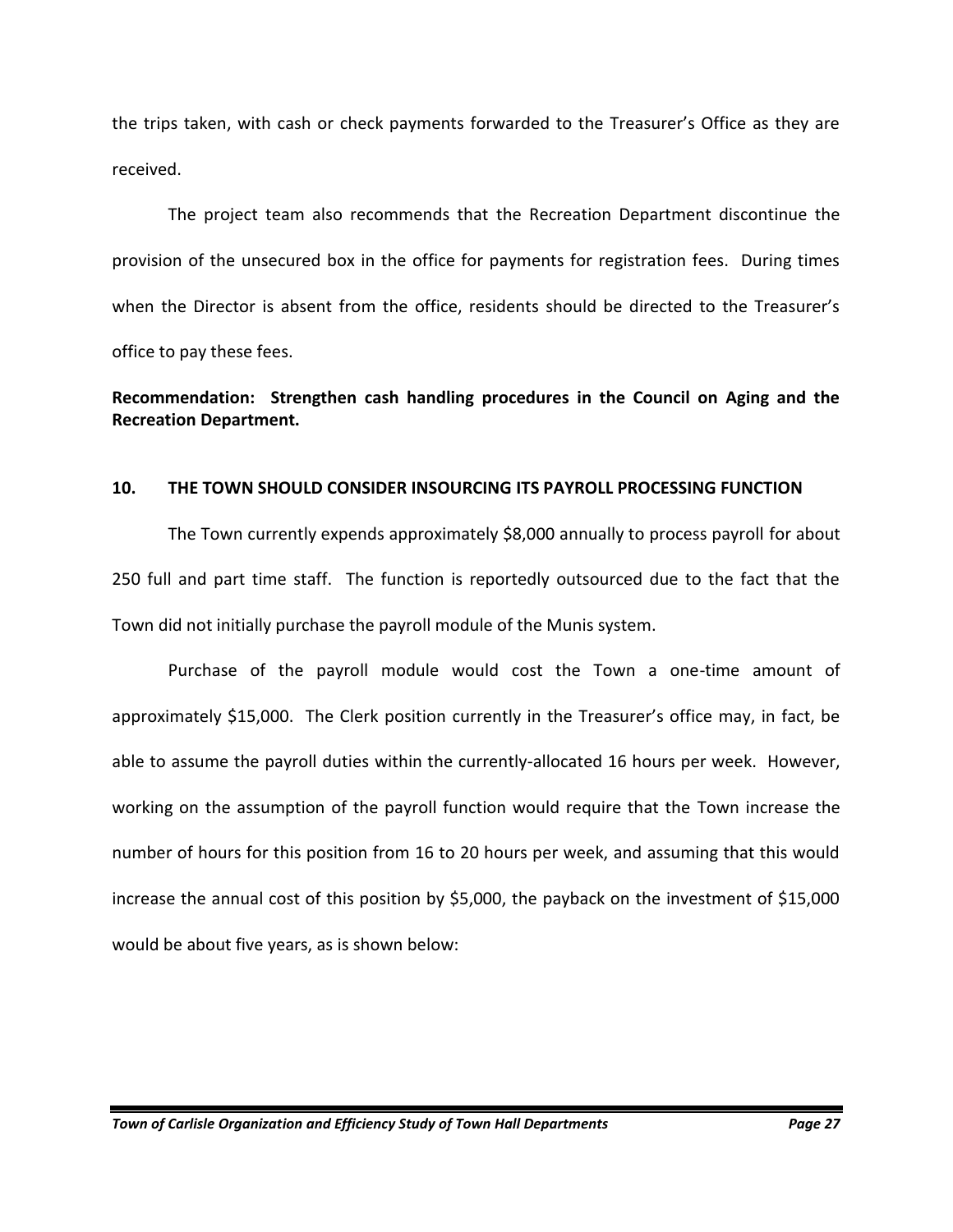|    | <b>Element</b>                                         | <b>Number</b> |
|----|--------------------------------------------------------|---------------|
| А. | Current annual contract for payroll processing         | \$8,000       |
| В. | Additional amount paid to Clerk for payroll processing | \$5,000       |
|    | Net amount saved annually (A-B)                        | \$3,000       |
| D. | One-time purchase of payroll software                  | \$15,000      |
|    | Payback Period (D/C)                                   | 5 years       |

The payback of five years makes the investment somewhat attractive if the software has

a useful life of more than this period of time, and clearly, if the annual expenditure of \$5,000 on

the additional hours by the Clerk can be reduced, the payback period decreases to some degree

for each dollar saved.

**Recommendation: Consider the investment of \$15,000 in the Munis software module in order to save the \$8,000 expended annually on a third-party payroll processor. The payback of five years makes the investment attractive if the software has a useful life of at least this period of time. The payback period may be reduced if the expenditure of \$5,000 on the additional hours for payroll processing can be reduced, or even eliminated.**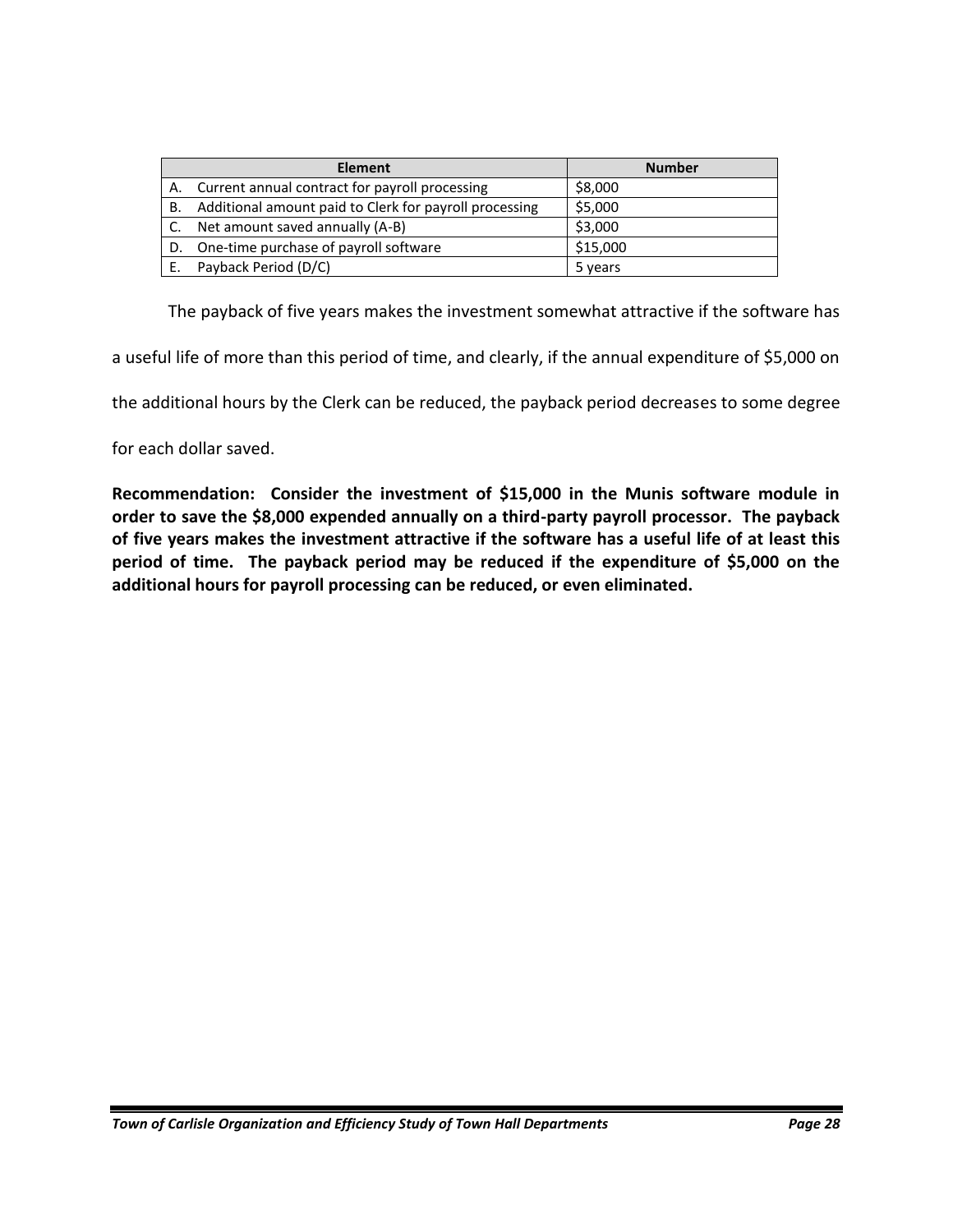### **C. ANALYSIS OF ORGANIZATIONAL ISSUES**

The following issues provide analysis and recommendations of issues that have organizational impacts.

#### **1. THE TOWN SHOULD CONSIDER THE CONSOLIDATION OF THE RECREATION COMMISSION AND THE COUNCIL ON AGING INTO A COMMUNITY SERVICES DEPARTMENT**

Recreational services in the Town of Carlisle are provided by the Recreation Department, under the direction of the Recreation Director, who reports to a five-member Recreation Commission appointed by the Board of Selectmen. The Recreation Commission's objective is to provide recreational programs for all ages at minimal cost, and develops and delivers a selection of fee-based arts and crafts, life skills and fitness programs to Town residents.

The Carlisle Council on Aging (COA) provides services to seniors in Carlisle. These services include classes, field trips, and many other leisure and instructional activities. The full time staff at the Center consists of a full time Director, an Outreach Coordinator, a Licensed Social Worker, a Transportation Coordinator, and Administrative Assistant and a number of part time drivers.

The project team recommends that the Recreation Department and Council on Aging be consolidated in a newly-formed Community Services Department. These two currentlyseparate departments provide leisure services to their constituents and charge fees for services and activities, which make them logical candidates for consolidation. Further, although most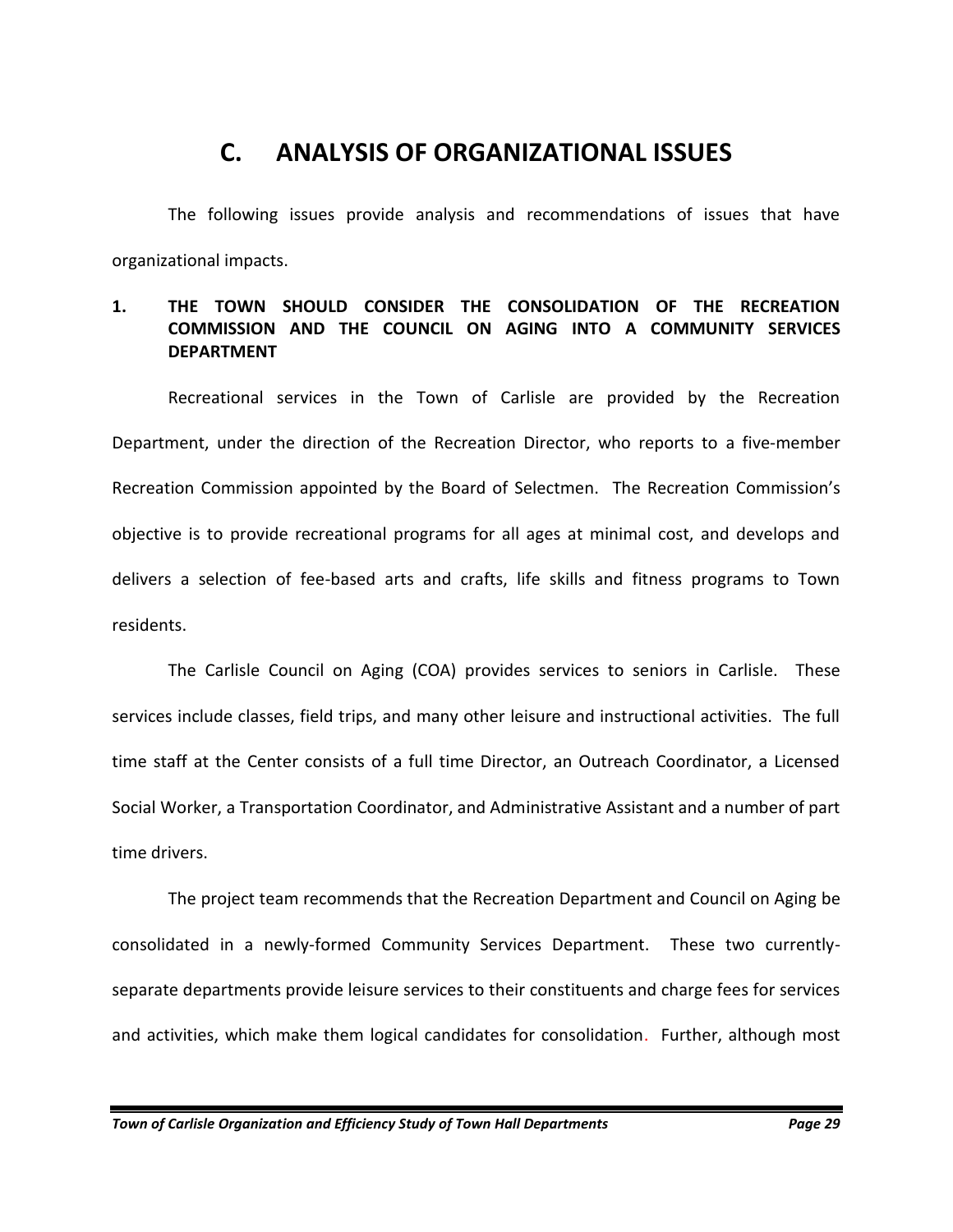Recreation Department programmatic offerings are for youth, there are many adult programs

and activities offered by the Recreation Department, such as Cake Decorating, Garden Walks,

Organic Vegetable Garden planting, jewelry-making, Yoga, Skin Care, art workshops and others

that are highly suitable for seniors.

The consolidated Department should be charged with the attainment of specific

qualitative and quantitative performance objectives. These performance measures may relate

to such objectives as:

- **• Outreach.** The consolidated department should develop methods for outreach to seniors and youth, such as on the web site, brochures distributed at doctor offices, churches, and other locations in order to provide information on services and the benefits of membership. The COA web site contains several links to useful information such as newsletters which include activity calendars and programmatic information, etc., however, it does not provide casual visitors or those who may be interested in activities with a general statement of its values, mission, or benefits of attending these activities.
- **• Member Satisfaction.** The consolidated department should continually formally survey its membership and program participants to establish a baseline of satisfaction, and should be accountable for the maintenance and/or improvement upon this baseline each reporting period.
- **• Financial accountability.** The annual report for 2011 indicates that the COA covers about 25% of its budget through grants and reimbursements. The Town, working with the Center, should establish reasonable levels of self-sufficiency in terms of fees, charges for service and other revenue sources that should be phased over time to attain these levels. These may include increased fee levels, grant acquisitions, additional programs and services, or other methods. The Recreation Department reports that it recovers 100% of the cost of its programs and services through fees which, if accurate, represents conformance to best practices in the industry.

The consolidation of these two currently-separate departments into a single Community

Services Department will result in a greater degree of accountability for the attainment of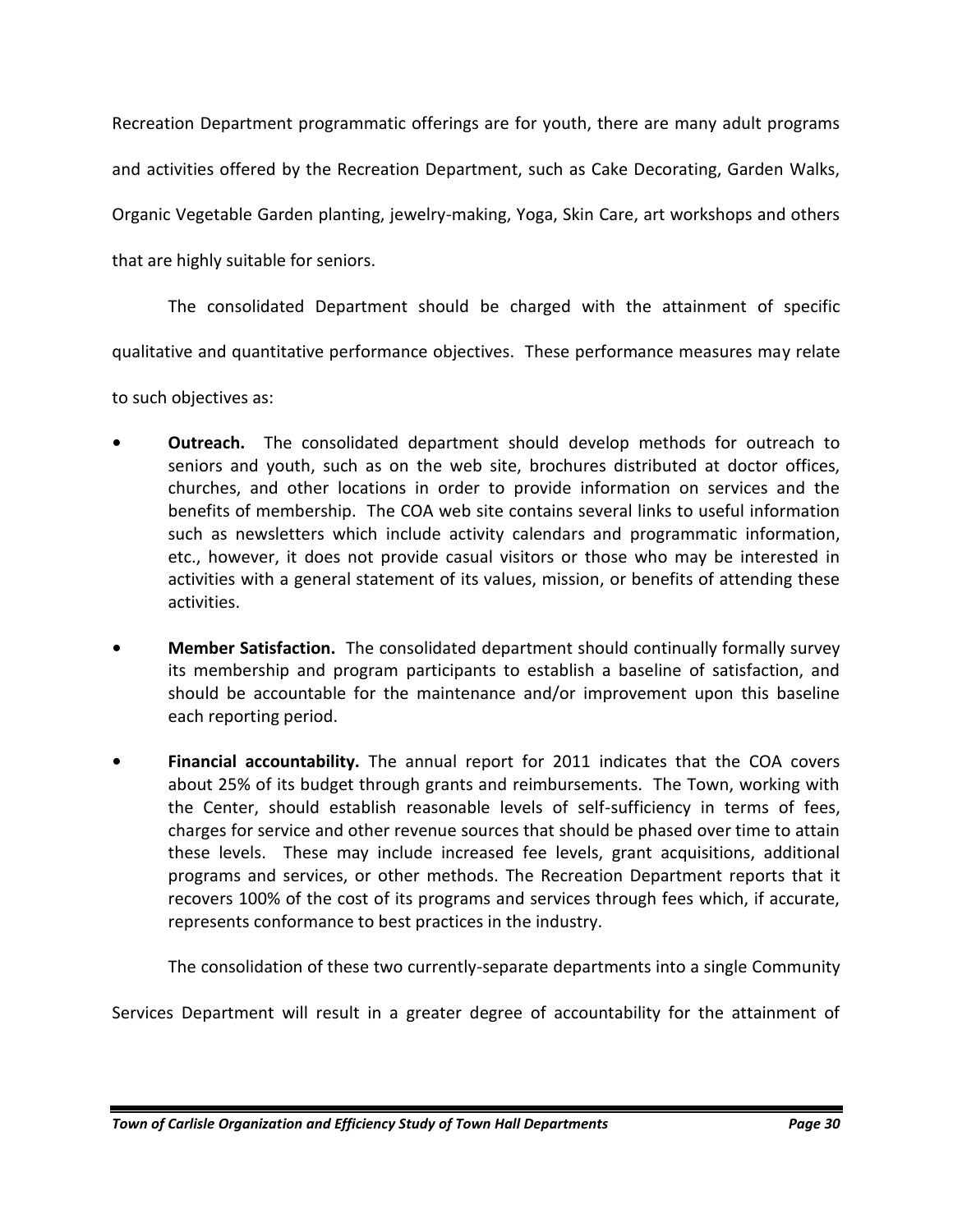specific, and agreed-upon, results, and will provide an organizational mechanism to better coordinate the services provided to the populations served.

**Recommendation: The Town should consider the consolidation of the Carlisle Council on Aging and the Recreation Department, into a newly-formed Community Services Department.**

#### **2. THE TOWN SHOULD CONSIDER THE ESTABLISHMENT OF AN INFORMATION TECHNOLOGY DEPARTMENT**

As noted above, the Town of Carlisle has not developed an information technology plan that outlines its technological requirements over an extended period of time, and the project team has recommended that it begin the process of assessing those needs, and documenting them in such a Plan. The Town has historically relied upon an outside contractor for information technology services, which generally has meant maintenance and repair services for computers and peripheral devices. While minimizing costs, this approach has resulted in a focus on the short-term to the exclusion of a longer-term strategy for training, standardization, and the development of systems that will result in enhanced communications, efficiencies and customer service.

The project team believes that the continuation of the current reliance upon an outside contractor for computer repair and maintenance will result in the continuation of the status quo, which is that information technology strategies will not be addressed, training will not be obtained for Town employees, handheld technology will likely not be made a priority, and employees will continue to work in isolation from each other, as opposed to being members of a coordinated whole. There are several deficiencies inherent in the current reactive mode of approach to information technology in the Town. These include the following: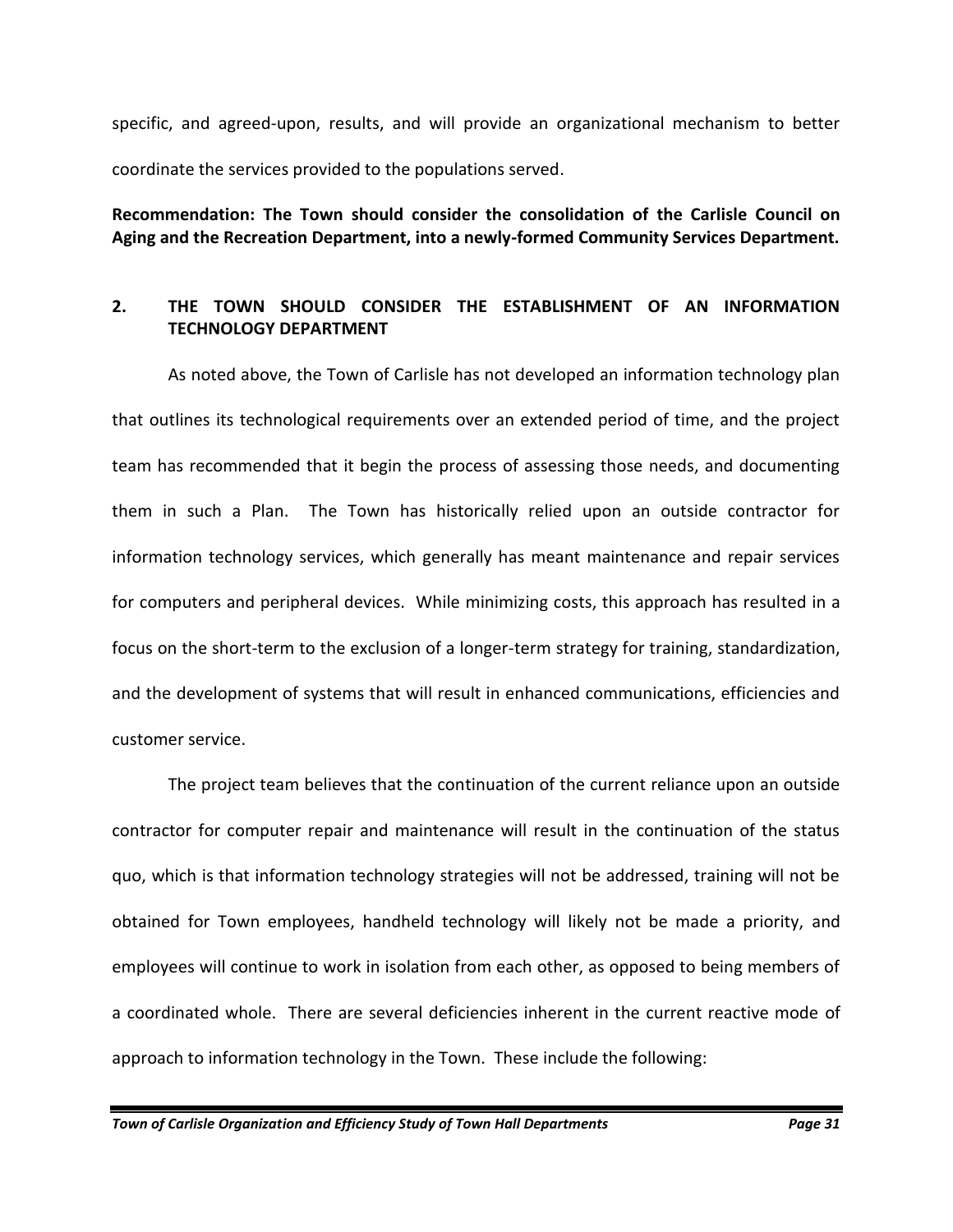- General application systems such as GIS and permitting have not been implemented.
- The web site lacks certain functions, as was noted in the previous section.
- There is no coordinated decision-making process for technology investments.
- There is a lack of consistency in each department's customer service interface. For example, the Recreation Department facilitates on-line payments for programs, but the Town Clerk does not accept on-line payments for dog licenses.

The Town has increased the budgeted expenditures for information technology consultation to approximately \$25,000 this fiscal year. This expenditure is clearly lower than investing in a full time staff member to serve as the Town's Chief Information Officer (CIO), however, as has been noted above, there are gaps in the services as provided in the current approach of contracting out these services, and the project team believes that the Town has reached a point in its service provision where the creation of a CIO is warranted. This is not only because of the noted deficiencies in the Town's current information systems, but also because the Town serves a resident population that is technologically proficient and expects its Town government to be as well.

The Town should begin to view the provision of information technology services as more than simple repair and maintenance of personal computers, servers and peripheral devices, and this can be done most effectively through a focused and coordinated effort led by an experienced professional. The role of a CIO in the Town would include the following:

- Provide advice and assistance to the Board of Selectmen, Town Administrator and department managers on IT acquisition and management
- Develop, maintain, and facilitate implementation of an integrated IT architecture.
- Promote effective and efficient design and operation of all major work processes.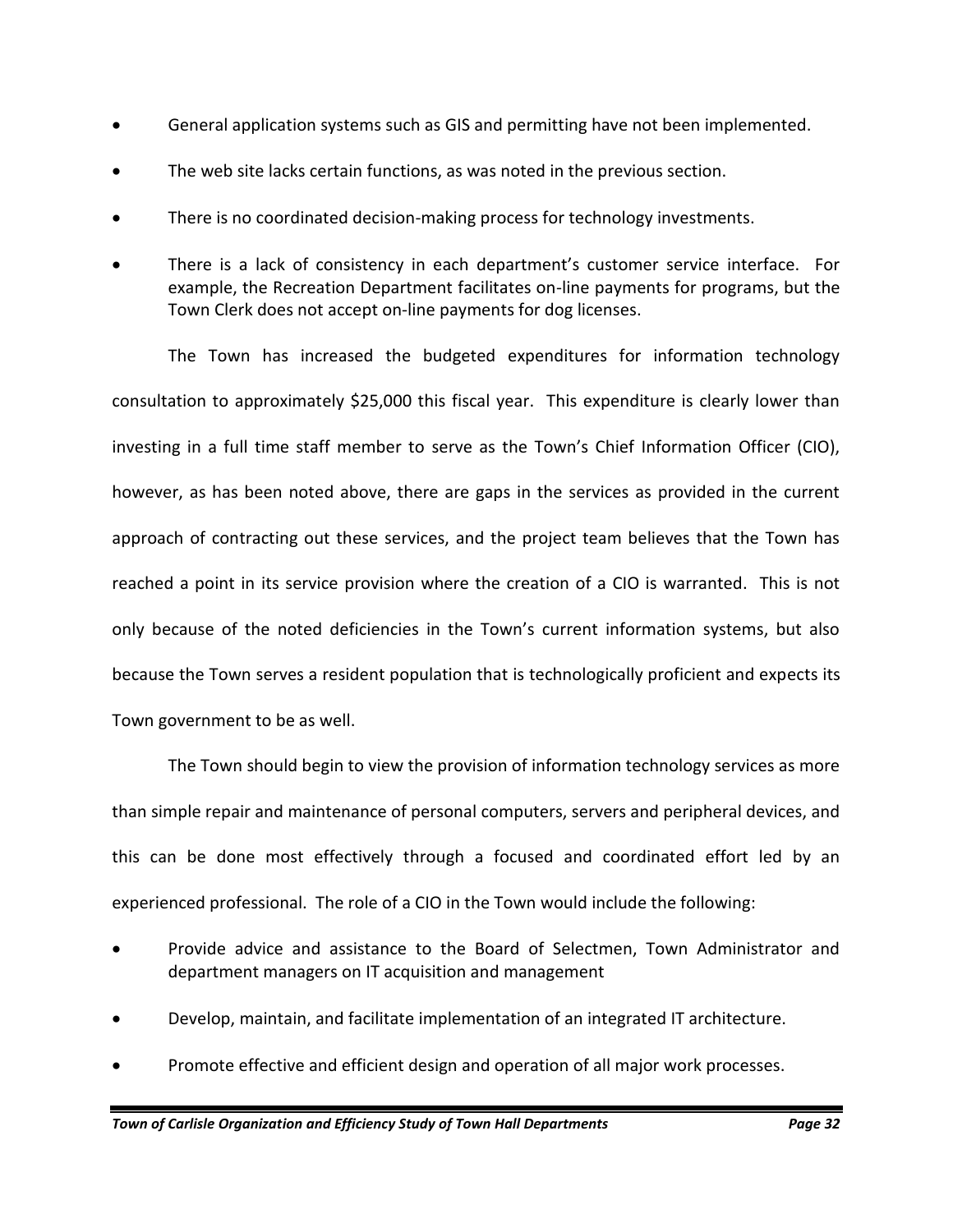- Assess requirements for personnel regarding knowledge and skills needed to achieve performance goals that have been established as part of both the long-range IT plan, as well as any future performance management initiative, and assess the extent to which all managers in the Town meet those requirements.
- Develop strategies and specific plans for training.
- Maintain the Town's web page. As has been discussed previously in this report, the project team has made certain recommendations to enhance the Town site as well as individual departmental web pages. The CIO would be responsible for the design and layout of the site, and for ensuring that all information posted is accurate, informative and timely. Further, the CIO should be the primary individual for staying current on new methods and vehicles for communicating with residents and other interested individuals, whether by incorporating of social media or other methods.

**Recommendation: Consider the creation of the position of Chief Information Officer in the Town, reporting to the Town Administrator. The annual compensation for this position should be determined through a formal job analysis after the final job description is developed. However, if the compensation can be roughly estimated to be equivalent to most department heads, this would be about \$56,000. Adding benefits equivalent to 35% of salary would make the total annual cost approximately \$75,600. However, as was noted above, the Town currently has budgeted \$25,000 for IT consultation, which would be largely avoided through the hiring of the CIO, making the estimated net additional cost to the Town about \$50,600.**

#### **3. THE TOWN SHOULD CONSIDER THE TRANSITION OF THE TOWN CLERK'S OFFICE FROM AN ELECTED TO AN APPOINTED POSITION**

The project team was specifically tasked by the Board of Selectmen with evaluating the

feasibility/advisability of transitioning certain elected positions to appointed status. This effort

focused primarily on the position of Town Clerk since the Town had already, in the late 1990s,

transitioned from separately elected Treasurer and Collector positions to an appointed

Treasurer/Collector following a recommendation from the Carlisle 2000 Task Force. The

Board's request to study this issue reflects the concern that in the future it may become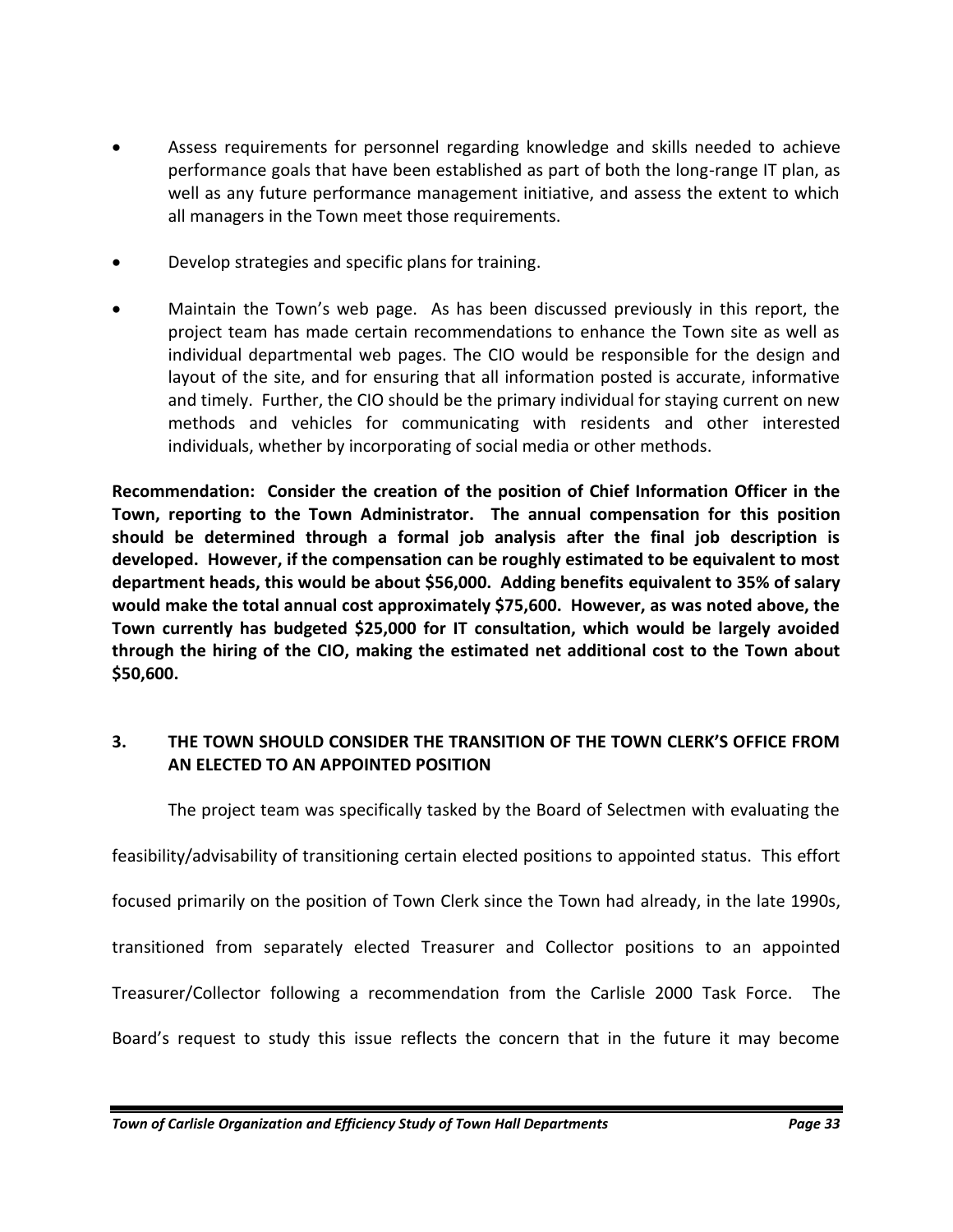difficult to find qualified Carlisle residents willing to run for elected positions that have become more specialized and complex, requiring a high degree of skill and experience.

According to data provided by the Massachusetts Town Clerks' Association, city and town clerks in 254 municipalities are elected, while seventy-nine cities and towns appoint their clerks. In eighteen other municipalities, clerks have been granted tenure. This group includes clerks who were elected as well as some who were appointed. Since 1997, towns have had the power to change positions such as Town Clerk and treasurer from elected to appointed without having to seek approval from the Legislature.

Although over three-quarters of Town Clerks in the Commonwealth are elected, there is no indication that their election markedly increases the qualifications of the office holder. Further, the data gathered by the project team in a limited survey of elected Clerks indicate that the incumbents are seldom challenged in their bids for re-election, thereby minimizing one of the primary advantages of electing the position, which is enhancing accountability.

The project team researched the experiences of Commonwealth towns with populations of similar size to that of Carlisle, and found that of these eight towns, two Town Clerks are appointed, and six are elected. However, as the table also shows, it has been rare for an incumbent to be challenged in their bids for re-election.

|            | 2010              | <b>Elected or</b> | Term    |                                            |
|------------|-------------------|-------------------|---------|--------------------------------------------|
| Town       | <b>Population</b> | <b>Appointed</b>  | (years) | <b>Election Challenges</b>                 |
| Rochester  | 5,218             | Elected           |         | One challenger since 1984                  |
| Marion     | 5.217             | Elected           |         | Elected in '06. No challengers since       |
| Lenox      | 5.105             | Appointed         |         | <b>NA</b>                                  |
|            |                   |                   |         | One challenger in '10.<br>None in previous |
| Boxborough | 5,097             | Elected           | ς       | election                                   |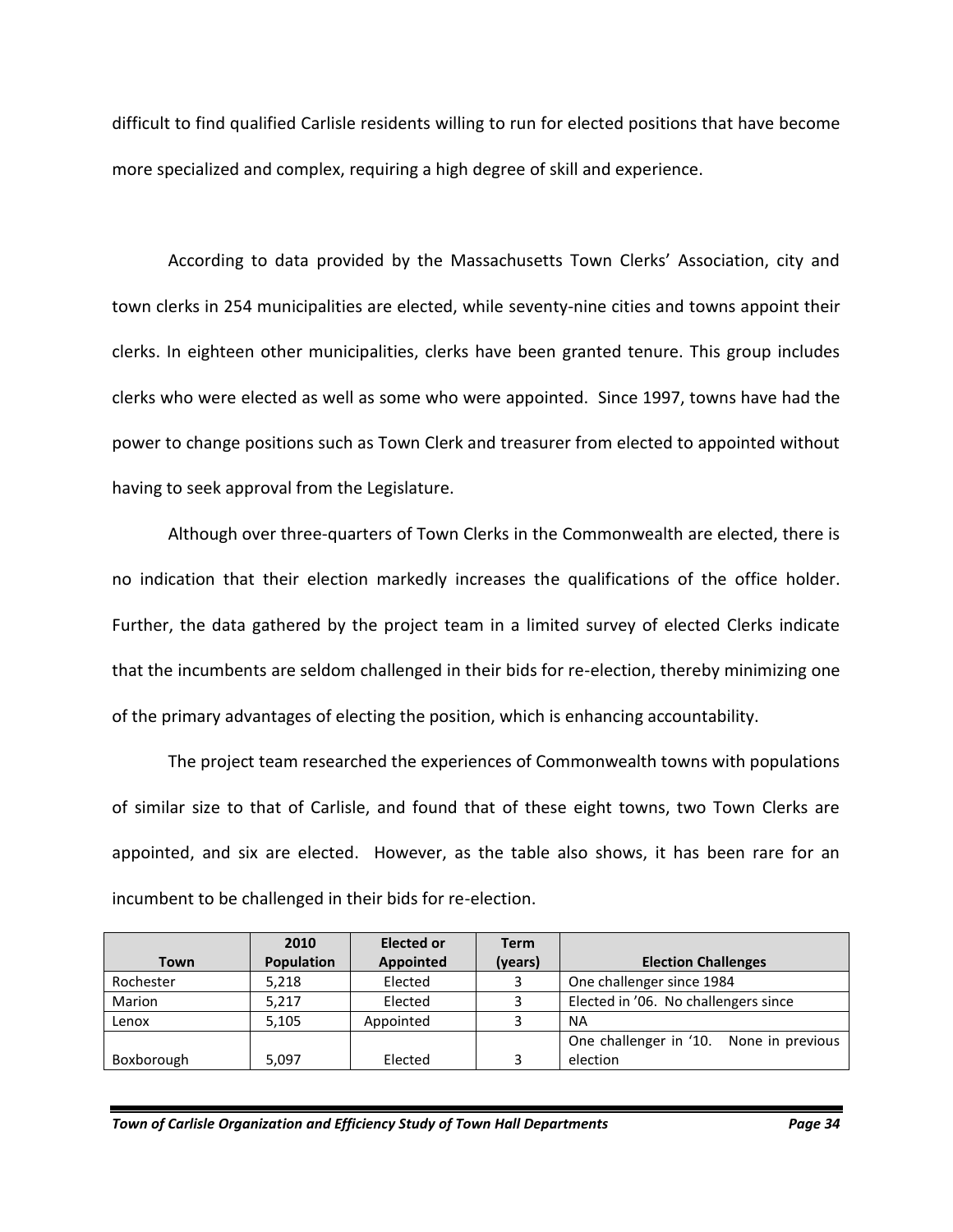| Warren           | 5.071 | Elected        | Unopposed in last 4 elections             |
|------------------|-------|----------------|-------------------------------------------|
| <b>Carlisle</b>  | 4.882 | <b>Elected</b> | One challenger in '12, none in '09        |
| North Brookfield | 4.819 | Elected        | No challengers since 1986                 |
|                  |       |                | No challenger<br>Elected 2007.<br>in last |
| Hadley           | 4.787 | Elected        | election                                  |
| Deerfield        | 4,731 | Appointed      | <b>NA</b>                                 |

As the table shows, even though six of the towns elects its Town Clerk, in only one (Boxborough) has there been a recent challenge in an election. The percentage of towns of similar size to Carlisle that have elected Town Clerks is roughly the same (i.e., about 75%) as in the Commonwealth, generally. Therefore, Carlisle is like most other towns, as it also has an elected Town Clerk. However, the project team believes that there are other factors to consider in determining whether the retention of the elected status of the Clerk is beneficial to Carlisle. The Collins Center has developed the following list of criteria that assists the decision process.

| Criteria supporting a position or board being<br><b>Elected</b>                                                                               | Criteria supporting a position or board being<br><b>Appointed</b>                                                                                                        |
|-----------------------------------------------------------------------------------------------------------------------------------------------|--------------------------------------------------------------------------------------------------------------------------------------------------------------------------|
| The position has significant policy-making responsibility                                                                                     | It has minimal policy-making responsibility                                                                                                                              |
| It has few ministerial responsibilities and tasks whose<br>performance is guided almost entirely by statute                                   | It has many ministerial responsibilities and tasks whose<br>performance is guided almost entirely by statute                                                             |
| Someone with little training or expertise could quickly<br>and easily become effective in the performance of the<br>required responsibilities | Someone with little training or expertise would have<br>significant difficulty in performing the work effectively,<br>potentially creating significant risk for the Town |
| The required roles and tasks are easily and widely<br>understood by the public                                                                | The required roles and tasks are complicated and not<br>easily and widely understood by the public                                                                       |
| The nature of the position's role makes it relatively<br>simple for the public to evaluate the performance of<br>the position's duties        | The nature of the position's role makes it relatively<br>difficult for the public to evaluate the performance of<br>the position's duties                                |
| The position is helpful as a check or balance against<br>another center of power in the Town                                                  | The position is not needed as a check or balance against<br>another center of power in the Town                                                                          |
|                                                                                                                                               |                                                                                                                                                                          |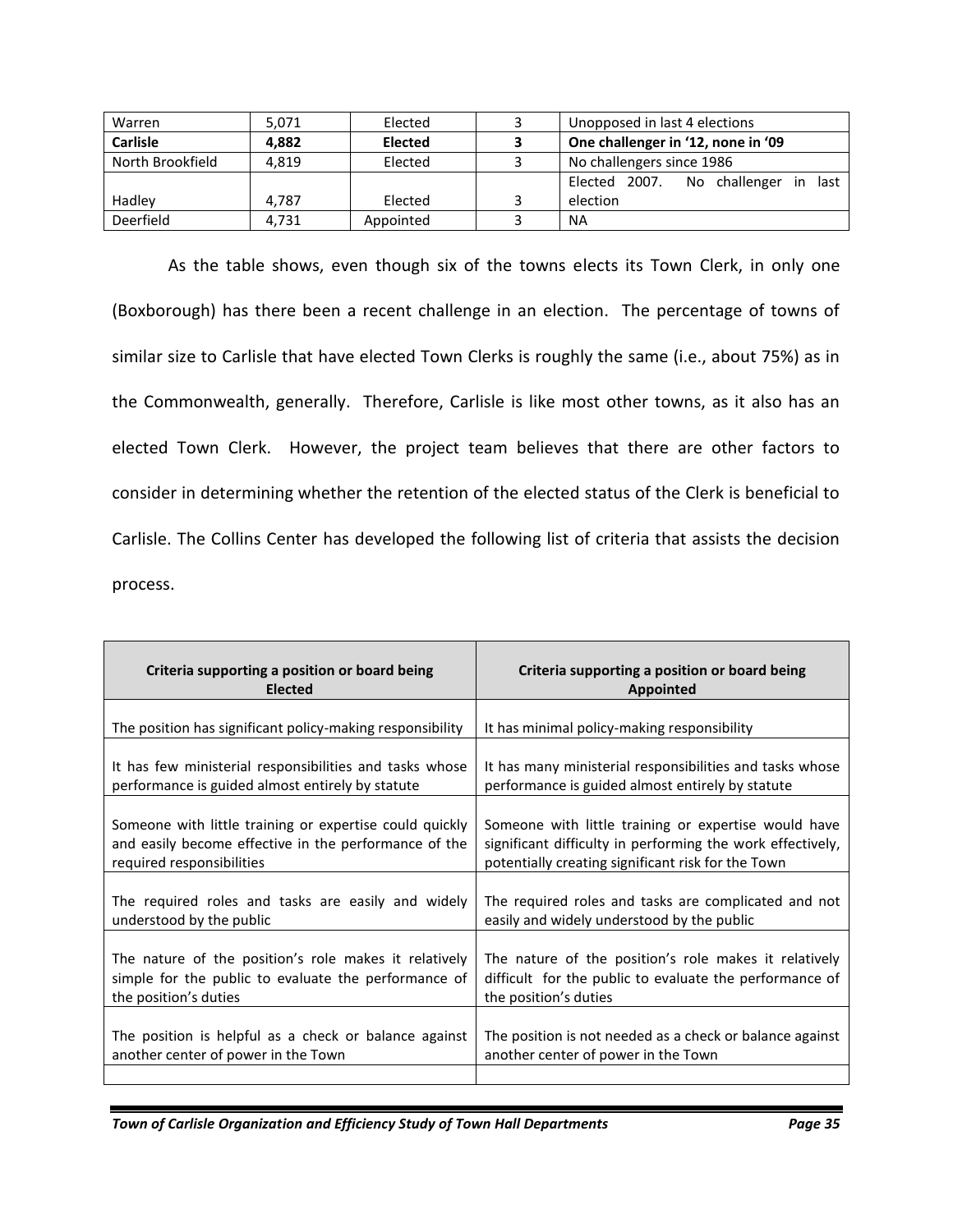| It is not critical to the effective and efficient functioning                                                 | It is critical to the effective and efficient functioning of                                                                  |
|---------------------------------------------------------------------------------------------------------------|-------------------------------------------------------------------------------------------------------------------------------|
| of the government for this position to cooperate                                                              | the government for this position to cooperate regularly                                                                       |
| regularly with other officials                                                                                | with other officials                                                                                                          |
| The election for the position historically produces a<br>competitive race between highly-qualified candidates | The election for this position historically produces little<br>or no competition and few to no highly-qualified<br>candidates |

As can be seen in the table, a comparison of the duties and responsibilities of the position of Town Clerk do not mitigate heavily in favor of retaining it as an elected position if the presented criteria are accepted as reasonable points on which to make this decision. The position of Town Clerk has few, if any policy-making responsibilities; is almost wholly guided by State or Town statutes and regulations; is not required as a check or balance against any other center of Town power or authority; requires regular communication and cooperation with other (particularly financial) officials in the Town; and elections for the position do not regularly produce competitive races, as is the case for most similarly-sized towns.

**Recommendation: The Town should consider the conversion of the Town Clerk position from an elected to an appointed one.**

#### **4. THE TOWN SHOULD CONSIDER CONSOLIDATING ALL OF ITS LAND USE AND DEVELOPMENT DEPARTMENTS INTO A SINGLE LOCATION AND CREATE A ONE STOP SHOP FOR DEVELOPMENT REVIEW AND EXPEDITED PERMITTING**

Carlisle's Town Hall has a two-floor open layout, with all departments on each floor accessible to all others, with the exceptions that the Council on Aging and the Recreation departments on the first and second floors, respectively, have walls separating their spaces from the others on their floors. While this may facilitate informal communication to some degree, it also has the effect of limiting privacy, not only for conversations among Town Hall employees, but also for visitors to the building. Further, in more than one interview, the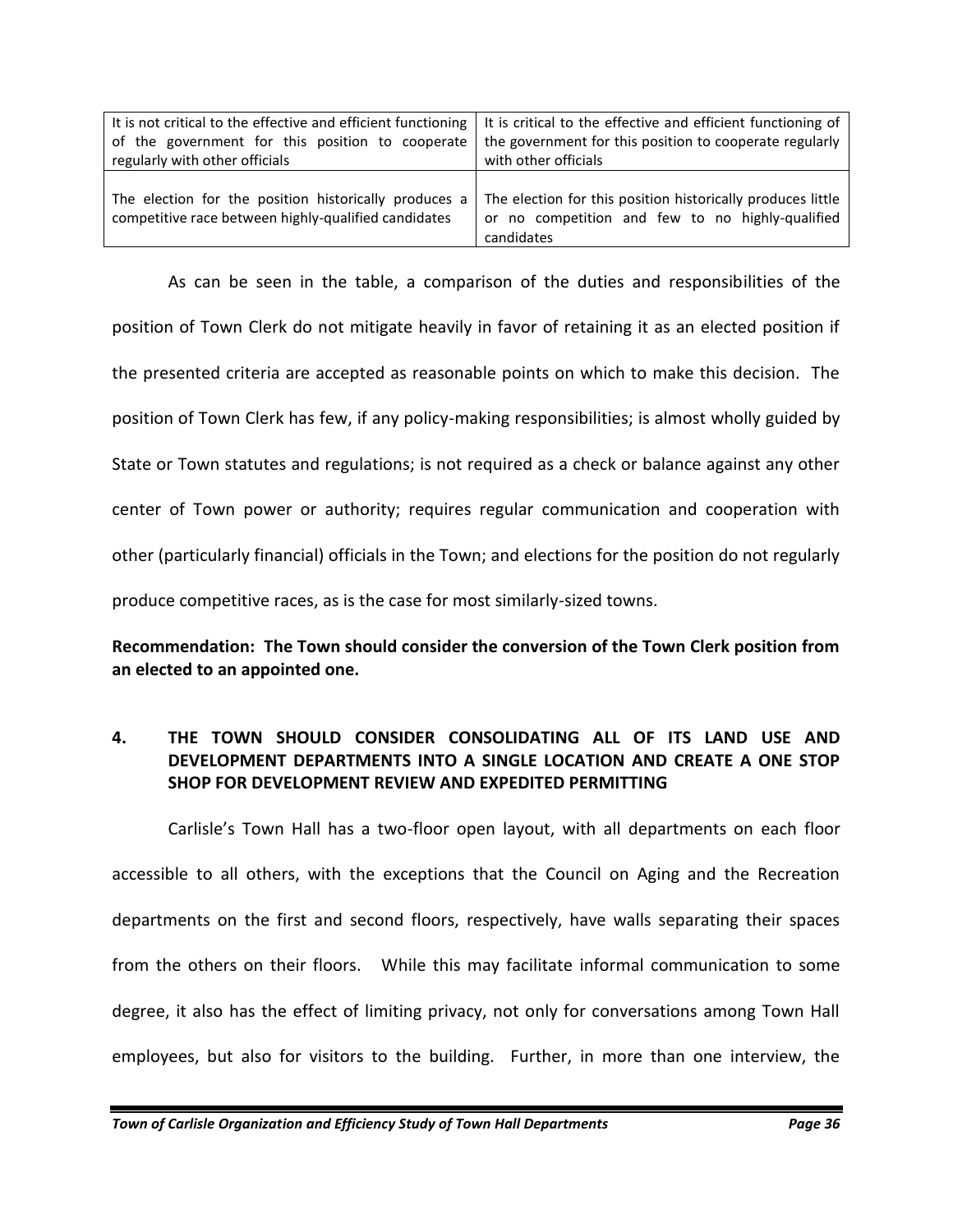project team was told of the distractions caused by noise in a contiguous office that results in adverse effects on concentration. Additionally, several department heads cited a lack of work and meeting space as limiting factors to their program, especially departments such as the Council on Aging, that provide numerous services and programs to many clients and participants.

Some of the primary departments that generate the greatest volume of visitors to the building are in the land use functions. These include the Building, Planning, Conservation, Housing and Public Health departments. When contractors, engineers, developers, attorneys and the general public bring plans to Town Hall for review, to apply for and purchase permits, as well as other business, they must in many cases begin at one department and walk to other departments in order to complete their required routing of plans. This causes not only an inconvenience for the customer, but creates considerable noise and distraction for Town Hall employees not involved in the transaction. While these departments are situated in proximity to one another, a lack of work and meeting space make it less than optimal .

The project team recommends the establishment of a new, location for all land use departments in the Town. This configuration has been implemented successfully in many cities and towns in Massachusetts as well as across the country, and is referred to as a "One Stop" shop for all permitting and plan review.

In our view, the most feasible option is to consolidate and relocate the land use departments to an off-site location. One possible location is the Highland Building on School Street. This relocation has the advantage of centralizing all land use functions, employees and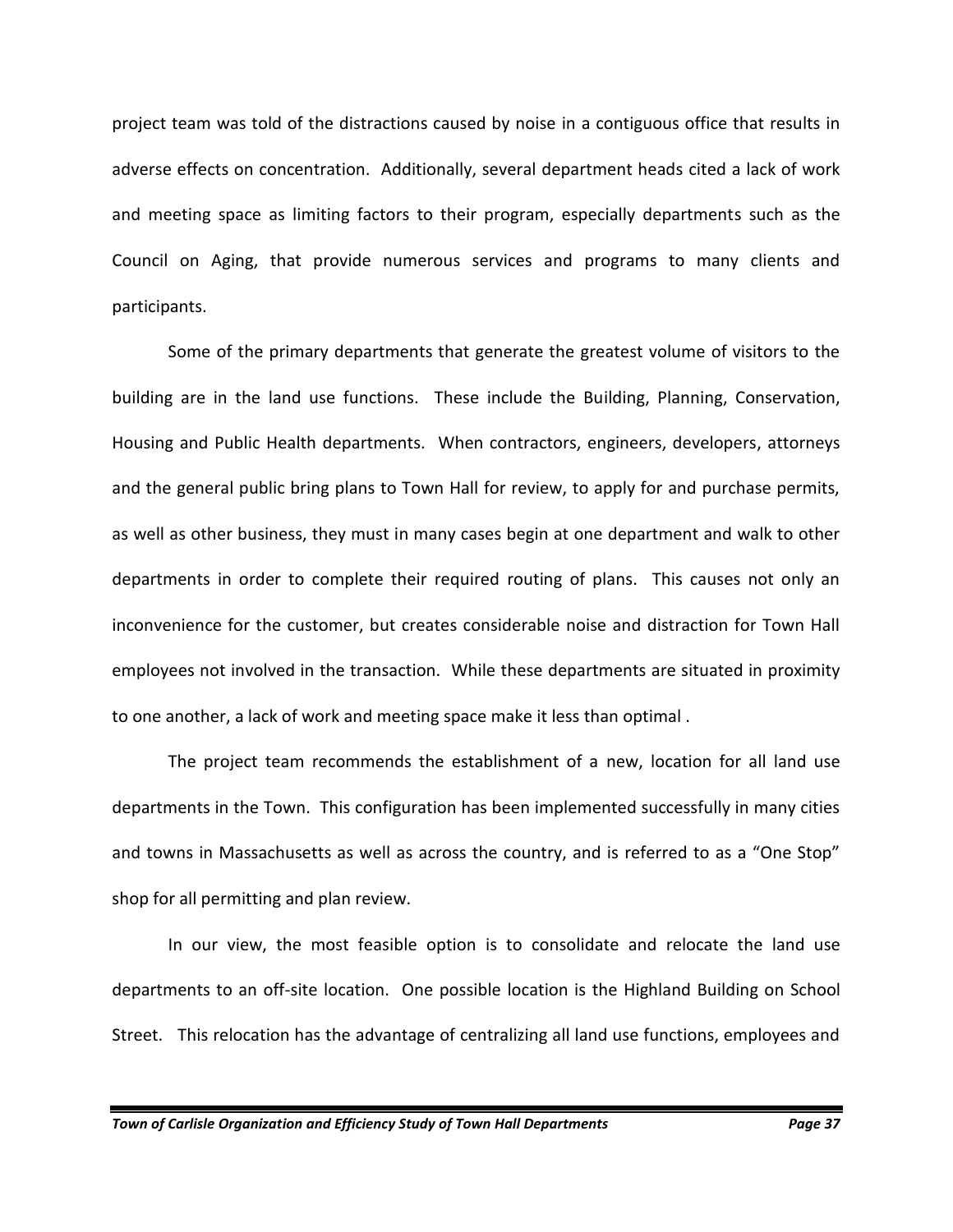records at a single location at which customers make a single visit for all plan review and permitting. This also has the advantage of allowing a reallocation of space at Town Hall to permit a greater degree of privacy, as well as for creating a centralized records storage area that would facilitate record retrieval. The project team is aware that the Selectmen have tasked an ad hoc committee with making a recommendation regarding re-use of the Highland Building and that this option has not been discussed previously, however, we believe it warrants serious consideration.

One offsetting issue related to the relocation of these departments to the Highland Building is that it removes the possibility of it being leased by a tax revenue producing enterprise. However, as it has been off the tax roll for many years, this does not represent a change for the Town, but rather does not allow the Town to recapture its initial investment of about \$410,000 in purchasing and stabilizing the property.

Another minor disadvantage is that the Building and Planning Departments currently share administrative and clerical staff with the Treasurer and Town Clerk, and as these departments would be physically separated under the relocation of the land use departments, the continued sharing arrangement would require the shared staff to travel between buildings at designated times.

**Recommendation: Consider relocating the departments of Building, Planning, Housing, Health and Conservation to the vacant Highland Building at 113 School Street, thereby creating a One Stop shop for permitting and plan review. The project team is aware that the Town has appointed an ad hoc committee to make a recommendation regarding the use of this building at the Spring 2013 Annual Town Meeting. The use of this building as a One Stop Shop would allow the reallocation of space at Town Hall to permit greater privacy as well as a centralized file storage location. The separation of the land use departments from those departments remaining in Town Hall may also serve to limit communication between the two**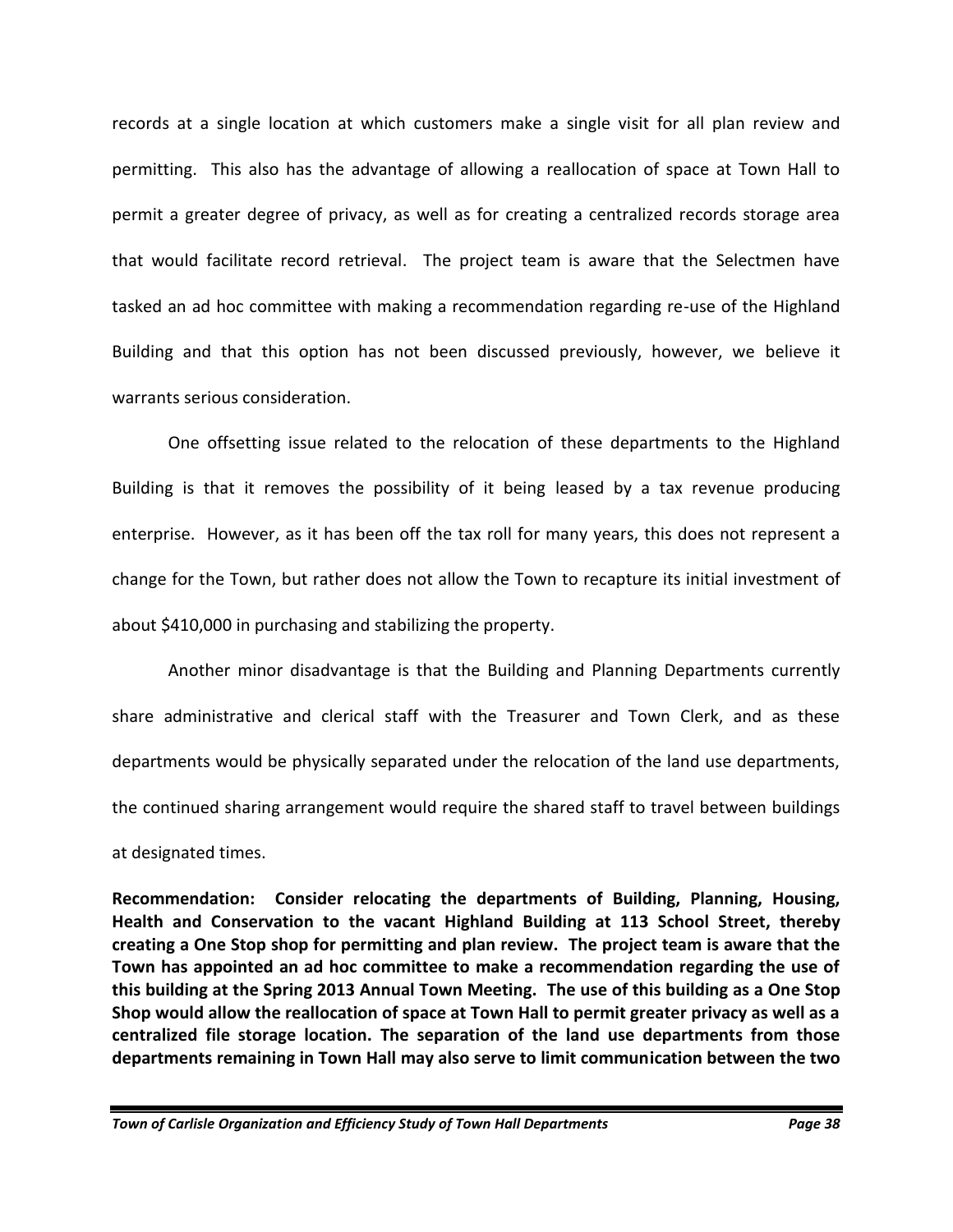**buildings. The project team recommends that the Town Administrator hold frequent staff meetings to facilitate communications among all departments of the Town.**

#### **5. THE TOWN WILL BE CONFRONTED WITH ISSUES RELATED TO AN AGING WORKFORCE WITHIN THE NEXT SEVERAL YEARS, AND SHOULD BEGIN PLANNING FOR THIS NOW**

The aging of the workforce is an issue that will confront many organizations, both public and private, over the next several years. It is one that has been examined thoroughly in many academic papers, and the project team will not revisit those here. However, the issue will present itself to several departments in the Town of Carlisle in a very real sense over the next five to ten years.

The project team determined that the average age of Town Hall department managers is over 57 years of age, with these ages ranging from 44 to 70. Five of the ten managers are over the age of 60, indicating that it is at least possible that half of department managers in Town Hall will retire within the next five years.

The Town could choose to simply fill vacated positions as they occur over this time period. However, the project team suggests that it should approach the inevitable loss of employees, particularly at the managerial levels, with a well-considered plan for succession.

The elements of this plan should incorporate several elements, which include the following:

 **Consider what services are needed in the coming years**. As vacancies occur, the Town should critically examine whether the functions performed by the previous employee are necessary as currently designed, or whether there are unmet needs in the Department that could be filled through job re-design. The tendency in many governmental agencies is to simply fill vacancies as they occur, and thereby continue to perform services in the same manner as had been done for many years prior. However, this hiring model designs the job around the person, when in actuality, the skills of the prospective employee should be designed to fit the requirements of the job.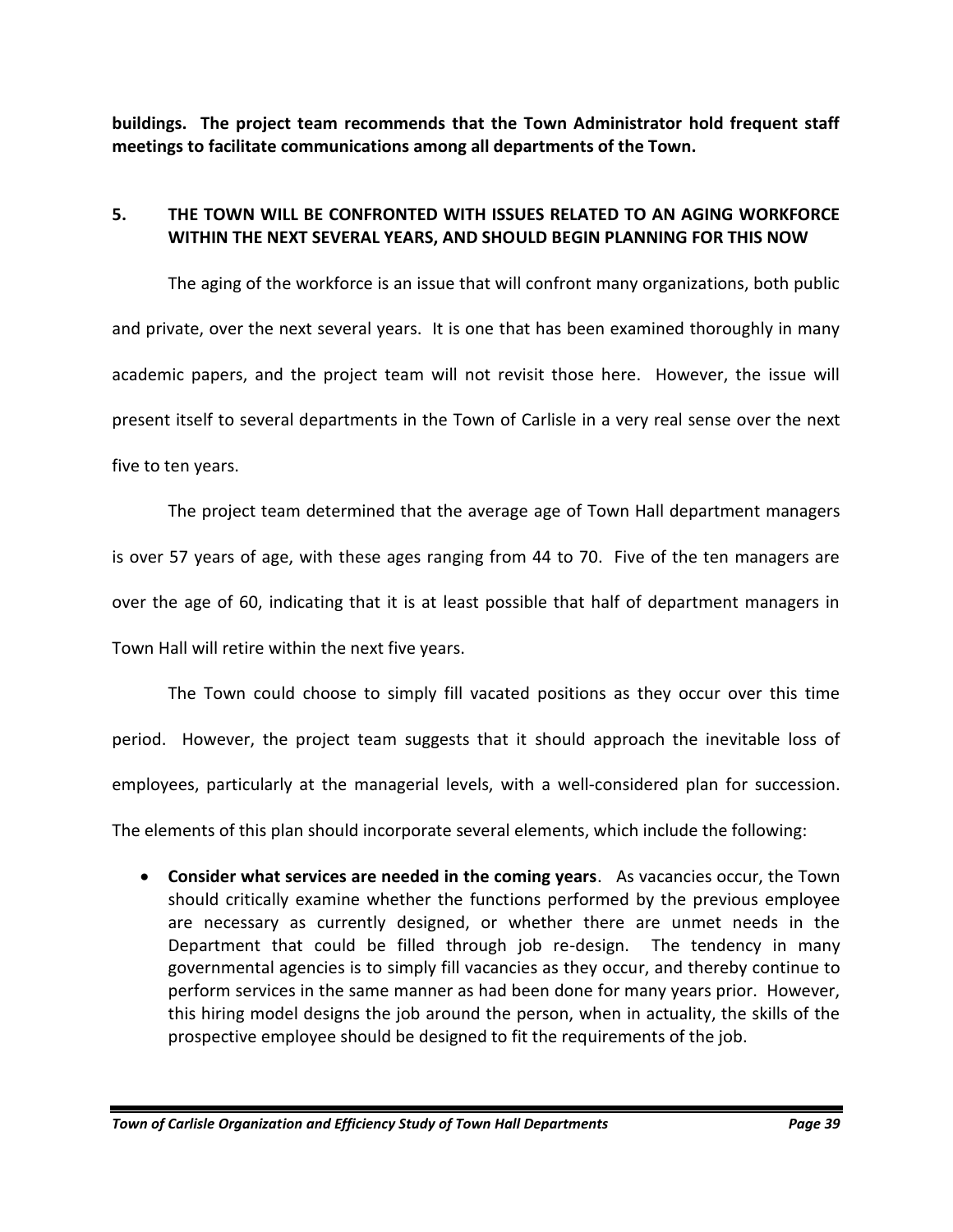- **Consider the hiring of new employees for critical positions earlier than may have been forecas**t. Certain positions may feasibly be filled without regard for true succession planning. However, the Town should take stock of those positions that require a critical skill transfer, and consider hiring new employees in order to capitalize on the fact that older employees are still present and available for this critical function. Job knowledge as well as institutional knowledge may be transferred under much less stressful conditions when it is phased in over a longer period of time.
- **Identify and train the departmental leaders of the future**. Potential leaders in an organization typically can be identified relatively quickly, however there are dimensions of leadership that are only partly innate. Others must be cultivated and groomed, and there are many leadership training courses available to refine these skills and qualities in future leaders.
- **Institute programs and processes that ensure that the Town is able to recruit talented employees when they are needed**. Not all vacancies will occur as planned. However, each Town department can ensure that it can recruit talented employees of the highest level by instituting effective practices, and by providing employees with the tools, training and technology that contribute to success.

The current economic and financial climates make it more difficult to add staff to ensure

a transition and knowledge transfer to the next generation of Town employee managers and employees. And, in fact, although there are specific employees who are of an age, and in all likelihood, currently considering retirement, the average age of the managerial workforce is such that the issue of mass retirements is still at least a few years away. One option is to assume that economic conditions will improve to some degree, which will allow the hiring of selected staff members in key positions, affording them the advantage of working alongside employees who can transfer their knowledge over a longer-term period.

The project team recognizes the dilemma of poor economic conditions, and looming retirements on an increasing scale. However, the project team also recognizes the benefits of retaining critical knowledge and skills in the workforce, and recommends that the Town begin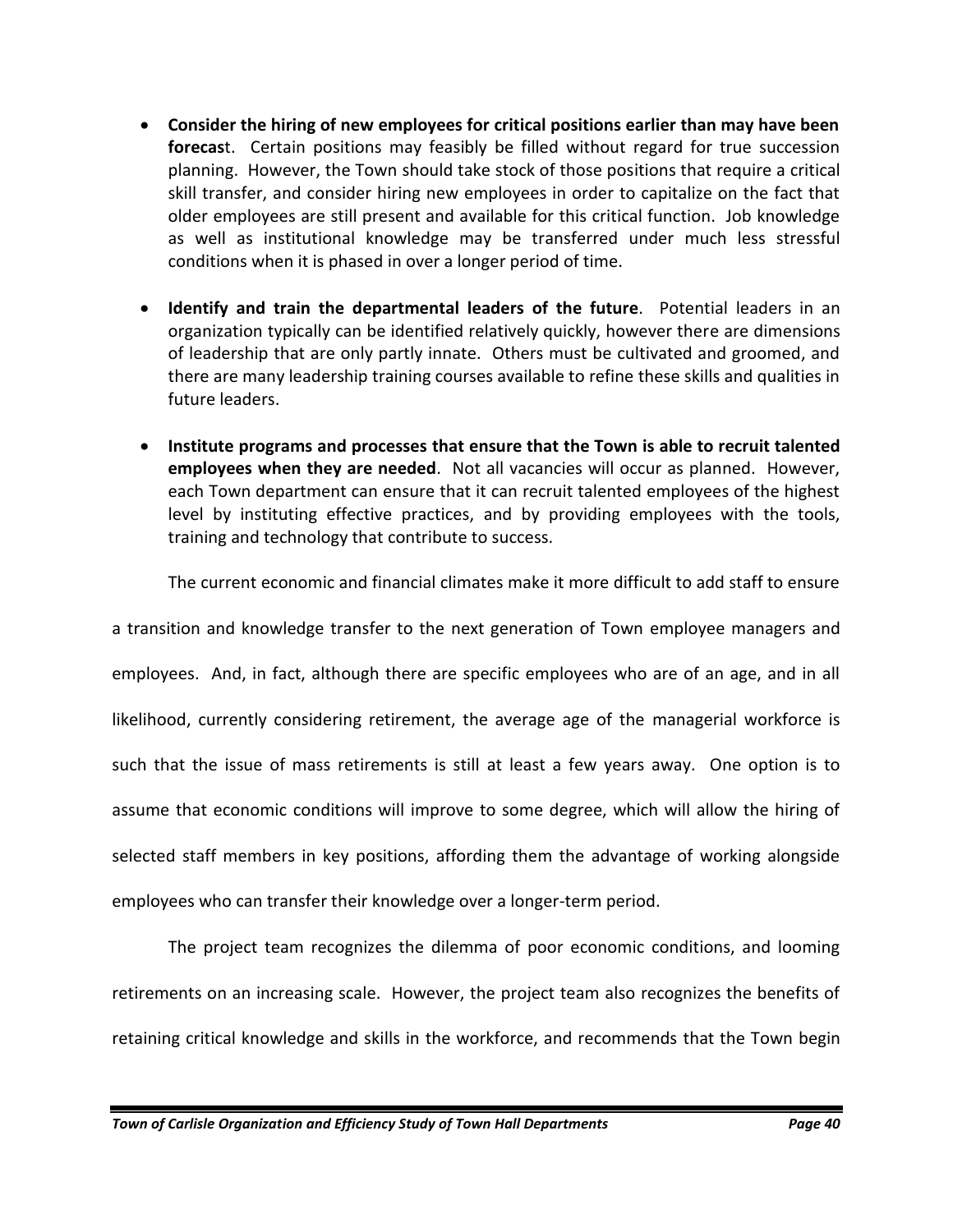identifying those employees who fit this category, and selectively hiring staff at lower levels to

ensure that this transfer occurs.

**Recommendation: Identify critical managers and employees who are nearing retirement age and begin the transfer of knowledge and skills through hiring employees at lower levels to work with these individuals.**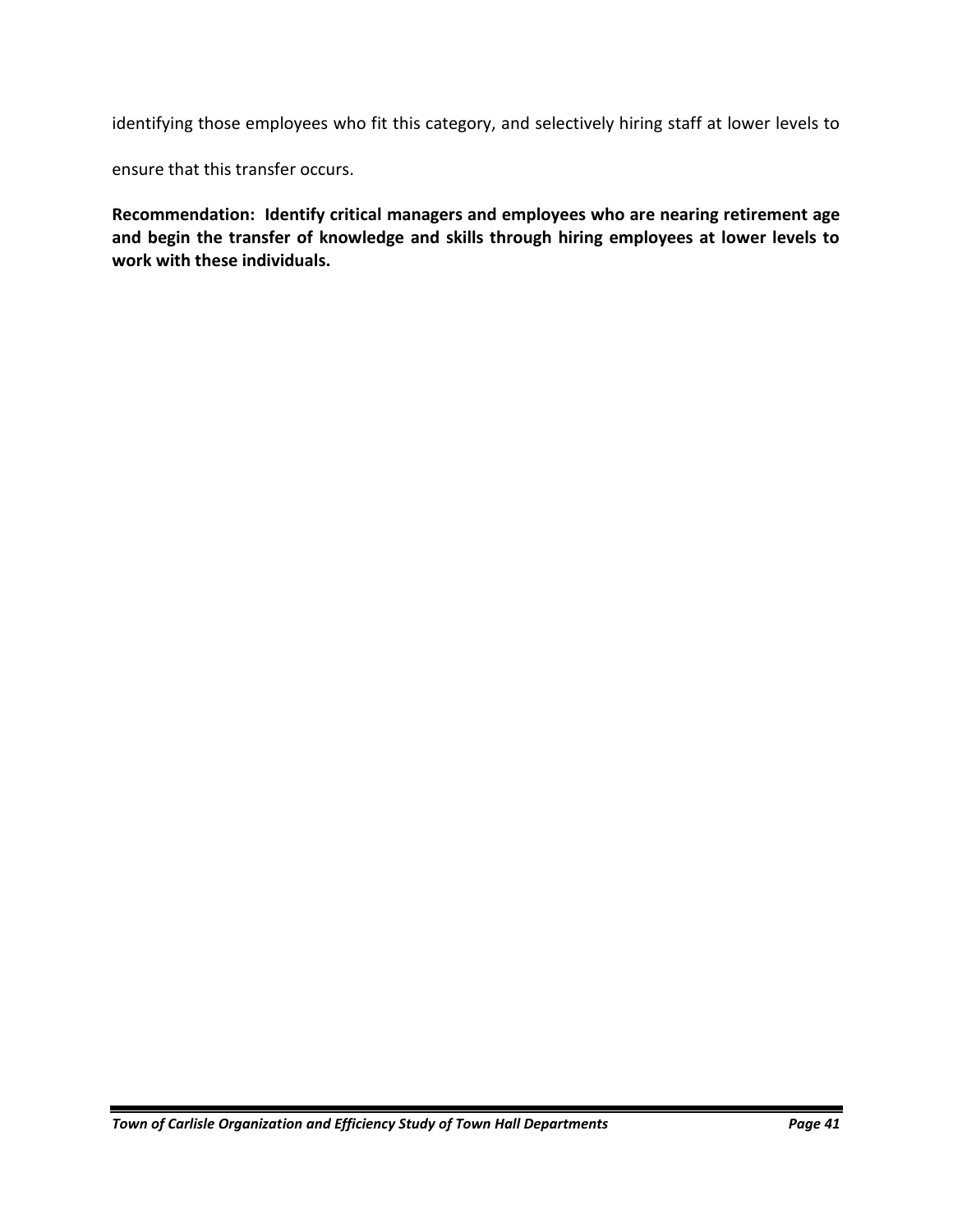## **APPENDIX**

## **CURRENT TOWN ADMINISTRATOR JOB DESCRIPTION**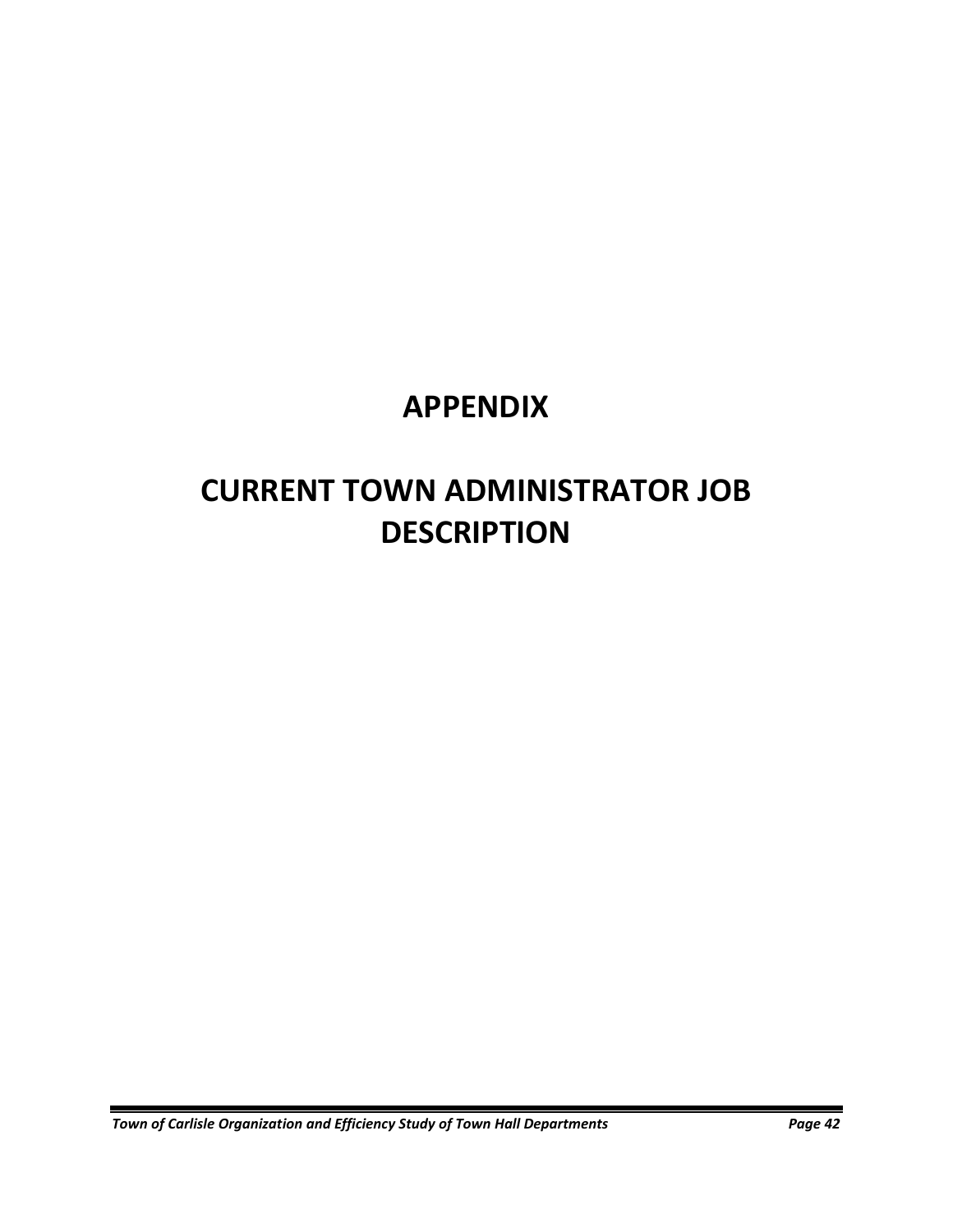#### **TOWN ADMINISTRATOR**

#### **Position Purpose:**

The purpose of this position is to perform professional, administrative and supervisory work in managing the Town of Carlisle and assisting the Board of Selectmen to discharge the duties of the office; all other related work as required. The Town Administrator is responsible for maintaining and improving upon the efficiency and effectiveness of all areas under his/her direction and control.

#### **Supervision:**

*Supervision Scope:* Performs highly responsible work of a complex nature, requiring the exercise of considerable independent judgment. Provides professional advice to a variety of officials, departments, boards and committees concerning the development, implementation and administration of the policies, goals, regulations, and statutory requirements related to the administration and operation of the town.

*Supervision Received:* Works under the policy direction of the Board of Selectmen with considerable latitude for independent judgment and action. Assumes responsibility for developing and achieving the department goals and objectives. Questions are referred to supervisor only when clarification of town policy is needed.

*Supervision Given:* Has direct supervisory responsibility for four employees; hires staff, provides daily direction, prepares employee performance evaluations, and counsels and disciplines staff consistent with town policies.

#### **Job Environment:**

Administrative work is performed under typical office conditions. Attends frequent evening meetings. May be contacted at home outside of business hours and during the weekend.

Operates an automobile, telephone, and standard office machines.

Makes frequent contacts with the general public; all other town departments/boards/committees; local, state, and federal governmental organizations; civic organizations; local businesses; and a wide variety of others individuals/groups. Contacts require considerable skill in negotiating and resourcefulness and discretion in influencing decisions and behavior of others. Handles the more difficult customer service requests.

Has full access to a wide variety of town-wide confidential information including bid proposals, personnel records, negotiating positions, criminal investigations, as well as personal information about citizens.

Errors in judgment could have continuing adverse effect on the town's ability to deliver services, result in loss of municipal revenues, have far-reaching legal and financial ramifications, and cause significant adverse public relations.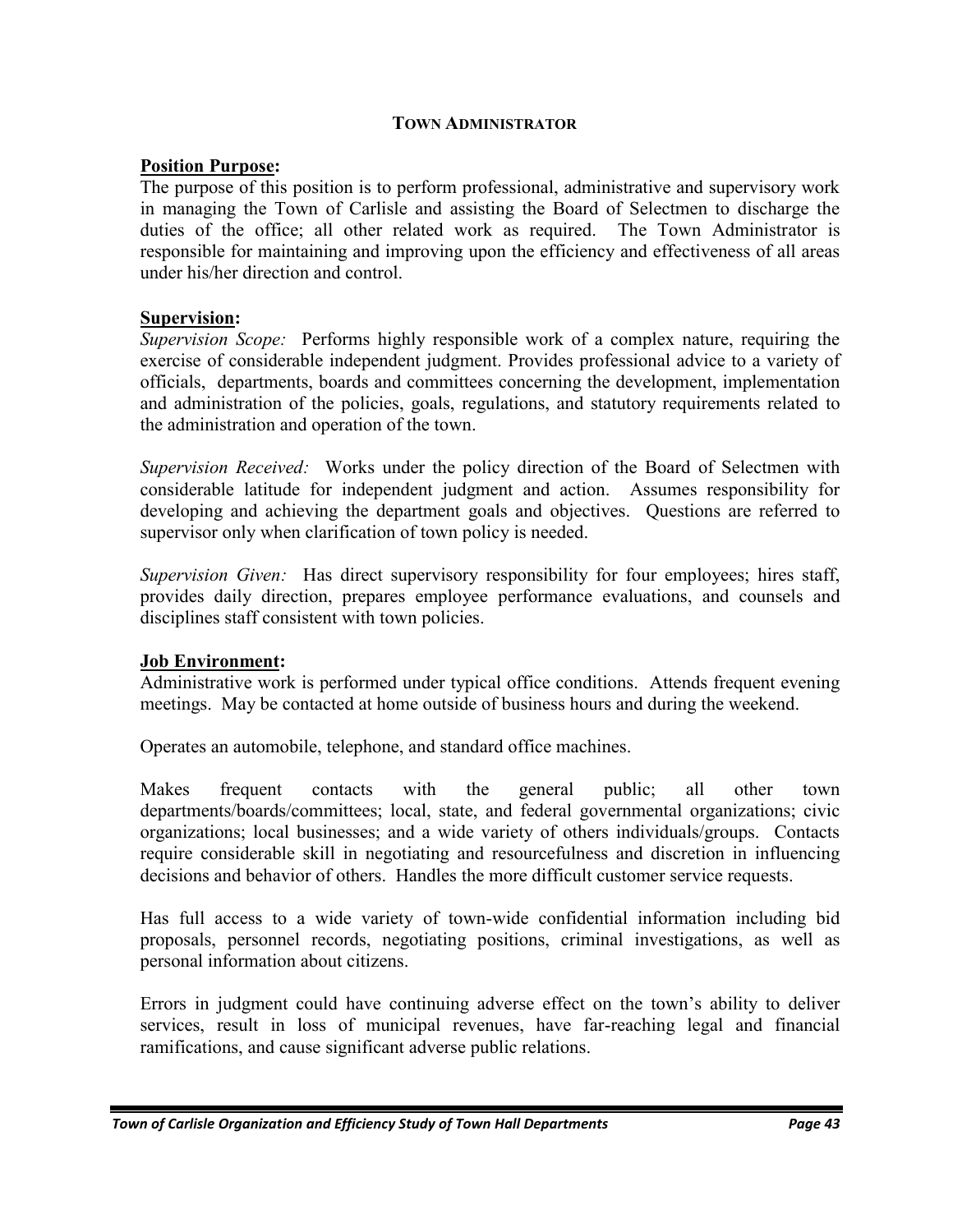#### **Essential Functions:**

*(The essential functions or duties listed below are intended only as illustrations of the various types of work that may be performed. The omission of specific statements of duties*  does not exclude them from the position if the work is similar, related or a logical assignment *to the position.)*

Represents the Board of Selectmen on a daily basis; executes the policies of the Board in areas of municipal management, administration, coordination, and supervision. Exercises administrative authority over town departments, commissions, boards, committees, and officers under the jurisdiction of the Board.

Coordinates the activities of the town offices including the Treasurer, Tax Collector, Accountant, Assessors, and Town Clerk.

Prepares agendas, sets meetings and correspondence priorities; attends all Board of Selectmen meetings and other board and committee meetings as necessary. Develops policy proposals and recommends policy alternatives to the Selectmen. Brings to the attention of the Board all information relevant to the performance of the Office of the Selectmen.

Oversees and coordinates the fiscal operations of the town government including overseeing the annual Town Meeting schedule, preparing and presenting the annual budgets for the departments under the jurisdiction of the Board, pre-approving treasury warrants/payments, preparing warrants for the Annual and Special Town Meetings, coordinating the formulation of the capital improvement program, and preparing the Annual Town Report.

Serves as the town's Personnel Administrator. In conjunction with the Personnel Board, reviews/maintains town personnel wages and records, job descriptions, salary ranges, and qualifications. Plays an active role in wage negotiations. Administers the implementation of all personnel policies. Sets goals and implements performance reviews.

Serves as the town's Chief Procurement Officer. Assists in the consolidation and monitoring of materials purchasing, and labor and materials contracts in the town to achieve cost effectiveness and compliance with applicable laws. Prepares and administers grant requests.

Serves as the town's interface between town boards/committees and Town Counsel; authorizes and monitors the use of Town Counsel as well as all outside consulting services.

Regular attendance and punctuality at the workplace is required.

Performs similar or related work as required, directed or as situation dictates.

#### **Recommended Minimum Qualifications:**